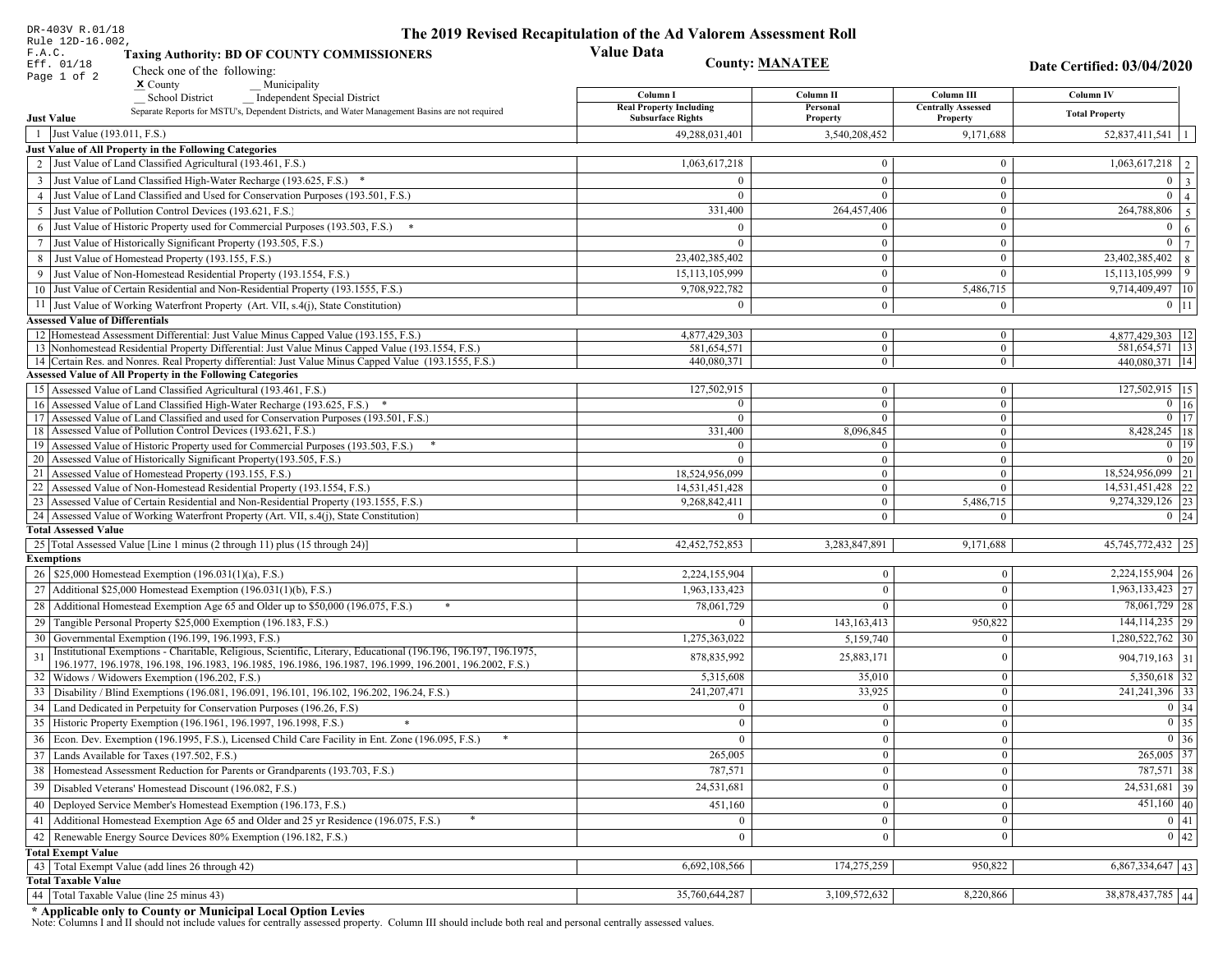**Taxing Authority: BD OF COUNTY COMMISSIONERS** 

## Reconciliation of Preliminary and Final Tax Roll

| $\mathbf{1}$ | Operating Taxable Value as Shown on Preliminary Tax Roll                                           | 38,789,069,406    |
|--------------|----------------------------------------------------------------------------------------------------|-------------------|
| 2            | Additions to Operating Taxable Value Resulting from Petitions to the VAB                           | $\Omega$          |
| 3            | Deductions from Operating Taxable Value Resulting from Petitions to the VAB                        | 321,345           |
| 4            | Subtotal $(1 + 2 - 3 = 4)$                                                                         | 38,788,748,061    |
| 5            | Other Additions to Operating Taxable Value                                                         | 327, 119, 659     |
| 6            | Other Deductions from Operating Taxable Value                                                      | 237, 429, 935     |
| 7            | Operating Taxable Value Shown on Final Tax Roll $(4 + 5 - 6 = 7)$                                  | 38,878,437,785    |
|              | <b>Selected Just Values</b>                                                                        | <b>Just Value</b> |
| 8            | Just Value of Subsurface Rights (this amount included in Line 1, Column I, Page One) 193.481, F.S. | 982,064           |
| 9            | Just Value of Centrally Assessed Railroad Property Value                                           | 7,140,651         |
| 10           | Just Value of Centrally Assessed Private Car Line Property Value                                   | 2,031,037         |

Note: Sum of items 9 and 10 should equal centrally assessed just value on page 1, line 1, column III.

# **Homestead Portability**

| - -<br>---   | $\cdots$<br>. Differential<br>' Rec<br>enving<br>…er ot P<br>ranster |  |
|--------------|----------------------------------------------------------------------|--|
| $\sim$<br>-- | Differential<br>l ransterred<br>Homestead i<br>Value oi              |  |

|                                  |    |                                  | Column 1                           | Column 2             |  |
|----------------------------------|----|----------------------------------|------------------------------------|----------------------|--|
| <b>Total Parcels or Accounts</b> |    | <b>Real Property</b>             | <b>Personal Property</b>           |                      |  |
|                                  |    |                                  | Parcels                            | Accounts             |  |
|                                  | 13 | <b>Fotal Parcels or Accounts</b> | $\bigcap$<br>01<br><b>⊥</b> ノ⊥/△△⊥ | $\sim$ $\sim$<br>りうさ |  |

#### **Property with Reduced Assessed Value**

| 14 | Land Classified Agricultural (193.461, F.S.)                                                 | 2,291  |    |
|----|----------------------------------------------------------------------------------------------|--------|----|
| 15 | Land Classified High-Water Recharge (193.625, F.S.)                                          |        |    |
| 16 | Land Classified and Used for Conservation Purposes (193.501, F.S.)                           |        |    |
|    | Pollution Control Devices (193.621, F.S.)                                                    |        | 22 |
| 18 | Historic Property used for Commercial Purposes (193.503, F.S.) *                             |        |    |
| 19 | Historically Significant Property (193.505, F.S.)                                            |        |    |
| 20 | Homestead Property; Parcels with Capped Value (193.155, F.S.)                                | 78,979 |    |
| 21 | Non-Homestead Residential Property; Parcels with Capped Value (193.1554, F.S.)               | 29,363 |    |
| 22 | Certain Residential and Non-Residential Property; Parcels with Capped Value (193.1555, F.S.) | 5,334  |    |
| 23 | Working Waterfront Property (Art. VII, s.4(j), State Constitution)                           |        |    |

## **Other Reductions in Assessed Value**

| 24    | Lands Available for Taxes (197.502, F.S.)                                  |     |  |
|-------|----------------------------------------------------------------------------|-----|--|
| - - - | Homestead Assessment Reduction for Parents or Grandparents (193.703, F.S.) | - - |  |
| -26   | Disabled Veterans' Homestead Discount (196.082, F.<br>F.S.                 | ے ت |  |

## \* Applicable only to County or Municipal Local Option Levies

Date Certified: 03/04/2020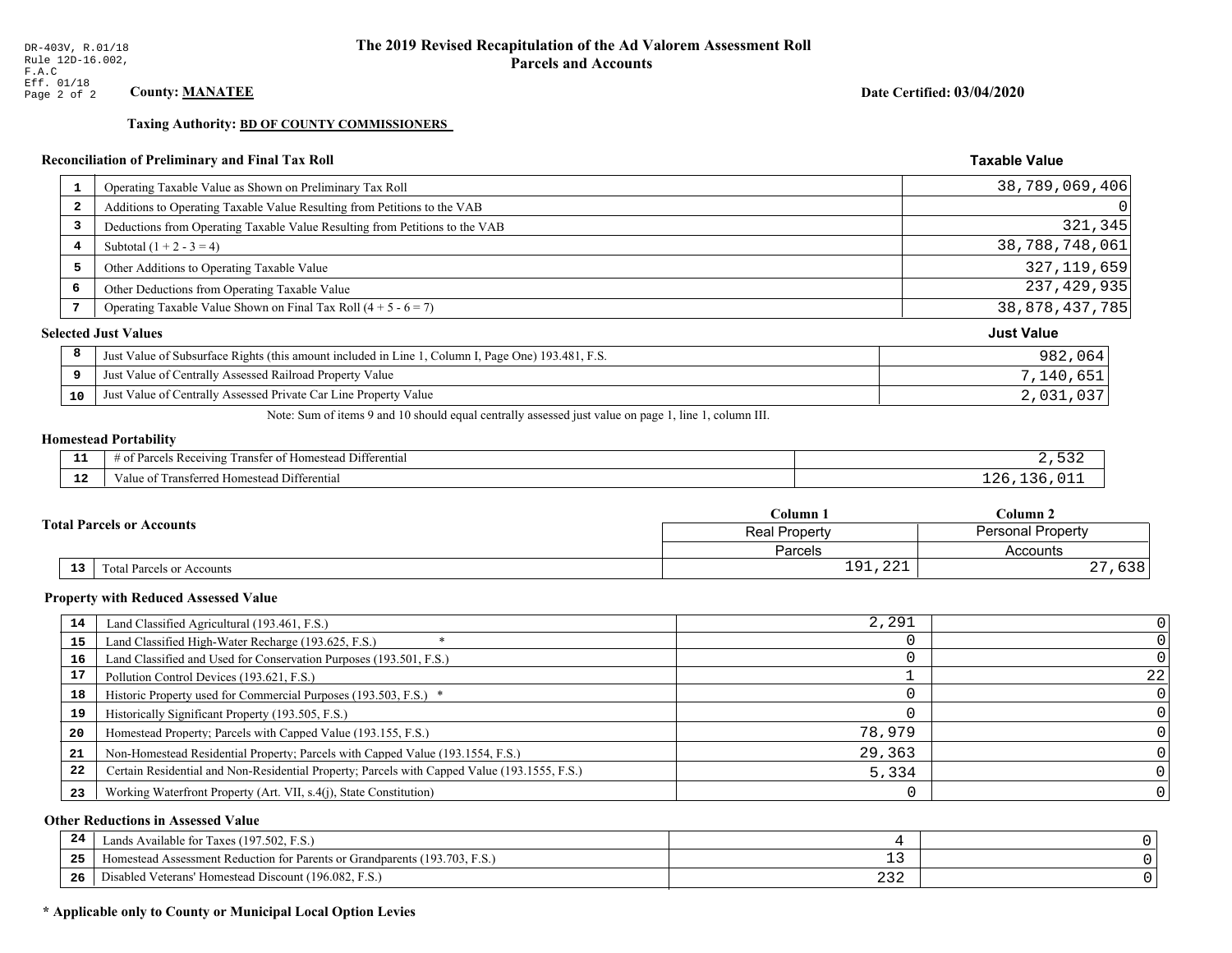| DR-403V R.01/18                                                                                                                                                                                             | The 2019 Revised Recapitulation of the Ad Valorem Assessment Roll |                                  |                                         |                                  |
|-------------------------------------------------------------------------------------------------------------------------------------------------------------------------------------------------------------|-------------------------------------------------------------------|----------------------------------|-----------------------------------------|----------------------------------|
| Rule 12D-16.002,<br>F.A.C.<br><b>Taxing Authority: BD OF COUNTY COMM-UNINCORP</b>                                                                                                                           | <b>Value Data</b>                                                 |                                  |                                         |                                  |
| Eff. 01/18<br>Check one of the following:<br>Page 1 of 2                                                                                                                                                    | <b>County: MANATEE</b>                                            |                                  |                                         | Date Certified: 03/04/2020       |
| $x$ County<br>Municipality                                                                                                                                                                                  |                                                                   |                                  |                                         |                                  |
| School District<br><b>Independent Special District</b>                                                                                                                                                      | Column I<br><b>Real Property Including</b>                        | Column II<br>Personal            | Column III<br><b>Centrally Assessed</b> | Column IV                        |
| Separate Reports for MSTU's, Dependent Districts, and Water Management Basins are not required<br><b>Just Value</b>                                                                                         | <b>Subsurface Rights</b>                                          | Property                         | Property                                | <b>Total Property</b>            |
| 1 Just Value (193.011, F.S.)                                                                                                                                                                                | 35,914,905,393                                                    | 3,118,852,148                    | 7,961,814                               | $39,041,719,355$   1             |
| Just Value of All Property in the Following Categories                                                                                                                                                      |                                                                   |                                  |                                         |                                  |
| 2 Just Value of Land Classified Agricultural (193.461, F.S.)                                                                                                                                                | 1,056,489,872                                                     | $\bf{0}$                         | $\bf{0}$                                | $1,056,489,872$   2              |
| 3 Just Value of Land Classified High-Water Recharge (193.625, F.S.) *                                                                                                                                       | $\Omega$                                                          | $\mathbf{0}$                     | $\boldsymbol{0}$                        | $0 \mid 3$                       |
| 4 Just Value of Land Classified and Used for Conservation Purposes (193.501, F.S.)                                                                                                                          | $\Omega$                                                          | $\Omega$                         | $\boldsymbol{0}$                        | $\overline{0}$<br>$\vert$ 4      |
| 5 Just Value of Pollution Control Devices (193.621, F.S.)                                                                                                                                                   | 331,400                                                           | 260,504,050                      | $\bf{0}$                                | $\overline{260,835,450}$ 5       |
| 6 Just Value of Historic Property used for Commercial Purposes (193.503, F.S.) *                                                                                                                            | $\Omega$                                                          |                                  | $\boldsymbol{0}$                        | $\boldsymbol{0}$<br><sup>6</sup> |
| 7 Just Value of Historically Significant Property (193.505, F.S.)                                                                                                                                           | $\Omega$                                                          | $\bf{0}$                         | $\bf{0}$                                | $0 \overline{7}$                 |
| 8 Just Value of Homestead Property (193.155, F.S.)                                                                                                                                                          | 18,976,546,570                                                    | $\bf{0}$                         | $\boldsymbol{0}$                        | 18,976,546,570 8                 |
| 9 Just Value of Non-Homestead Residential Property (193.1554, F.S.)                                                                                                                                         | 8,955,725,974                                                     | $\bf{0}$                         | $\theta$                                | 8,955,725,974<br>$\vert$ 9       |
| 10 Just Value of Certain Residential and Non-Residential Property (193.1555, F.S.)                                                                                                                          | 6,926,142,977                                                     | $\mathbf{0}$                     | 4,739,533                               | $6,930,882,510$   10             |
| 11 Just Value of Working Waterfront Property (Art. VII, s.4(j), State Constitution)                                                                                                                         | $\Omega$                                                          | $\bf{0}$                         | $\mathbf{0}$                            | $0$   11                         |
| <b>Assessed Value of Differentials</b>                                                                                                                                                                      |                                                                   |                                  |                                         |                                  |
| 12   Homestead Assessment Differential: Just Value Minus Capped Value (193.155, F.S.)                                                                                                                       | 3,659,649,554                                                     | $\mathbf{0}$                     | $\bf{0}$                                | 3,659,649,554   12               |
| 13 Nonhomestead Residential Property Differential: Just Value Minus Capped Value (193.1554, F.S.)<br>14 Certain Res. and Nonres. Real Property differential: Just Value Minus Capped Value (193.1555, F.S.) | 355.358.567                                                       | $\mathbf{0}$                     | $\mathbf{0}$                            | 355, 358, 567   13               |
| <b>Assessed Value of All Property in the Following Categories</b>                                                                                                                                           | 289,164,059                                                       | $\overline{0}$                   | $\overline{0}$                          | 289,164,059   14                 |
| 15 Assessed Value of Land Classified Agricultural (193.461, F.S.)                                                                                                                                           | 127,299,584                                                       | $\mathbf{0}$                     | $\mathbf{0}$                            | 127,299,584 15                   |
| Assessed Value of Land Classified High-Water Recharge (193.625, F.S.) *                                                                                                                                     | $\Omega$                                                          | $\overline{0}$                   | $\mathbf{0}$                            | $\overline{0}$ 16                |
| Assessed Value of Land Classified and used for Conservation Purposes (193.501, F.S.)<br>17                                                                                                                  | $\Omega$                                                          | $\overline{0}$                   | $\boldsymbol{0}$                        | $0$   17                         |
| Assessed Value of Pollution Control Devices (193.621, F.S.)<br>18                                                                                                                                           | 331,400                                                           | 7,701,509                        | $\mathbf{0}$                            | $8,032,909$ 18                   |
| 19 Assessed Value of Historic Property used for Commercial Purposes (193.503, F.S.)                                                                                                                         | $\overline{0}$                                                    | $\overline{0}$                   | $\overline{0}$                          | $0 \mid 19$                      |
| 20 Assessed Value of Historically Significant Property (193.505, F.S.)                                                                                                                                      | $\Omega$                                                          | $\overline{0}$                   | $\overline{0}$                          | $0 \mid 20$                      |
| 21 Assessed Value of Homestead Property (193.155, F.S.)                                                                                                                                                     | 15,316,897,016                                                    | $\overline{0}$                   | $\boldsymbol{0}$                        | 15,316,897,016 21                |
| 22 Assessed Value of Non-Homestead Residential Property (193.1554, F.S.)                                                                                                                                    | 8,600,367,407                                                     | $\overline{0}$                   | $\mathbf{0}$                            | $8,600,367,407$ 22               |
| 23 Assessed Value of Certain Residential and Non-Residential Property (193.1555, F.S.)<br>24 Assessed Value of Working Waterfront Property (Art. VII, s.4(j), State Constitution)                           | 6,636,978,918<br>$\Omega$                                         | $\overline{0}$<br>$\overline{0}$ | 4,739,533<br>$\mathbf{0}$               | 6,641,718,451 23                 |
| <b>Total Assessed Value</b>                                                                                                                                                                                 |                                                                   |                                  |                                         | $0 \mid 24$                      |
| 25 Total Assessed Value [Line 1 minus (2 through 11) plus (15 through 24)]                                                                                                                                  | 30,681,542,925                                                    | 2,866,049,607                    | 7,961,814                               | 33,555,554,346 25                |
| <b>Exemptions</b>                                                                                                                                                                                           |                                                                   |                                  |                                         |                                  |
| 26   \$25,000 Homestead Exemption (196.031(1)(a), F.S.)                                                                                                                                                     | 1,835,768,244                                                     | $\mathbf{0}$                     | $\mathbf{0}$                            | $1,835,768,244$   26             |
| 27   Additional \$25,000 Homestead Exemption $(196.031(1)(b), F.S.)$                                                                                                                                        | 1,632,645,743                                                     | $\Omega$                         | $\Omega$                                | $\overline{1,632,645,743}$ 27    |
| 28 Additional Homestead Exemption Age 65 and Older up to \$50,000 (196.075, F.S.)                                                                                                                           | 59,906,368                                                        | $\Omega$                         | $\Omega$                                | $59,906,368$ 28                  |
| 29 Tangible Personal Property \$25,000 Exemption (196.183, F.S.)                                                                                                                                            |                                                                   | 108,585,951                      | 815,827                                 | 109,401,778 29                   |
| 30 Governmental Exemption (196.199, 196.1993, F.S.)                                                                                                                                                         | 858,928,403                                                       | 3,873,352                        | $\Omega$                                | 862,801,755 30                   |
| Institutional Exemptions - Charitable, Religious, Scientific, Literary, Educational (196.196, 196.197, 196.1975,                                                                                            |                                                                   | 18,671,979                       | $\Omega$                                |                                  |
| 196.1977, 196.1978, 196.198, 196.1983, 196.1985, 196.1986, 196.1987, 196.1999, 196.2001, 196.2002, F.S.)                                                                                                    | 541,558,453                                                       |                                  |                                         | 560,230,432 31                   |
| 32 Widows / Widowers Exemption (196.202, F.S.)                                                                                                                                                              | 4,081,196                                                         | 32,060                           | $\mathbf{0}$                            | $4,113,256$ 32                   |
| 33 Disability / Blind Exemptions (196.081, 196.091, 196.101, 196.102, 196.202, 196.24, F.S.)                                                                                                                | 208, 353, 525                                                     | 33,005                           | $\Omega$                                | 208,386,530 33                   |
| 34 Land Dedicated in Perpetuity for Conservation Purposes (196.26, F.S)                                                                                                                                     | $\Omega$                                                          | $\mathbf{0}$                     | $\Omega$                                | 0 34                             |
| 35 Historic Property Exemption (196.1961, 196.1997, 196.1998, F.S.)                                                                                                                                         | 0                                                                 | $\mathbf{0}$                     | $\mathbf{0}$                            | $\boxed{0}$ 35                   |
| 36 Econ. Dev. Exemption (196.1995, F.S.), Licensed Child Care Facility in Ent. Zone (196.095, F.S.)                                                                                                         |                                                                   | $\boldsymbol{0}$                 | $\Omega$                                | $\boxed{0}$ 36                   |
| 37 Lands Available for Taxes (197.502, F.S.)                                                                                                                                                                | 257,505                                                           | $\mathbf{0}$                     | $\Omega$                                | 257,505 37                       |
| 38   Homestead Assessment Reduction for Parents or Grandparents (193.703, F.S.)                                                                                                                             | 769,640                                                           | $\mathbf{0}$                     | $\overline{0}$                          | $769,640$ 38                     |
| 39   Disabled Veterans' Homestead Discount (196.082, F.S.)                                                                                                                                                  | 21,260,433                                                        | $\mathbf{0}$                     | $\overline{0}$                          | $\overline{21,260,433}$ 39       |
| 40   Deployed Service Member's Homestead Exemption (196.173, F.S.)                                                                                                                                          | 451,160                                                           | $\mathbf{0}$                     | $\Omega$                                | $451,160$ 40                     |
| 41   Additional Homestead Exemption Age 65 and Older and 25 yr Residence (196.075, F.S.)                                                                                                                    | $\overline{0}$                                                    | $\mathbf{0}$                     | $\mathbf{0}$                            | 0 41                             |
| 42 Renewable Energy Source Devices 80% Exemption (196.182, F.S.)                                                                                                                                            | $\mathbf{0}$                                                      | $\mathbf{0}$                     | $\Omega$                                | $\boxed{0}$ 42                   |
| <b>Total Exempt Value</b>                                                                                                                                                                                   |                                                                   |                                  |                                         |                                  |
| 43 Total Exempt Value (add lines 26 through 42)                                                                                                                                                             | 5,163,980,670                                                     | 131,196,347                      | 815,827                                 | 5,295,992,844 43                 |
| <b>Total Taxable Value</b>                                                                                                                                                                                  |                                                                   |                                  |                                         |                                  |
| 44 Total Taxable Value (line 25 minus 43)                                                                                                                                                                   | 25,517,562,255                                                    | 2,734,853,260                    | 7,145,987                               | 28,259,561,502 44                |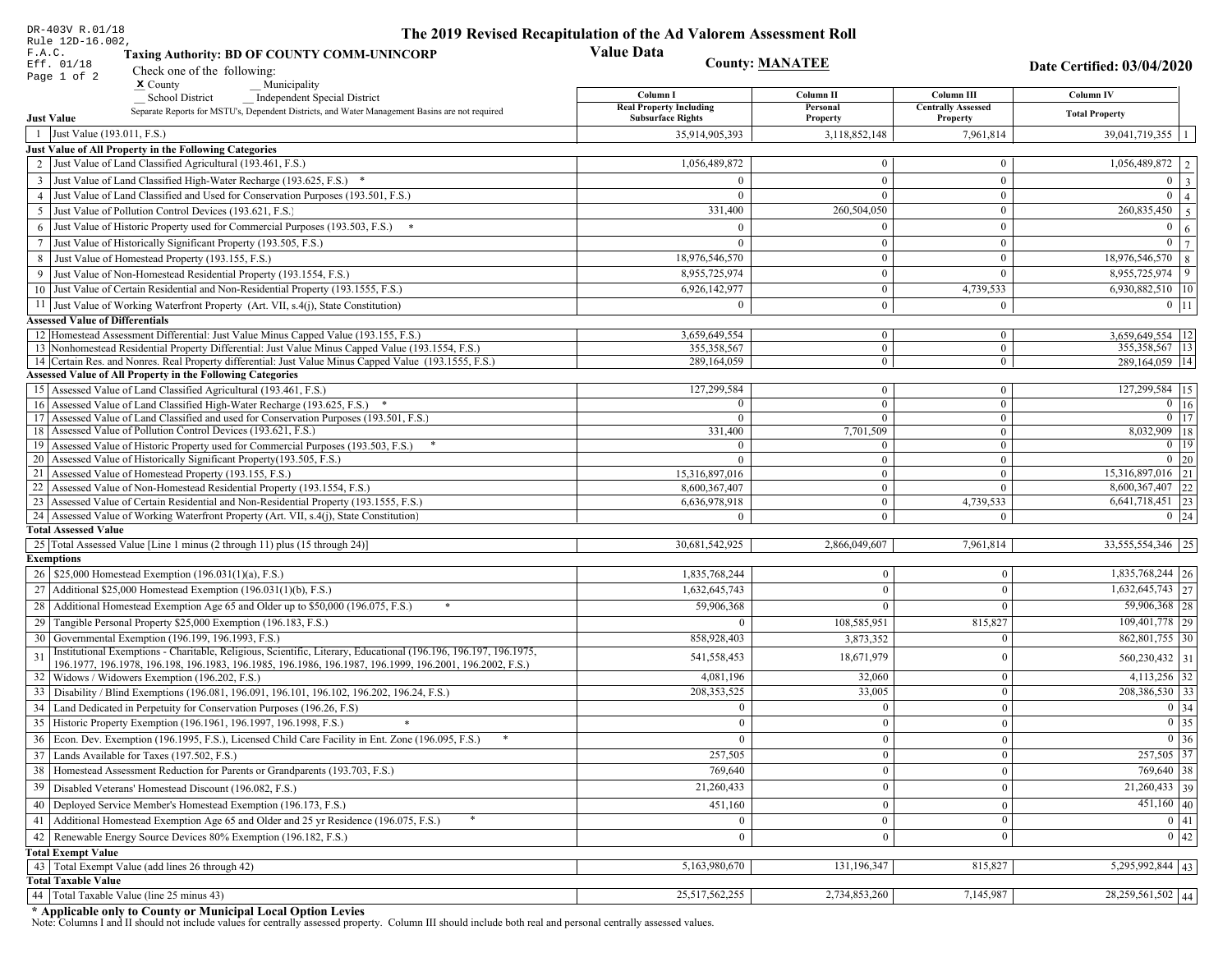**Taxing Authority: BD OF COUNTY COMM-UNINCORP** 

## Reconciliation of Preliminary and Final Tax Roll

| 1                       | Operating Taxable Value as Shown on Preliminary Tax Roll                                           | 28, 158, 633, 399 |
|-------------------------|----------------------------------------------------------------------------------------------------|-------------------|
| $\overline{\mathbf{2}}$ | Additions to Operating Taxable Value Resulting from Petitions to the VAB                           | 0                 |
| 3                       | Deductions from Operating Taxable Value Resulting from Petitions to the VAB                        | 238,661           |
| 4                       | Subtotal $(1 + 2 - 3 = 4)$                                                                         | 28, 158, 394, 738 |
| 5                       | Other Additions to Operating Taxable Value                                                         | 290,732,115       |
| 6                       | Other Deductions from Operating Taxable Value                                                      | 189, 565, 351     |
|                         | Operating Taxable Value Shown on Final Tax Roll $(4 + 5 - 6 = 7)$                                  | 28, 259, 561, 502 |
|                         | <b>Selected Just Values</b>                                                                        | <b>Just Value</b> |
| 8                       | Just Value of Subsurface Rights (this amount included in Line 1, Column I, Page One) 193.481, F.S. | 981,252           |
| 9                       | Just Value of Centrally Assessed Railroad Property Value                                           | 6, 211, 314       |
| 10                      | Just Value of Centrally Assessed Private Car Line Property Value                                   | 1,750,500         |

Note: Sum of items 9 and 10 should equal centrally assessed just value on page 1, line 1, column III.

# **Homestead Portability**

| - -<br>.     | Differential<br>: Receiving<br>ranster<br>$\sim$ $\sim$ $\sim$<br>Homestead |     |
|--------------|-----------------------------------------------------------------------------|-----|
| $\sim$<br>-- | `'utterential<br>' ransferred<br>' Homestead L<br>. anie                    | ∸ ~ |

|  |                                                          |                                  | Column 1                 | Column 2               |  |
|--|----------------------------------------------------------|----------------------------------|--------------------------|------------------------|--|
|  | <b>Total Parcels or Accounts</b><br><b>Real Property</b> |                                  | <b>Personal Property</b> |                        |  |
|  |                                                          |                                  | Parcels                  | Accounts               |  |
|  | 13                                                       | <b>Fotal Parcels or Accounts</b> | 150,803                  | $\cap$ $\Box$<br>21,2J |  |

#### **Property with Reduced Assessed Value**

| 14 | Land Classified Agricultural (193.461, F.S.)                                                 | 2,270  |    |
|----|----------------------------------------------------------------------------------------------|--------|----|
| 15 | Land Classified High-Water Recharge (193.625, F.S.)                                          |        |    |
| 16 | Land Classified and Used for Conservation Purposes (193.501, F.S.)                           |        |    |
| 17 | Pollution Control Devices (193.621, F.S.)                                                    |        | 19 |
| 18 | Historic Property used for Commercial Purposes (193.503, F.S.) *                             |        |    |
| 19 | Historically Significant Property (193.505, F.S.)                                            |        |    |
| 20 | Homestead Property; Parcels with Capped Value (193.155, F.S.)                                | 64,725 |    |
| 21 | Non-Homestead Residential Property; Parcels with Capped Value (193.1554, F.S.)               | 20,588 |    |
| 22 | Certain Residential and Non-Residential Property; Parcels with Capped Value (193.1555, F.S.) | 3,821  |    |
| 23 | Working Waterfront Property (Art. VII, s.4(j), State Constitution)                           |        |    |

## **Other Reductions in Assessed Value**

| 24    | (197.502, F.S.)<br>Lands Available for Taxes (                       |                  |  |
|-------|----------------------------------------------------------------------|------------------|--|
| - - - | Iomestead Assessment Reduction for Parents or Grandparents (193.703, | — <i>—</i>       |  |
| -26   | I Veterans' Homestead Discount (196.082, F.S.)<br>Disabled           | ים ו<br><u>+</u> |  |

## \* Applicable only to County or Municipal Local Option Levies

Date Certified: 03/04/2020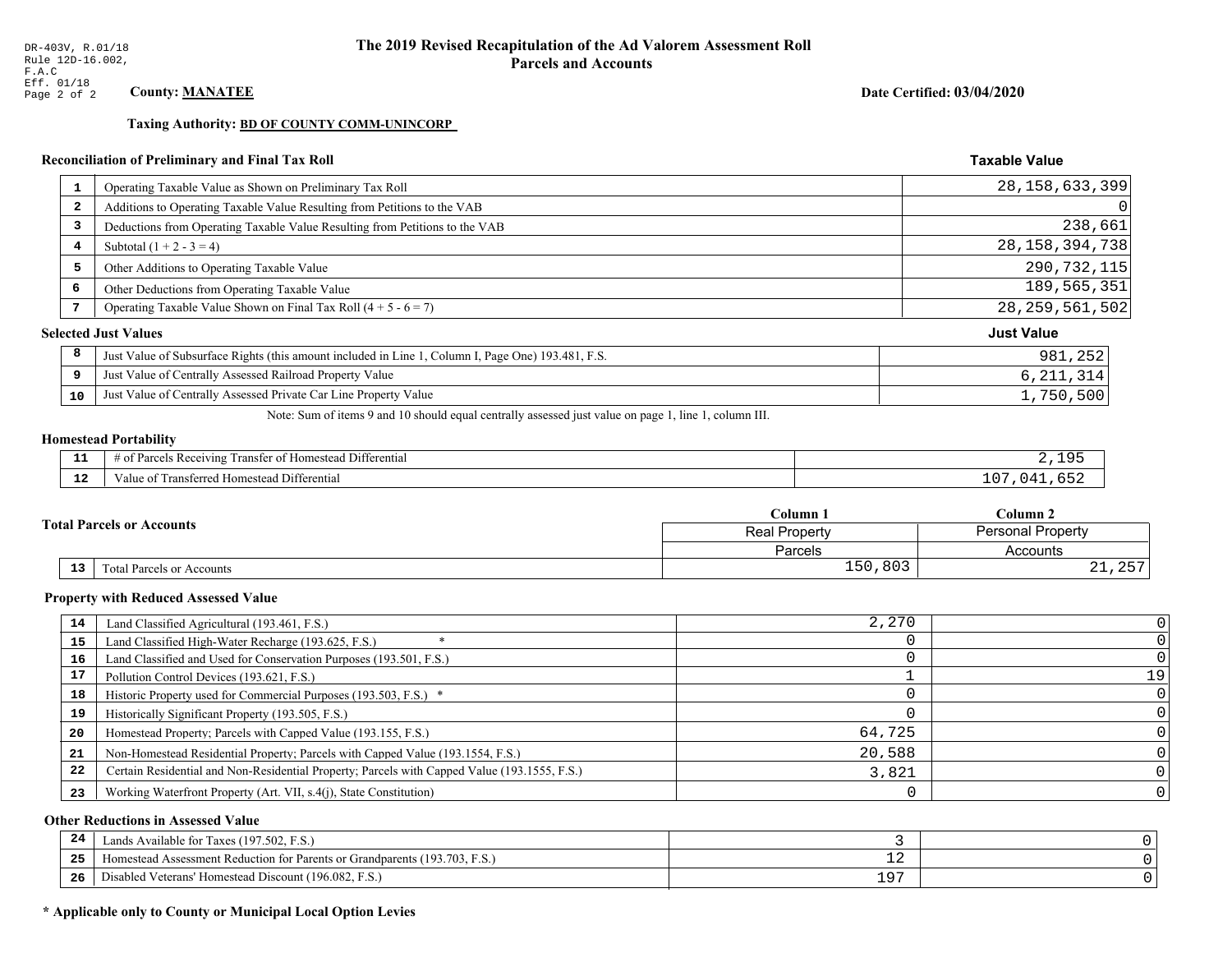| DR-403V R.01/18<br>Rule 12D-16.002,                                                                                                                                               | The 2019 Revised Recapitulation of the Ad Valorem Assessment Roll |                            |                                       |                                                                       |
|-----------------------------------------------------------------------------------------------------------------------------------------------------------------------------------|-------------------------------------------------------------------|----------------------------|---------------------------------------|-----------------------------------------------------------------------|
| F.A.C.<br><b>Taxing Authority: PALMAIRE MSTU</b>                                                                                                                                  | <b>Value Data</b>                                                 |                            |                                       |                                                                       |
| Eff. 01/18<br>Check one of the following:                                                                                                                                         | <b>County: MANATEE</b>                                            |                            |                                       | Date Certified: 03/04/2020                                            |
| Page 1 of 2<br>$\boldsymbol{\mathrm{x}}$ County<br>Municipality                                                                                                                   |                                                                   |                            |                                       |                                                                       |
| <b>School District</b><br><b>Independent Special District</b>                                                                                                                     | Column I                                                          | Column <sub>II</sub>       | Column III                            | <b>Column IV</b>                                                      |
| Separate Reports for MSTU's, Dependent Districts, and Water Management Basins are not required<br><b>Just Value</b>                                                               | <b>Real Property Including</b><br><b>Subsurface Rights</b>        | Personal<br>Property       | <b>Centrally Assessed</b><br>Property | <b>Total Property</b>                                                 |
| 1 Just Value (193.011, F.S.)                                                                                                                                                      | 618, 612, 364                                                     | $\Omega$                   | $\overline{0}$                        | 618, 612, 364                                                         |
| Just Value of All Property in the Following Categories                                                                                                                            |                                                                   |                            |                                       |                                                                       |
| 2 Just Value of Land Classified Agricultural (193.461, F.S.)                                                                                                                      | $\overline{0}$                                                    | $\overline{0}$             | $\bf{0}$                              | $0 \quad 2$                                                           |
| 3 Just Value of Land Classified High-Water Recharge (193.625, F.S.) *                                                                                                             | $\theta$                                                          | $\theta$                   | $\mathbf{0}$                          | $\overline{\mathbf{3}}$<br>$\overline{0}$                             |
| 4 Just Value of Land Classified and Used for Conservation Purposes (193.501, F.S.)                                                                                                | $\Omega$                                                          | $\boldsymbol{0}$           | $\bf{0}$                              | $\overline{0}$<br>$\overline{4}$                                      |
| 5 Just Value of Pollution Control Devices (193.621, F.S.)                                                                                                                         | $\overline{0}$                                                    | $\overline{0}$             | $\bf{0}$                              | $\overline{5}$<br>$\overline{0}$                                      |
| Just Value of Historic Property used for Commercial Purposes (193.503, F.S.)<br>6                                                                                                 | $\theta$                                                          | $\theta$                   | $\mathbf{0}$                          | $\overline{0}$<br>$\sqrt{6}$                                          |
| Just Value of Historically Significant Property (193.505, F.S.)<br>7                                                                                                              | $\overline{0}$                                                    | $\mathbf{0}$               | $\bf{0}$                              | $\overline{7}$<br>$\mathbf{0}$                                        |
| 8 Just Value of Homestead Property (193.155, F.S.)                                                                                                                                | 335,748,035                                                       | $\mathbf{0}$               | $\bf{0}$                              | 335,748,035<br>$\,8\,$                                                |
| Just Value of Non-Homestead Residential Property (193.1554, F.S.)                                                                                                                 | 187,200,925                                                       | $\Omega$                   | $\mathbf{0}$                          | 9<br>187,200,925                                                      |
| 10 Just Value of Certain Residential and Non-Residential Property (193.1555, F.S.)                                                                                                | 95,663,404                                                        | $\overline{0}$             | $\bf{0}$                              | 95,663,404 10                                                         |
| 11 Just Value of Working Waterfront Property (Art. VII, s.4(j), State Constitution)                                                                                               | $\Omega$                                                          | $\overline{0}$             | $\bf{0}$                              | $0$ 11                                                                |
| <b>Assessed Value of Differentials</b>                                                                                                                                            |                                                                   |                            |                                       |                                                                       |
| 12 Homestead Assessment Differential: Just Value Minus Capped Value (193.155, F.S.)                                                                                               | 67, 241, 335                                                      | $\overline{0}$             | $\bf{0}$                              | $67,241,335$ 12                                                       |
| 13 Nonhomestead Residential Property Differential: Just Value Minus Capped Value (193.1554, F.S.)                                                                                 | 2,150,008                                                         | $\overline{0}$             | $\overline{0}$                        | 2,150,008 13                                                          |
| 14 Certain Res. and Nonres. Real Property differential: Just Value Minus Capped Value (193.1555, F.S.)<br><b>Assessed Value of All Property in the Following Categories</b>       | 1,905,485                                                         | $\overline{0}$             | $\mathbf{0}$                          | $1,905,485$ 14                                                        |
| 15 Assessed Value of Land Classified Agricultural (193.461, F.S.)                                                                                                                 | $\bf{0}$                                                          | $\overline{0}$             | $\bf{0}$                              | $0$   15                                                              |
| 16 Assessed Value of Land Classified High-Water Recharge (193.625, F.S.) *                                                                                                        | $\mathbf{0}$                                                      | $\overline{0}$             | $\overline{0}$                        | $\overline{0}$ 16                                                     |
| 17 Assessed Value of Land Classified and used for Conservation Purposes (193.501, F.S.)                                                                                           | $\overline{0}$                                                    | $\overline{0}$             | $\mathbf{0}$                          | $\overline{0}$ 17                                                     |
| 18 Assessed Value of Pollution Control Devices (193.621, F.S.)                                                                                                                    | $\mathbf{0}$                                                      | $\overline{0}$             | $\overline{0}$                        | $0$   18                                                              |
| 19 Assessed Value of Historic Property used for Commercial Purposes (193.503, F.S.)                                                                                               | $\bf{0}$                                                          | $\overline{0}$             | $\bf{0}$                              | $\overline{0}$ 19                                                     |
| 20 Assessed Value of Historically Significant Property (193.505, F.S.)                                                                                                            | $\theta$                                                          | $\mathbf{0}$               | $\mathbf{0}$                          | $\boxed{0}$ 20                                                        |
| 21 Assessed Value of Homestead Property (193.155, F.S.)                                                                                                                           | 268,506,700                                                       | $\overline{0}$             | $\bf{0}$                              | 268,506,700 21                                                        |
| 22 Assessed Value of Non-Homestead Residential Property (193.1554, F.S.)                                                                                                          | 185,050,917                                                       | $\overline{0}$             | $\mathbf{0}$                          | 185,050,917 22                                                        |
| 23 Assessed Value of Certain Residential and Non-Residential Property (193.1555, F.S.)<br>24 Assessed Value of Working Waterfront Property (Art. VII, s.4(j), State Constitution) | 93,757,919<br>$\Omega$                                            | $\overline{0}$<br>$\theta$ | $\mathbf{0}$<br>$\overline{0}$        | 93,757,919 23<br>$0 \mid 24$                                          |
| <b>Total Assessed Value</b>                                                                                                                                                       |                                                                   |                            |                                       |                                                                       |
| 25 Total Assessed Value [Line 1 minus (2 through 11) plus (15 through 24)]                                                                                                        | 547, 315, 536                                                     | $\overline{0}$             | $\overline{0}$                        | 547, 315, 536 25                                                      |
| <b>Exemptions</b>                                                                                                                                                                 |                                                                   |                            |                                       |                                                                       |
| 26   \$25,000 Homestead Exemption (196.031(1)(a), F.S.)                                                                                                                           | 35,325,000                                                        | $\bf{0}$                   | $\bf{0}$                              | $35,325,000$ 26                                                       |
| 27   Additional \$25,000 Homestead Exemption $(196.031(1)(b), F.S.)$                                                                                                              | 34,485,763                                                        | $\overline{0}$             | $\Omega$                              | 34,485,763 27                                                         |
| 28 Additional Homestead Exemption Age 65 and Older up to \$50,000 (196.075, F.S.)                                                                                                 | 1,673,000                                                         | $\overline{0}$             | $\theta$                              | $1,673,000$ 28                                                        |
| 29 Tangible Personal Property \$25,000 Exemption (196.183, F.S.)                                                                                                                  | $\Omega$                                                          | $\Omega$                   | $\Omega$                              | $\boxed{0}$ 29                                                        |
| 30 Governmental Exemption (196.199, 196.1993, F.S.)                                                                                                                               |                                                                   | $\Omega$                   | $\boldsymbol{0}$                      | $\overline{0}$ 30                                                     |
| Institutional Exemptions - Charitable, Religious, Scientific, Literary, Educational (196.196, 196.197, 196.1975,<br>31                                                            | 0                                                                 |                            | $\boldsymbol{0}$                      | $0 \mid 31$                                                           |
| 196.1977, 196.1978, 196.198, 196.1983, 196.1985, 196.1986, 196.1987, 196.1999, 196.2001, 196.2002, F.S.)                                                                          |                                                                   |                            |                                       |                                                                       |
| 32   Widows / Widowers Exemption (196.202, F.S.)                                                                                                                                  | 143,500                                                           | $\bf{0}$                   | $\mathbf{0}$                          | $143,500$ 32                                                          |
| 33 Disability / Blind Exemptions (196.081, 196.091, 196.101, 196.102, 196.202, 196.24, F.S.)                                                                                      | 3,568,022                                                         | $\overline{0}$             | $\Omega$                              | $3,568,022$ 33                                                        |
| 34 Land Dedicated in Perpetuity for Conservation Purposes (196.26, F.S)                                                                                                           | $\Omega$                                                          | $\Omega$                   | $\theta$                              | $\boxed{0}$ 34                                                        |
| 35 Historic Property Exemption (196.1961, 196.1997, 196.1998, F.S.)                                                                                                               | $\mathbf{U}$                                                      | $\mathbf{0}$               | $\mathbf{0}$                          | $\begin{array}{ c c }\n\hline\n0 & 35 \\ \hline\n0 & 36\n\end{array}$ |
| 36 Econ. Dev. Exemption (196.1995, F.S.), Licensed Child Care Facility in Ent. Zone (196.095, F.S.)                                                                               | $\overline{0}$                                                    | $\Omega$                   | $\mathbf{0}$                          | $\overline{0}$ 37                                                     |
| 37 Lands Available for Taxes (197.502, F.S.)                                                                                                                                      | $\overline{0}$                                                    | $\theta$                   | $\theta$                              |                                                                       |
| 38   Homestead Assessment Reduction for Parents or Grandparents (193.703, F.S.)                                                                                                   | 52,392                                                            | $\bf{0}$                   | $\mathbf{0}$                          | 52,392 38                                                             |
| Disabled Veterans' Homestead Discount (196.082, F.S.)<br>39                                                                                                                       | 468,932                                                           | $\Omega$                   | $\boldsymbol{0}$                      | 468,932 39                                                            |
| 40   Deployed Service Member's Homestead Exemption (196.173, F.S.)                                                                                                                | $\overline{0}$                                                    | $\Omega$                   | $\mathbf{0}$                          | $\overline{0}$ 40                                                     |
| 41 Additional Homestead Exemption Age 65 and Older and 25 yr Residence (196.075, F.S.)                                                                                            | $\overline{0}$                                                    | $\boldsymbol{0}$           | $\mathbf{0}$                          | $\overline{0}$ 41                                                     |
| Renewable Energy Source Devices 80% Exemption (196.182, F.S.)<br>42                                                                                                               | $\overline{0}$                                                    | $\bf{0}$                   | $\boldsymbol{0}$                      | $\overline{0}$ 42                                                     |
| <b>Total Exempt Value</b>                                                                                                                                                         |                                                                   |                            |                                       |                                                                       |
| 43 Total Exempt Value (add lines 26 through 42)<br><b>Total Taxable Value</b>                                                                                                     | 75,716,609                                                        | 0 <sup>1</sup>             | $\mathbf{0}$                          | $75,716,609$ 43                                                       |
| Total Taxable Value (line 25 minus 43)<br>44                                                                                                                                      | 471,598,927                                                       | 0                          | $\bf{0}$                              | 471,598,927 44                                                        |
|                                                                                                                                                                                   |                                                                   |                            |                                       |                                                                       |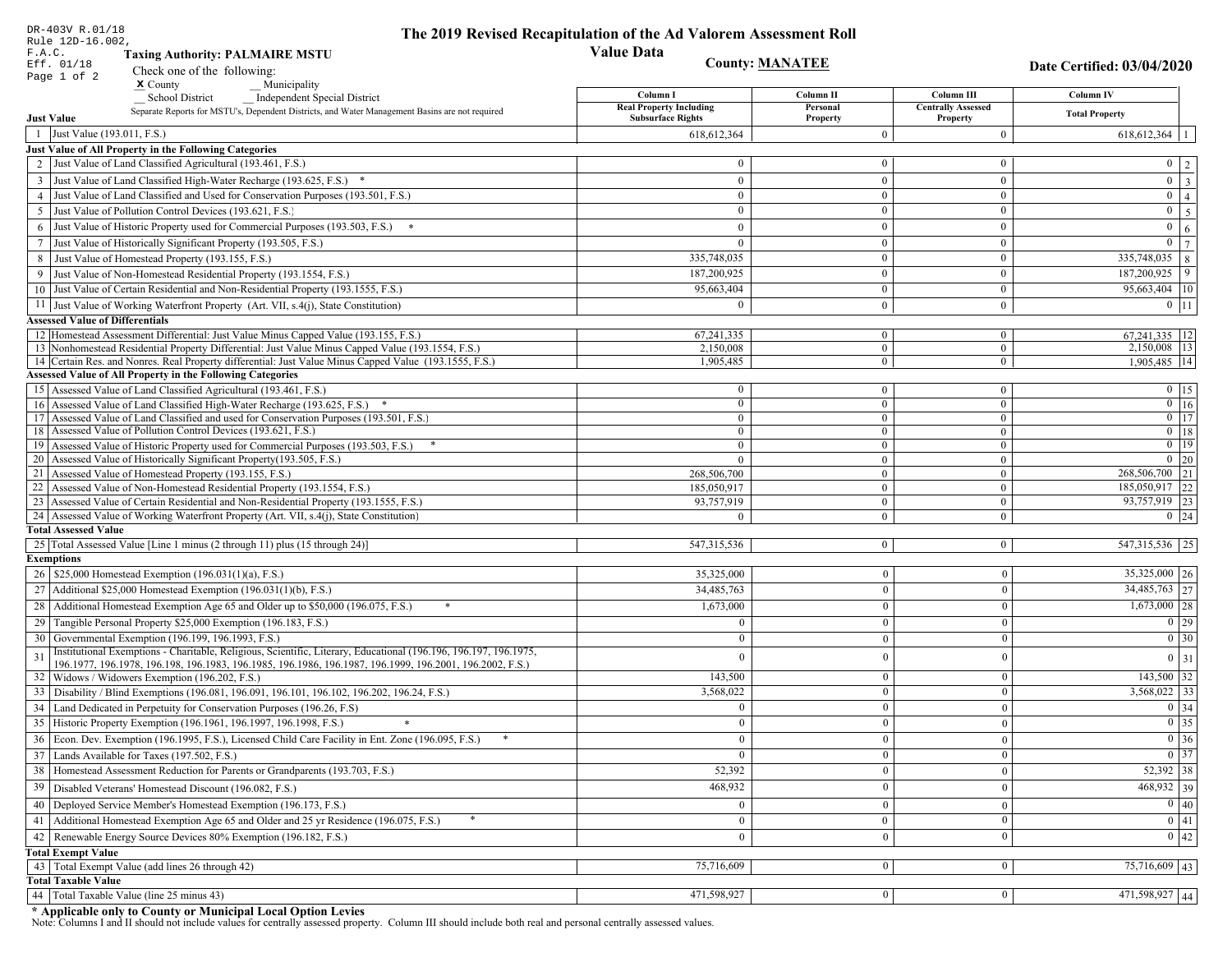# **Taxing Authority: PALMAIRE MSTU**

# Reconciliation of Preliminary and Final Tax Roll

|                         | Operating Taxable Value as Shown on Preliminary Tax Roll                                           | 471,781,158       |
|-------------------------|----------------------------------------------------------------------------------------------------|-------------------|
| $\overline{\mathbf{2}}$ | Additions to Operating Taxable Value Resulting from Petitions to the VAB                           | 0                 |
| 3                       | Deductions from Operating Taxable Value Resulting from Petitions to the VAB                        |                   |
| 4                       | Subtotal $(1 + 2 - 3 = 4)$                                                                         | 471,781,158       |
| 5                       | Other Additions to Operating Taxable Value                                                         | 354,394           |
| 6                       | Other Deductions from Operating Taxable Value                                                      | 536,625           |
| 7                       | Operating Taxable Value Shown on Final Tax Roll $(4 + 5 - 6 = 7)$                                  | 471,598,927       |
|                         | <b>Selected Just Values</b>                                                                        | <b>Just Value</b> |
| 8                       | Just Value of Subsurface Rights (this amount included in Line 1, Column I, Page One) 193.481, F.S. |                   |
| 9                       | Just Value of Centrally Assessed Railroad Property Value                                           |                   |
| 10                      | Just Value of Centrally Assessed Private Car Line Property Value                                   |                   |
|                         |                                                                                                    |                   |

Note: Sum of items 9 and 10 should equal centrally assessed just value on page 1, line 1, column III.

#### **Homestead Portability**

| --            | $ -$<br>.<br>Differential<br>ranster of<br>Parce<br>ceiving<br>omesteac<br>OТ<br>, , , , ,<br>. |  |
|---------------|-------------------------------------------------------------------------------------------------|--|
| $\sim$<br>. . | Transferred Homestead Differential<br>≠alu,                                                     |  |

| <b>Total Parcels or Accounts</b> |                                 | Column <sub>1</sub> | $C$ olumn 2              |  |
|----------------------------------|---------------------------------|---------------------|--------------------------|--|
|                                  |                                 | Real Property       | <b>Personal Property</b> |  |
|                                  |                                 | Parcels             | Accounts                 |  |
|                                  | 13<br>Total Parcels or Accounts | 2,667               |                          |  |

#### **Property with Reduced Assessed Value**

| 14 | Land Classified Agricultural (193.461, F.S.)                                                 |       |  |
|----|----------------------------------------------------------------------------------------------|-------|--|
| 15 | Land Classified High-Water Recharge (193.625, F.S.)                                          |       |  |
| 16 | Land Classified and Used for Conservation Purposes (193.501, F.S.)                           |       |  |
| 17 | Pollution Control Devices (193.621, F.S.)                                                    |       |  |
| 18 | Historic Property used for Commercial Purposes (193.503, F.S.) *                             |       |  |
| 19 | Historically Significant Property (193.505, F.S.)                                            |       |  |
| 20 | Homestead Property; Parcels with Capped Value (193.155, F.S.)                                | 1,245 |  |
| 21 | Non-Homestead Residential Property; Parcels with Capped Value (193.1554, F.S.)               | 151   |  |
| 22 | Certain Residential and Non-Residential Property; Parcels with Capped Value (193.1555, F.S.) |       |  |
| 23 | Working Waterfront Property (Art. VII, s.4(j), State Constitution)                           |       |  |

## **Other Reductions in Assessed Value**

| -44 | Available for Taxes (197.502, F.S.)                                          |  |
|-----|------------------------------------------------------------------------------|--|
| 25  | 'omestead Assessment Reduction for Parents or Grandparents $(193.703, F.S.)$ |  |
| 26  | isabled Veterans' Homestead Discount (196.082, F.S.)                         |  |

## \* Applicable only to County or Municipal Local Option Levies

Date Certified: 03/04/2020

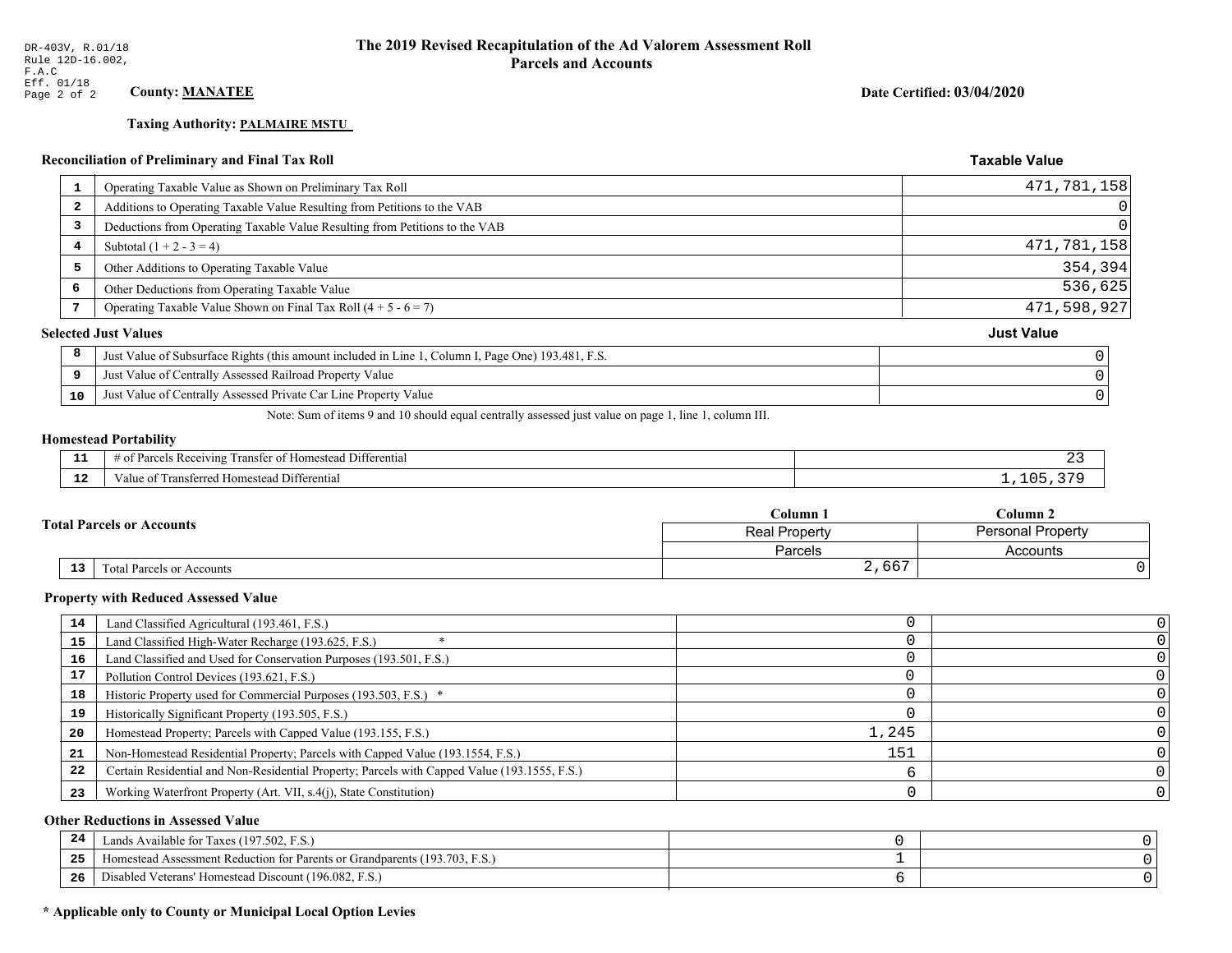|    | DR-403V R.01/18<br>Rule 12D-16.002,                                                                                                                                         | The 2019 Revised Recapitulation of the Ad Valorem Assessment Roll |                                  |                                       |                                                                                 |
|----|-----------------------------------------------------------------------------------------------------------------------------------------------------------------------------|-------------------------------------------------------------------|----------------------------------|---------------------------------------|---------------------------------------------------------------------------------|
|    | F.A.C.<br><b>Taxing Authority: CITY OF ANNA MARIA</b>                                                                                                                       | <b>Value Data</b>                                                 |                                  |                                       |                                                                                 |
|    | Eff. 01/18<br>Check one of the following:                                                                                                                                   | <b>County: MANATEE</b>                                            |                                  |                                       | Date Certified: 03/04/2020                                                      |
|    | Page 1 of 2<br>x Municipality<br>County                                                                                                                                     |                                                                   |                                  |                                       |                                                                                 |
|    | <b>School District</b><br><b>Independent Special District</b>                                                                                                               | Column I                                                          | Column <sub>II</sub>             | Column III                            | <b>Column IV</b>                                                                |
|    | Separate Reports for MSTU's, Dependent Districts, and Water Management Basins are not required<br><b>Just Value</b>                                                         | <b>Real Property Including</b><br><b>Subsurface Rights</b>        | Personal<br>Property             | <b>Centrally Assessed</b><br>Property | <b>Total Property</b>                                                           |
|    | 1 Just Value (193.011, F.S.)                                                                                                                                                | 1,443,258,519                                                     | 6,411,028                        | $\overline{0}$                        | 1,449,669,547                                                                   |
|    | Just Value of All Property in the Following Categories                                                                                                                      |                                                                   |                                  |                                       |                                                                                 |
|    | 2 Just Value of Land Classified Agricultural (193.461, F.S.)                                                                                                                | $\overline{0}$                                                    | $\overline{0}$                   | $\bf{0}$                              | $0 \quad 2$                                                                     |
|    | 3 Just Value of Land Classified High-Water Recharge (193.625, F.S.) *                                                                                                       | $\theta$                                                          | $\theta$                         | $\mathbf{0}$                          | $\overline{\mathbf{3}}$<br>$\overline{0}$                                       |
|    | 4 Just Value of Land Classified and Used for Conservation Purposes (193.501, F.S.)                                                                                          | $\Omega$                                                          | $\boldsymbol{0}$                 | $\bf{0}$                              | $\overline{0}$<br>$\overline{4}$                                                |
|    | 5 Just Value of Pollution Control Devices (193.621, F.S.)                                                                                                                   | $\overline{0}$                                                    | $\overline{0}$                   | $\bf{0}$                              | $\overline{5}$<br>$\overline{0}$                                                |
| 6  | Just Value of Historic Property used for Commercial Purposes (193.503, F.S.)                                                                                                | $\theta$                                                          | $\theta$                         | $\mathbf{0}$                          | $\overline{0}$<br>$\sqrt{6}$                                                    |
| 7  | Just Value of Historically Significant Property (193.505, F.S.)                                                                                                             | $\overline{0}$                                                    | $\mathbf{0}$                     | $\bf{0}$                              | $\overline{7}$<br>$\mathbf{0}$                                                  |
|    | 8 Just Value of Homestead Property (193.155, F.S.)                                                                                                                          | 410,371,506                                                       | $\overline{0}$                   | $\overline{0}$                        | 410,371,506<br>$\,8\,$                                                          |
|    | Just Value of Non-Homestead Residential Property (193.1554, F.S.)                                                                                                           | 950,707,336                                                       | $\Omega$                         | $\mathbf{0}$                          | 950,707,336<br>9                                                                |
|    | 10 Just Value of Certain Residential and Non-Residential Property (193.1555, F.S.)                                                                                          | 82,179,677                                                        | $\overline{0}$                   | $\bf{0}$                              | 82,179,677 10                                                                   |
|    | 11 Just Value of Working Waterfront Property (Art. VII, s.4(j), State Constitution)                                                                                         | $\Omega$                                                          | $\overline{0}$                   | $\bf{0}$                              | $0$ 11                                                                          |
|    | <b>Assessed Value of Differentials</b>                                                                                                                                      |                                                                   |                                  |                                       |                                                                                 |
|    | 12 Homestead Assessment Differential: Just Value Minus Capped Value (193.155, F.S.)                                                                                         | 156, 172, 790                                                     | $\overline{0}$                   | $\bf{0}$                              | 156, 172, 790   12                                                              |
|    | 13 Nonhomestead Residential Property Differential: Just Value Minus Capped Value (193.1554, F.S.)                                                                           | 24.202.370                                                        | $\overline{0}$<br>$\overline{0}$ | $\overline{0}$                        | 24, 202, 370   13                                                               |
|    | 14 Certain Res. and Nonres. Real Property differential: Just Value Minus Capped Value (193.1555, F.S.)<br><b>Assessed Value of All Property in the Following Categories</b> | 7,307,671                                                         |                                  | $\mathbf{0}$                          | 7,307,671 14                                                                    |
|    | 15 Assessed Value of Land Classified Agricultural (193.461, F.S.)                                                                                                           | $\bf{0}$                                                          | $\overline{0}$                   | $\bf{0}$                              | $0$   15                                                                        |
|    | 16 Assessed Value of Land Classified High-Water Recharge (193.625, F.S.) *                                                                                                  | $\mathbf{0}$                                                      | $\overline{0}$                   | $\overline{0}$                        | $\boxed{0}$ 16                                                                  |
|    | 17 Assessed Value of Land Classified and used for Conservation Purposes (193.501, F.S.)                                                                                     | $\overline{0}$                                                    | $\overline{0}$                   | $\mathbf{0}$                          | $\overline{0}$ 17                                                               |
|    | 18 Assessed Value of Pollution Control Devices (193.621, F.S.)                                                                                                              | $\bf{0}$                                                          | $\overline{0}$                   | $\overline{0}$                        | $0$   18                                                                        |
|    | 19 Assessed Value of Historic Property used for Commercial Purposes (193.503, F.S.)                                                                                         | $\bf{0}$                                                          | $\overline{0}$                   | $\bf{0}$                              | $\overline{0}$ 19                                                               |
|    | 20 Assessed Value of Historically Significant Property (193.505, F.S.)                                                                                                      | $\theta$                                                          | $\mathbf{0}$                     | $\mathbf{0}$                          | $\overline{0}$ 20                                                               |
|    | 21 Assessed Value of Homestead Property (193.155, F.S.)<br>22 Assessed Value of Non-Homestead Residential Property (193.1554, F.S.)                                         | 254,198,716                                                       | $\overline{0}$<br>$\overline{0}$ | $\bf{0}$<br>$\mathbf{0}$              | 254, 198, 716 21<br>22<br>926,504,966                                           |
|    | 23 Assessed Value of Certain Residential and Non-Residential Property (193.1555, F.S.)                                                                                      | 926,504,966<br>74,872,006                                         | $\overline{0}$                   | $\mathbf{0}$                          | 74,872,006 23                                                                   |
|    | 24 Assessed Value of Working Waterfront Property (Art. VII, s.4(j), State Constitution)                                                                                     | $\theta$                                                          | $\Omega$                         | $\overline{0}$                        | $0 \quad 24$                                                                    |
|    | <b>Total Assessed Value</b>                                                                                                                                                 |                                                                   |                                  |                                       |                                                                                 |
|    | 25 Total Assessed Value [Line 1 minus (2 through 11) plus (15 through 24)]                                                                                                  | 1,255,575,688                                                     | 6,411,028                        | $\mathbf{0}$                          | 1,261,986,716   25                                                              |
|    | <b>Exemptions</b>                                                                                                                                                           |                                                                   |                                  |                                       |                                                                                 |
|    | 26   \$25,000 Homestead Exemption (196.031(1)(a), F.S.)                                                                                                                     | 11,100,000                                                        | $\bf{0}$                         | $\bf{0}$                              | $11,100,000$ 26                                                                 |
|    | 27   Additional \$25,000 Homestead Exemption $(196.031(1)(b), F.S.)$                                                                                                        | 11,076,330                                                        | $\Omega$                         | $\Omega$                              | $\overline{11,076,330}$ 27                                                      |
|    | 28 Additional Homestead Exemption Age 65 and Older up to \$50,000 (196.075, F.S.)                                                                                           | 369,500                                                           | $\Omega$                         | $\theta$                              | $369,500$ 28                                                                    |
|    | 29 Tangible Personal Property \$25,000 Exemption (196.183, F.S.)                                                                                                            |                                                                   | 855,874                          | $\mathbf{0}$                          | 855,874 29                                                                      |
|    | 30 Governmental Exemption (196.199, 196.1993, F.S.)                                                                                                                         | 28,637,073                                                        |                                  | $\boldsymbol{0}$                      | 28,637,073 30                                                                   |
| 31 | Institutional Exemptions - Charitable, Religious, Scientific, Literary, Educational (196.196, 196.197, 196.1975,                                                            | 7,421,840                                                         | 24,810                           | $\boldsymbol{0}$                      | 7,446,650 31                                                                    |
|    | 196.1977, 196.1978, 196.198, 196.1983, 196.1985, 196.1986, 196.1987, 196.1999, 196.2001, 196.2002, F.S.)<br>32   Widows / Widowers Exemption (196.202, F.S.)                | 43,000                                                            | $\bf{0}$                         | $\mathbf{0}$                          | 43,000 32                                                                       |
|    | 33 Disability / Blind Exemptions (196.081, 196.091, 196.101, 196.102, 196.202, 196.24, F.S.)                                                                                | 1,401,357                                                         | $\Omega$                         | $\Omega$                              | $1,401,357$ 33                                                                  |
|    | 34 Land Dedicated in Perpetuity for Conservation Purposes (196.26, F.S)                                                                                                     | $\Omega$                                                          | $\Omega$                         | $\theta$                              | $0 \mid 34$                                                                     |
|    | 35 Historic Property Exemption (196.1961, 196.1997, 196.1998, F.S.)                                                                                                         | $\cup$                                                            | $\mathbf{0}$                     | $\mathbf{0}$                          |                                                                                 |
|    | 36 Econ. Dev. Exemption (196.1995, F.S.), Licensed Child Care Facility in Ent. Zone (196.095, F.S.)                                                                         | $\overline{0}$                                                    | $\Omega$                         | $\theta$                              | $\begin{array}{ c c }\n\hline\n0 & 35 \\ \hline\n0 & 36 \\ \hline\n\end{array}$ |
|    | 37 Lands Available for Taxes (197.502, F.S.)                                                                                                                                | $\overline{0}$                                                    | $\theta$                         | $\theta$                              | $\overline{0}$ 37                                                               |
|    | 38   Homestead Assessment Reduction for Parents or Grandparents (193.703, F.S.)                                                                                             | $\mathbf{0}$                                                      | $\bf{0}$                         | $\mathbf{0}$                          | $\boxed{0}$ 38                                                                  |
| 39 | Disabled Veterans' Homestead Discount (196.082, F.S.)                                                                                                                       | 85,158                                                            |                                  | $\boldsymbol{0}$                      | 85,158 39                                                                       |
|    | 40 Deployed Service Member's Homestead Exemption (196.173, F.S.)                                                                                                            | $\overline{0}$                                                    | $\Omega$                         | $\mathbf{0}$                          | $\overline{0}$ 40                                                               |
|    | 41 Additional Homestead Exemption Age 65 and Older and 25 yr Residence (196.075, F.S.)                                                                                      | $\overline{0}$                                                    | $\boldsymbol{0}$                 | $\bf{0}$                              | $\boxed{0}$ 41                                                                  |
|    | Renewable Energy Source Devices 80% Exemption (196.182, F.S.)                                                                                                               |                                                                   |                                  | $\boldsymbol{0}$                      | $\overline{0}$ 42                                                               |
| 42 | <b>Total Exempt Value</b>                                                                                                                                                   | $\overline{0}$                                                    | $\bf{0}$                         |                                       |                                                                                 |
|    | 43 Total Exempt Value (add lines 26 through 42)                                                                                                                             | 60,134,258                                                        | 880,684                          | $\mathbf{0}$                          | $61,014,942$ 43                                                                 |
|    | <b>Total Taxable Value</b>                                                                                                                                                  |                                                                   |                                  |                                       |                                                                                 |
| 44 | Total Taxable Value (line 25 minus 43)                                                                                                                                      | 1,195,441,430                                                     | 5,530,344                        | $\bf{0}$                              | $1,200,971,774$ 44                                                              |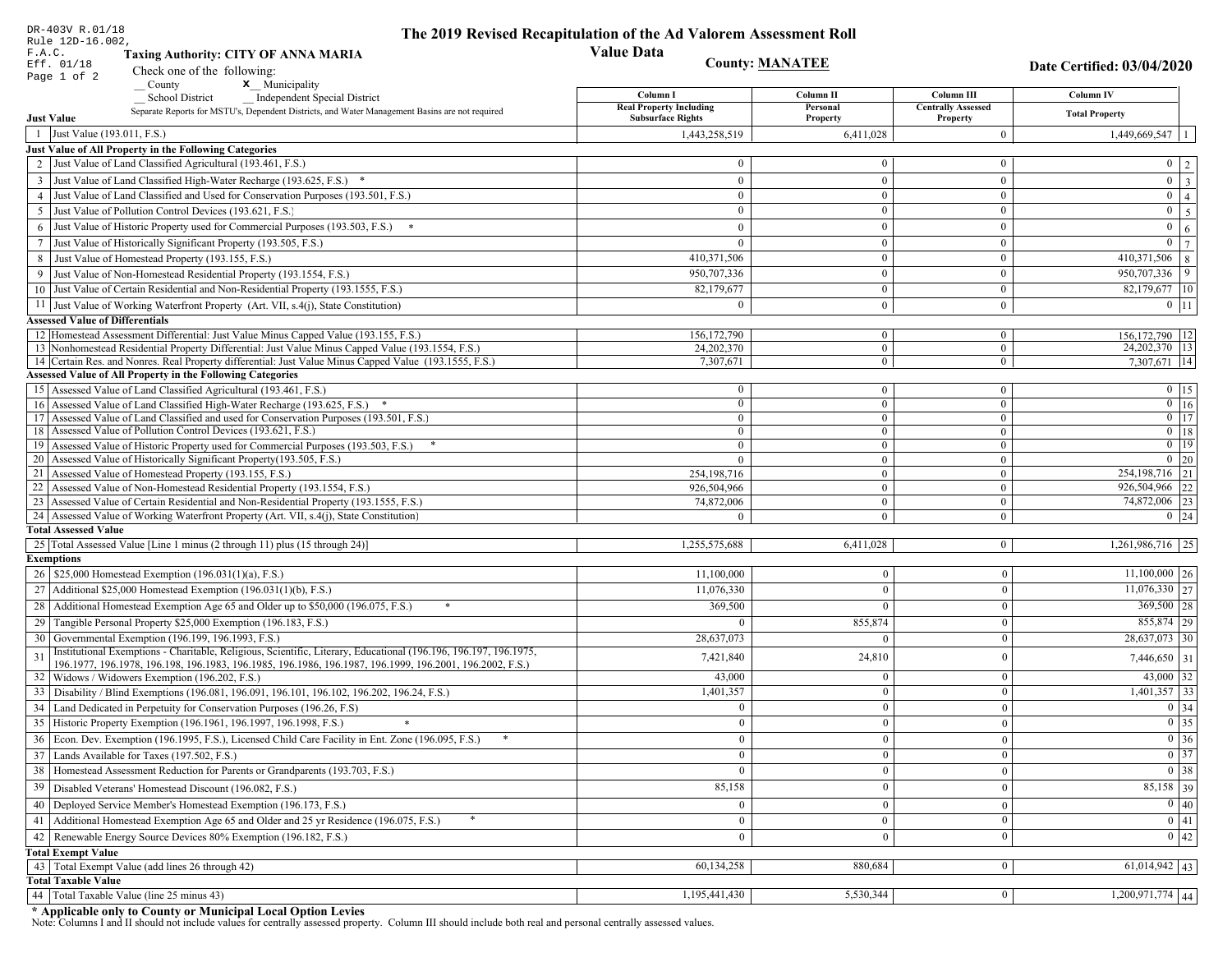## **Taxing Authority: CITY OF ANNA MARIA**

## Reconciliation of Preliminary and Final Tax Roll

| 1  | Operating Taxable Value as Shown on Preliminary Tax Roll                                           | 1,200,147,787     |
|----|----------------------------------------------------------------------------------------------------|-------------------|
| 2  | Additions to Operating Taxable Value Resulting from Petitions to the VAB                           | 0                 |
| 3  | Deductions from Operating Taxable Value Resulting from Petitions to the VAB                        | 14,935            |
| 4  | Subtotal $(1 + 2 - 3 = 4)$                                                                         | 1,200,132,852     |
| 5  | Other Additions to Operating Taxable Value                                                         | 3,956,267         |
| 6  | Other Deductions from Operating Taxable Value                                                      | 3, 117, 345       |
|    | Operating Taxable Value Shown on Final Tax Roll $(4 + 5 - 6 = 7)$                                  | 1,200,971,774     |
|    | <b>Selected Just Values</b>                                                                        | <b>Just Value</b> |
| 8  | Just Value of Subsurface Rights (this amount included in Line 1, Column I, Page One) 193.481, F.S. |                   |
| 9  | Just Value of Centrally Assessed Railroad Property Value                                           |                   |
| 10 | Just Value of Centrally Assessed Private Car Line Property Value                                   |                   |
|    |                                                                                                    |                   |

Note: Sum of items 9 and 10 should equal centrally assessed just value on page 1, line 1, column III.

## **Homestead Portability**

ł,

| - -<br>---  | --<br>. Differential<br>ranster<br>Receiving<br><b>Homestead</b><br>$\sim$<br>'arc<br>.<br>вc |  |
|-------------|-----------------------------------------------------------------------------------------------|--|
| $\sim$<br>. | i Differential<br>alue<br><b>Homestead</b><br>ransterred.<br>тан.                             |  |

| <b>Fotal Parcels or Accounts</b> |    |                           | Column 1        | Column 2          |  |
|----------------------------------|----|---------------------------|-----------------|-------------------|--|
|                                  |    |                           | Real Property   | Personal Property |  |
|                                  |    |                           | Parcels         | Accounts          |  |
|                                  | 13 | Total Parcels or Accounts | 701<br><u>ـ</u> | $\overline{1}$    |  |

#### **Property with Reduced Assessed Value**

| 14 | Land Classified Agricultural (193.461, F.S.)                                                 |     |  |
|----|----------------------------------------------------------------------------------------------|-----|--|
| 15 | Land Classified High-Water Recharge (193.625, F.S.)                                          |     |  |
| 16 | Land Classified and Used for Conservation Purposes (193.501, F.S.)                           |     |  |
| 17 | Pollution Control Devices (193.621, F.S.)                                                    |     |  |
| 18 | Historic Property used for Commercial Purposes (193.503, F.S.) *                             |     |  |
| 19 | Historically Significant Property (193.505, F.S.)                                            |     |  |
| 20 | Homestead Property; Parcels with Capped Value (193.155, F.S.)                                | 421 |  |
| 21 | Non-Homestead Residential Property; Parcels with Capped Value (193.1554, F.S.)               | 373 |  |
| 22 | Certain Residential and Non-Residential Property; Parcels with Capped Value (193.1555, F.S.) | 65  |  |
| 23 | Working Waterfront Property (Art. VII, s.4(j), State Constitution)                           |     |  |

## **Other Reductions in Assessed Value**

| 24    | Lands Available for Taxes (197.502, F.S.)                                  |  |
|-------|----------------------------------------------------------------------------|--|
| - - - | Iomestead Assessment Reduction for Parents or Grandparents (193.703, F.S.) |  |
| -26   | Disabled Veterans' Homestead Discount (196.082, F.S.)                      |  |

## \* Applicable only to County or Municipal Local Option Levies

Date Certified: 03/04/2020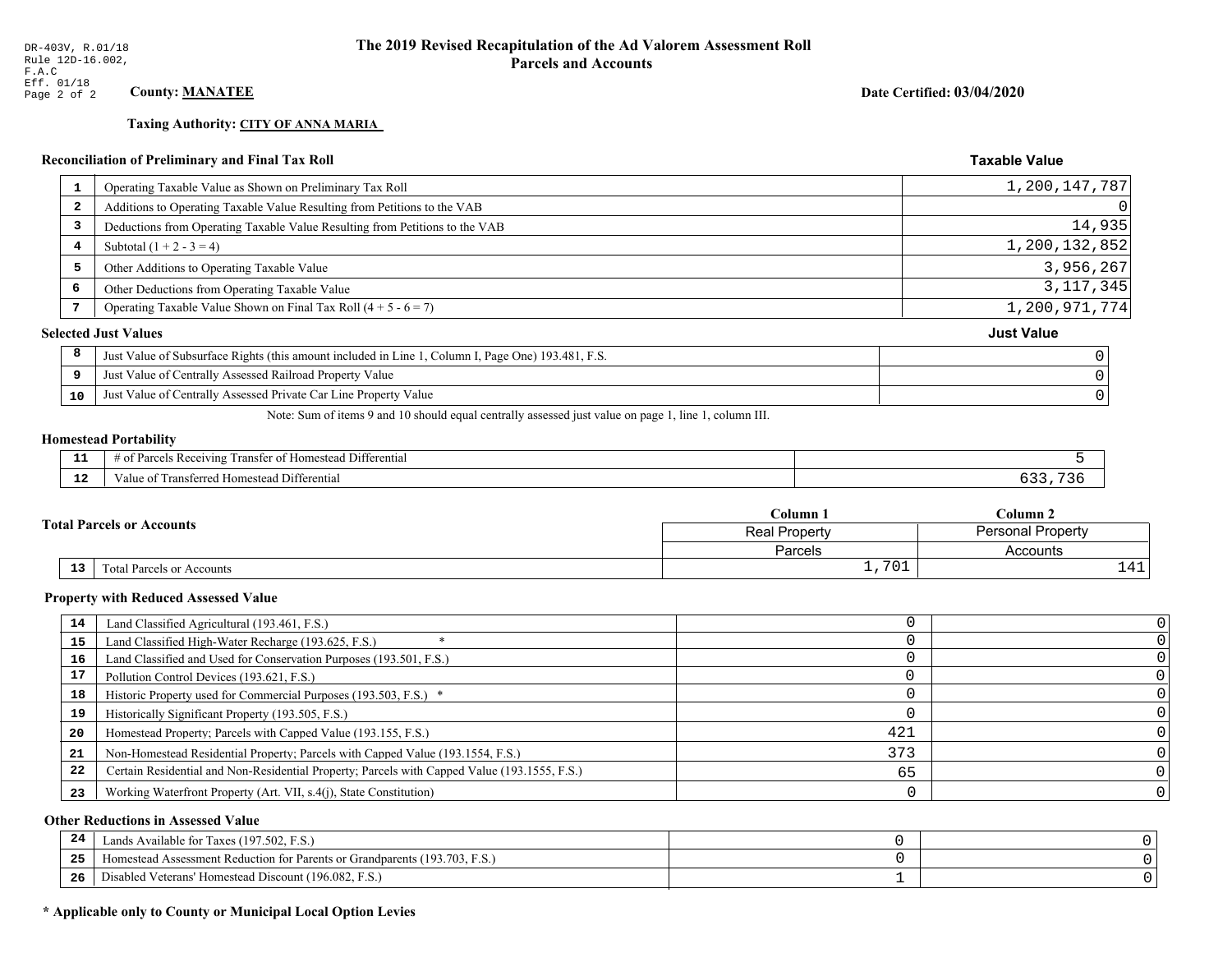| DR-403V R.01/18                        |                                                                                                                                                                             | The 2019 Revised Recapitulation of the Ad Valorem Assessment Roll |                            |                           |                                                                       |
|----------------------------------------|-----------------------------------------------------------------------------------------------------------------------------------------------------------------------------|-------------------------------------------------------------------|----------------------------|---------------------------|-----------------------------------------------------------------------|
| Rule 12D-16.002,<br>F.A.C.             | <b>Taxing Authority: CITY OF BRADENTON BEACH</b>                                                                                                                            | <b>Value Data</b>                                                 |                            |                           |                                                                       |
| Eff. 01/18                             | Check one of the following:                                                                                                                                                 |                                                                   | <b>County: MANATEE</b>     |                           | Date Certified: 03/04/2020                                            |
| Page 1 of 2                            | x Municipality<br>County                                                                                                                                                    |                                                                   |                            |                           |                                                                       |
|                                        | <b>School District</b><br><b>Independent Special District</b>                                                                                                               | Column I                                                          | Column II                  | Column III                | Column IV                                                             |
|                                        | Separate Reports for MSTU's, Dependent Districts, and Water Management Basins are not required                                                                              | <b>Real Property Including</b><br><b>Subsurface Rights</b>        | Personal                   | <b>Centrally Assessed</b> | <b>Total Property</b>                                                 |
| <b>Just Value</b>                      |                                                                                                                                                                             |                                                                   | Property                   | Property                  |                                                                       |
| 1 Just Value (193.011, F.S.)           |                                                                                                                                                                             | 808,970,549                                                       | 7,542,992                  | $\overline{0}$            | $816,513,541$   1                                                     |
|                                        | Just Value of All Property in the Following Categories<br>2 Just Value of Land Classified Agricultural (193.461, F.S.)                                                      | $\mathbf{0}$                                                      | $\Omega$                   | $\overline{0}$            |                                                                       |
|                                        |                                                                                                                                                                             |                                                                   |                            |                           | $0 \mid 2 \mid$                                                       |
|                                        | 3 Just Value of Land Classified High-Water Recharge (193.625, F.S.) *                                                                                                       | $\mathbf{0}$                                                      | $\mathbf{0}$               | $\overline{0}$            | $\boxed{0}$ $\boxed{3}$                                               |
|                                        | 4 Just Value of Land Classified and Used for Conservation Purposes (193.501, F.S.)                                                                                          | $\bf{0}$                                                          | $\mathbf{0}$<br>$\Omega$   | $\overline{0}$            | $\overline{0}$   4                                                    |
|                                        | 5 Just Value of Pollution Control Devices (193.621, F.S.)                                                                                                                   | $\mathbf{0}$                                                      |                            | $\mathbf{0}$              | $0 \mid 5 \mid$                                                       |
|                                        | 6 Just Value of Historic Property used for Commercial Purposes (193.503, F.S.)                                                                                              | $\mathbf{0}$                                                      | $\mathbf{0}$               | $\mathbf{0}$              | $0 \mid 6 \mid$                                                       |
|                                        | 7 Just Value of Historically Significant Property (193.505, F.S.)                                                                                                           | $\overline{0}$                                                    | $\mathbf{0}$               | $\mathbf{0}$              | $\overline{0}$<br>$\overline{7}$                                      |
|                                        | 8 Just Value of Homestead Property (193.155, F.S.)                                                                                                                          | 105,740,207                                                       | $\Omega$                   | $\mathbf{0}$              | $105,740,207$ 8                                                       |
|                                        | 9 Just Value of Non-Homestead Residential Property (193.1554, F.S.)                                                                                                         | 573,311,810                                                       | $\mathbf{0}$               | $\overline{0}$            | $573,311,810$ 9                                                       |
|                                        | 10 Just Value of Certain Residential and Non-Residential Property (193.1555, F.S.)                                                                                          | 129,918,532                                                       | $\mathbf{0}$               | $\overline{0}$            | 129,918,532 10                                                        |
|                                        | 11 Just Value of Working Waterfront Property (Art. VII, s.4(j), State Constitution)                                                                                         | $\theta$                                                          | $\mathbf{0}$               | $\overline{0}$            | $0 \mid 11 \mid$                                                      |
| <b>Assessed Value of Differentials</b> |                                                                                                                                                                             |                                                                   |                            |                           |                                                                       |
|                                        | 12 Homestead Assessment Differential: Just Value Minus Capped Value (193.155, F.S.)                                                                                         | 38,118,052                                                        | $\overline{0}$             | $\overline{0}$            | $38,118,052$   12                                                     |
|                                        | 13 Nonhomestead Residential Property Differential: Just Value Minus Capped Value (193.1554, F.S.)                                                                           | 29,733,120                                                        | $\overline{0}$             | $\overline{0}$            | 29,733,120 13                                                         |
|                                        | 14 Certain Res. and Nonres. Real Property differential: Just Value Minus Capped Value (193.1555, F.S.)<br><b>Assessed Value of All Property in the Following Categories</b> | 5.437.396                                                         | $\mathbf{0}$               | $\overline{0}$            | 5,437,396 14                                                          |
|                                        | 15 Assessed Value of Land Classified Agricultural (193.461, F.S.)                                                                                                           | $\bf{0}$                                                          | $\overline{0}$             | $\overline{0}$            | $0 \t15$                                                              |
|                                        | 16 Assessed Value of Land Classified High-Water Recharge (193.625, F.S.) *                                                                                                  | $\mathbf{0}$                                                      | $\overline{0}$             | $\overline{0}$            | $0 \mid 16$                                                           |
|                                        | 17 Assessed Value of Land Classified and used for Conservation Purposes (193.501, F.S.)                                                                                     | $\mathbf{0}$                                                      | $\overline{0}$             | $\overline{0}$            | $0$ 17                                                                |
|                                        | 18 Assessed Value of Pollution Control Devices (193.621, F.S.)                                                                                                              | $\ddot{\mathbf{0}}$                                               | $\mathbf{0}$               | $\overline{0}$            | $0$ 18                                                                |
|                                        | 19 Assessed Value of Historic Property used for Commercial Purposes (193.503, F.S.)                                                                                         | $\mathbf{0}$                                                      | $\mathbf{0}$               | $\mathbf{0}$              | $0$ 19                                                                |
|                                        | 20 Assessed Value of Historically Significant Property (193.505, F.S.)                                                                                                      | $\overline{0}$                                                    | $\theta$                   | $\overline{0}$            | $0 \quad 20$                                                          |
|                                        | 21 Assessed Value of Homestead Property (193.155, F.S.)                                                                                                                     | 67,622,155                                                        | $\mathbf{0}$               | $\overline{0}$            | 67, 622, 155 21                                                       |
|                                        | 22 Assessed Value of Non-Homestead Residential Property (193.1554, F.S.)                                                                                                    | 543,578,690                                                       | $\mathbf{0}$               | $\overline{0}$            | 543,578,690 22                                                        |
|                                        | 23 Assessed Value of Certain Residential and Non-Residential Property (193.1555, F.S.)                                                                                      | 124,481,136                                                       | $\overline{0}$             | $\overline{0}$            | 124,481,136 23                                                        |
|                                        | 24 Assessed Value of Working Waterfront Property (Art. VII, s.4(j), State Constitution)                                                                                     | $\Omega$                                                          | $\Omega$                   | $\overline{0}$            | $0 \quad 24$                                                          |
| <b>Total Assessed Value</b>            |                                                                                                                                                                             |                                                                   |                            |                           |                                                                       |
|                                        | 25 Total Assessed Value [Line 1 minus (2 through 11) plus (15 through 24)]                                                                                                  | 735,681,981                                                       | 7,542,992                  | $\vert 0 \vert$           | 743,224,973 25                                                        |
| <b>Exemptions</b>                      |                                                                                                                                                                             |                                                                   |                            |                           |                                                                       |
|                                        | 26   \$25,000 Homestead Exemption (196.031(1)(a), F.S.)                                                                                                                     | 6,150,000                                                         | $\overline{0}$             | $\boldsymbol{0}$          | $6,150,000$ 26                                                        |
|                                        | 27   Additional \$25,000 Homestead Exemption (196.031(1)(b), F.S.)                                                                                                          | 5,908,489                                                         | $\overline{0}$             | $\boldsymbol{0}$          | $5,908,489$ 27                                                        |
| 28                                     | Additional Homestead Exemption Age 65 and Older up to \$50,000 (196.075, F.S.)<br>*                                                                                         | 249,500                                                           | $\overline{0}$             | $\boldsymbol{0}$          | $249,500$ 28                                                          |
|                                        | 29 Tangible Personal Property \$25,000 Exemption (196.183, F.S.)                                                                                                            | $\Omega$                                                          | 967,385                    | $\boldsymbol{0}$          | 967,385 29                                                            |
|                                        | 30 Governmental Exemption (196.199, 196.1993, F.S.)                                                                                                                         | 75,822,207                                                        | $\overline{0}$             | $\boldsymbol{0}$          | 75,822,207 30                                                         |
| 31                                     | Institutional Exemptions - Charitable, Religious, Scientific, Literary, Educational (196.196, 196.197, 196.1975,                                                            | 2,836,501                                                         | $\overline{0}$             | $\boldsymbol{0}$          | $2,836,501$ 31                                                        |
|                                        | 196.1977, 196.1978, 196.198, 196.1983, 196.1985, 196.1986, 196.1987, 196.1999, 196.2001, 196.2002, F.S.)                                                                    |                                                                   |                            |                           |                                                                       |
|                                        | 32   Widows / Widowers Exemption (196.202, F.S.)                                                                                                                            | 27,500                                                            | $\overline{0}$<br>$\Omega$ | $\boldsymbol{0}$          | $27,500$ 32                                                           |
| 33                                     | Disability / Blind Exemptions (196.081, 196.091, 196.101, 196.102, 196.202, 196.24, F.S.)                                                                                   | 952,052                                                           |                            | $\mathbf{0}$              | $952,052$ 33                                                          |
|                                        | 34 Land Dedicated in Perpetuity for Conservation Purposes (196.26, F.S)                                                                                                     | $\mathbf{0}$                                                      | $\mathbf{0}$               | $\bf{0}$                  | 0 34                                                                  |
|                                        | 35 Historic Property Exemption (196.1961, 196.1997, 196.1998, F.S.)                                                                                                         | $\mathbf{0}$                                                      | $\mathbf{0}$               | $\mathbf{0}$              | $\begin{array}{ c c }\n\hline\n0 & 35 \\ \hline\n0 & 36\n\end{array}$ |
|                                        | 36 Econ. Dev. Exemption (196.1995, F.S.), Licensed Child Care Facility in Ent. Zone (196.095, F.S.)                                                                         | $\mathbf{0}$                                                      | $\overline{0}$             | $\mathbf{0}$              |                                                                       |
|                                        | 37 Lands Available for Taxes (197.502, F.S.)                                                                                                                                | $\mathbf{0}$                                                      | $\bf{0}$                   | $\bf{0}$                  | $0 \overline{\smash)37}$                                              |
|                                        | 38   Homestead Assessment Reduction for Parents or Grandparents (193.703, F.S.)                                                                                             | $\mathbf{0}$                                                      | $\overline{0}$             | $\bf{0}$                  | $\boxed{0}$ 38                                                        |
|                                        | 39   Disabled Veterans' Homestead Discount (196.082, F.S.)                                                                                                                  | $\overline{0}$                                                    | $\overline{0}$             | $\bf{0}$                  | 0 39                                                                  |
|                                        | 40   Deployed Service Member's Homestead Exemption (196.173, F.S.)                                                                                                          | $\mathbf{0}$                                                      | $\mathbf{0}$               | $\boldsymbol{0}$          | $\boxed{0}$ 40                                                        |
| 41                                     | Additional Homestead Exemption Age 65 and Older and 25 yr Residence (196.075, F.S.)                                                                                         | $\mathbf{0}$                                                      | $\overline{0}$             | $\boldsymbol{0}$          | $\overline{0}$ 41                                                     |
| 42                                     | Renewable Energy Source Devices 80% Exemption (196.182, F.S.)                                                                                                               | $\overline{0}$                                                    | $\theta$                   | $\bf{0}$                  | $0 \mid 42$                                                           |
| <b>Total Exempt Value</b>              |                                                                                                                                                                             |                                                                   |                            |                           |                                                                       |
|                                        | 43 Total Exempt Value (add lines 26 through 42)                                                                                                                             | 91,946,249                                                        | 967,385                    | $\overline{0}$            | $92,913,634$ 43                                                       |
| <b>Total Taxable Value</b>             |                                                                                                                                                                             |                                                                   |                            |                           |                                                                       |
|                                        | 44 Total Taxable Value (line 25 minus 43)                                                                                                                                   | 643,735,732                                                       | 6,575,607                  | $\bf{0}$                  | $\overline{650,311,339}$ 44                                           |

DR-403V R.01/18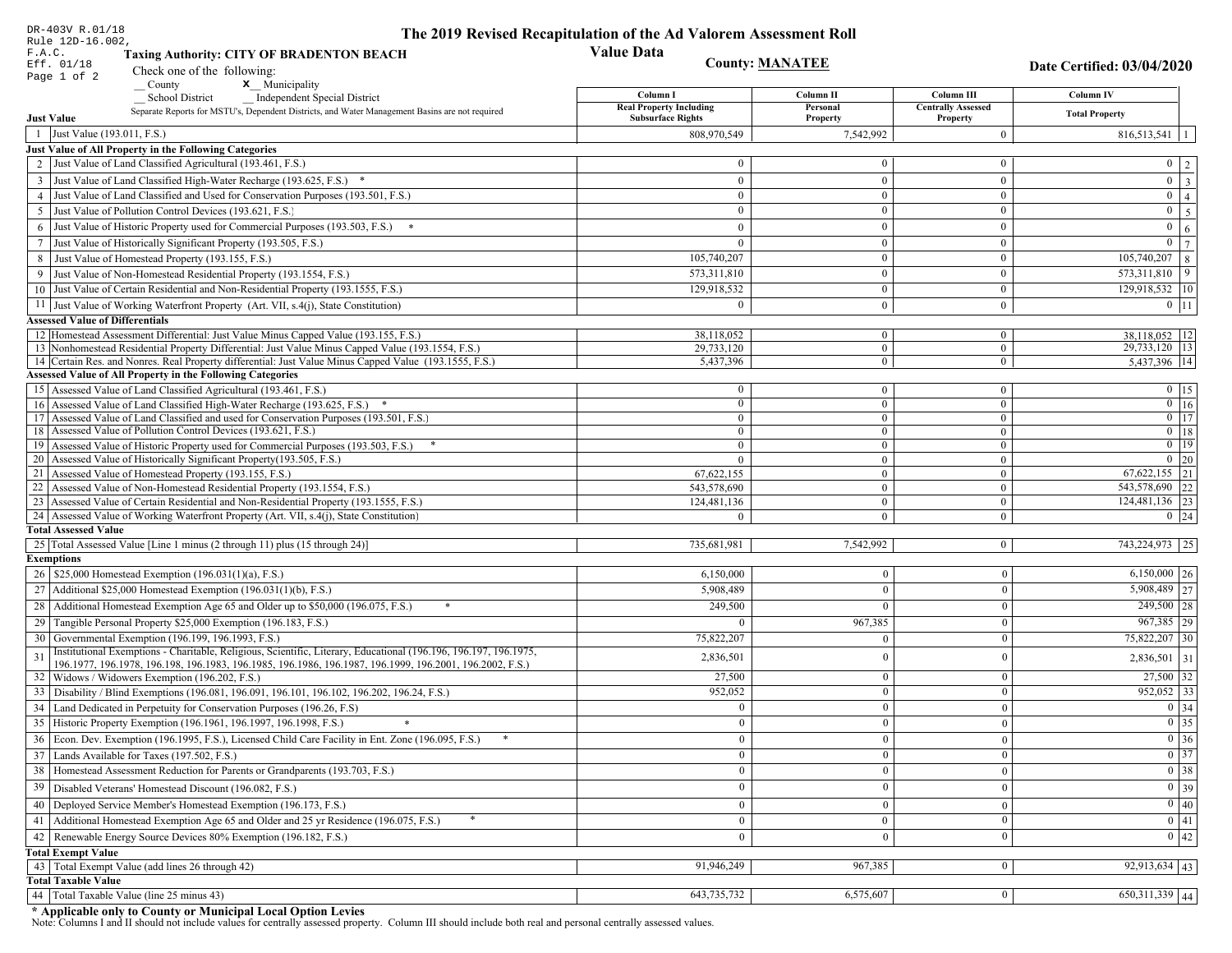**Taxing Authority: CITY OF BRADENTON BEACH** 

## Reconciliation of Preliminary and Final Tax Roll

| -1                      | Operating Taxable Value as Shown on Preliminary Tax Roll                                           | 650, 221, 930     |
|-------------------------|----------------------------------------------------------------------------------------------------|-------------------|
| $\overline{\mathbf{2}}$ | Additions to Operating Taxable Value Resulting from Petitions to the VAB                           | 0                 |
| 3                       | Deductions from Operating Taxable Value Resulting from Petitions to the VAB                        | $\Omega$          |
| 4                       | Subtotal $(1 + 2 - 3 = 4)$                                                                         | 650, 221, 930     |
| 5                       | Other Additions to Operating Taxable Value                                                         | 582,725           |
| 6                       | Other Deductions from Operating Taxable Value                                                      | 493,316           |
|                         | Operating Taxable Value Shown on Final Tax Roll $(4 + 5 - 6 = 7)$                                  | 650, 311, 339     |
|                         | <b>Selected Just Values</b>                                                                        | <b>Just Value</b> |
| 8                       | Just Value of Subsurface Rights (this amount included in Line 1, Column I, Page One) 193.481, F.S. |                   |
| 9                       | Just Value of Centrally Assessed Railroad Property Value                                           |                   |
| 10                      | Just Value of Centrally Assessed Private Car Line Property Value                                   |                   |
|                         |                                                                                                    |                   |

Note: Sum of items 9 and 10 should equal centrally assessed just value on page 1, line 1, column III.

#### **Homestead Portability**

| - -<br>---  | --<br>l Differential<br>ranster<br>Receiving<br>- Homestead<br>$\sim$<br>'arc<br>.<br>вc |        |
|-------------|------------------------------------------------------------------------------------------|--------|
| $\sim$<br>. | i Differential<br>alue<br><b>Homestead</b><br>™ansterreu -<br>тан.                       | - 71 - |

| <b>Fotal Parcels or Accounts</b> |                           | C <b>olumn</b> 1   | Column 2                 |  |
|----------------------------------|---------------------------|--------------------|--------------------------|--|
|                                  |                           | Real Property      | <b>Personal Property</b> |  |
|                                  |                           | <b>Parcels</b>     | Accounts                 |  |
| 13 <sub>1</sub>                  | Total Parcels or Accounts | 017<br><b>エノンエ</b> | 244                      |  |

#### **Property with Reduced Assessed Value**

| 14 | Land Classified Agricultural (193.461, F.S.)                                                 |     |  |
|----|----------------------------------------------------------------------------------------------|-----|--|
| 15 | Land Classified High-Water Recharge (193.625, F.S.)                                          |     |  |
| 16 | Land Classified and Used for Conservation Purposes (193.501, F.S.)                           |     |  |
| 17 | Pollution Control Devices (193.621, F.S.)                                                    |     |  |
| 18 | Historic Property used for Commercial Purposes (193.503, F.S.) *                             |     |  |
| 19 | Historically Significant Property (193.505, F.S.)                                            |     |  |
| 20 | Homestead Property; Parcels with Capped Value (193.155, F.S.)                                | 231 |  |
| 21 | Non-Homestead Residential Property; Parcels with Capped Value (193.1554, F.S.)               | 560 |  |
| 22 | Certain Residential and Non-Residential Property; Parcels with Capped Value (193.1555, F.S.) | 48  |  |
| 23 | Working Waterfront Property (Art. VII, s.4(j), State Constitution)                           |     |  |

## **Other Reductions in Assessed Value**

| -44 | Available for Taxes (197.502, F.S.)                                          |  |
|-----|------------------------------------------------------------------------------|--|
| 25  | 'omestead Assessment Reduction for Parents or Grandparents $(193.703, F.S.)$ |  |
| 26  | isabled Veterans' Homestead Discount (196.082, F.S.)                         |  |

## \* Applicable only to County or Municipal Local Option Levies

Date Certified: 03/04/2020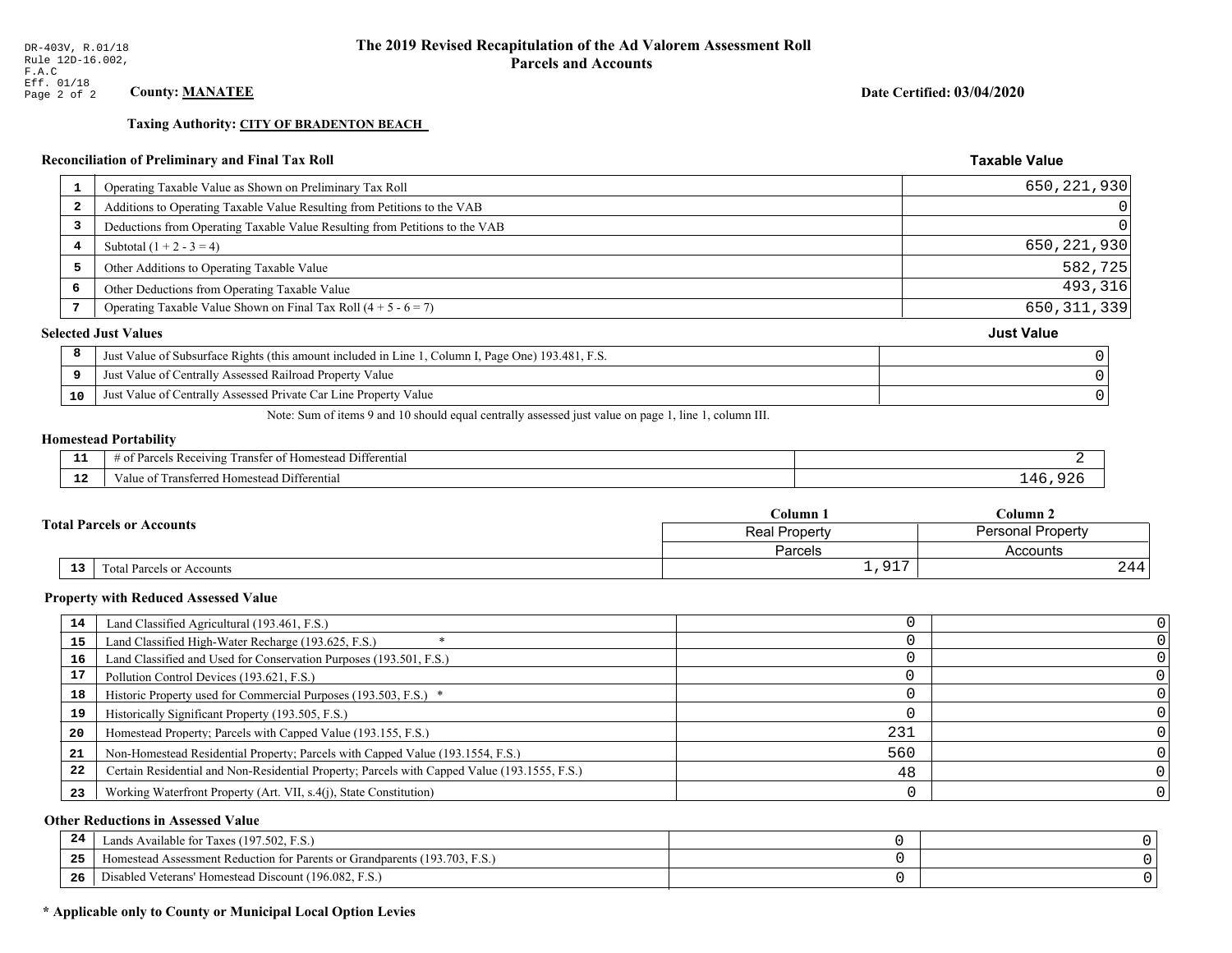|    | DR-403V R.01/18<br>Rule 12D-16.002,                                                                                                                                         | The 2019 Revised Recapitulation of the Ad Valorem Assessment Roll |                                  |                                       |                                           |
|----|-----------------------------------------------------------------------------------------------------------------------------------------------------------------------------|-------------------------------------------------------------------|----------------------------------|---------------------------------------|-------------------------------------------|
|    | F.A.C.<br><b>Taxing Authority: CITY OF BRADENTON</b>                                                                                                                        | <b>Value Data</b>                                                 |                                  |                                       |                                           |
|    | Eff. 01/18<br>Check one of the following:                                                                                                                                   | <b>County: MANATEE</b>                                            |                                  |                                       | Date Certified: 03/04/2020                |
|    | Page 1 of 2<br>x Municipality<br>County                                                                                                                                     |                                                                   |                                  |                                       |                                           |
|    | <b>School District</b><br><b>Independent Special District</b>                                                                                                               | Column I<br><b>Real Property Including</b>                        | Column <sub>II</sub>             | Column III                            | <b>Column IV</b>                          |
|    | Separate Reports for MSTU's, Dependent Districts, and Water Management Basins are not required<br><b>Just Value</b>                                                         | <b>Subsurface Rights</b>                                          | Personal<br>Property             | <b>Centrally Assessed</b><br>Property | <b>Total Property</b>                     |
|    | 1 Just Value (193.011, F.S.)                                                                                                                                                | 5,190,750,374                                                     | 316,577,308                      | 503,488                               | 5,507,831,170                             |
|    | Just Value of All Property in the Following Categories                                                                                                                      |                                                                   |                                  |                                       |                                           |
|    | 2 Just Value of Land Classified Agricultural (193.461, F.S.)                                                                                                                | 1,983,626                                                         | $\overline{0}$                   | $\bf{0}$                              | 1,983,626<br>2                            |
|    | 3 Just Value of Land Classified High-Water Recharge (193.625, F.S.) *                                                                                                       | $\theta$                                                          | $\theta$                         | $\overline{0}$                        | $\overline{0}$<br>$\overline{\mathbf{3}}$ |
|    | 4 Just Value of Land Classified and Used for Conservation Purposes (193.501, F.S.)                                                                                          | $\Omega$                                                          | $\Omega$                         | $\bf{0}$                              | $\overline{0}$<br>$\overline{4}$          |
|    | 5 Just Value of Pollution Control Devices (193.621, F.S.)                                                                                                                   | $\overline{0}$                                                    | 3,934,226                        | $\bf{0}$                              | 3,934,226<br>5                            |
| 6  | Just Value of Historic Property used for Commercial Purposes (193.503, F.S.)                                                                                                | $\Omega$                                                          | $\Omega$                         | $\mathbf{0}$                          | $\mathbf{0}$<br>6                         |
| 7  | Just Value of Historically Significant Property (193.505, F.S.)                                                                                                             | $\overline{0}$                                                    | $\mathbf{0}$                     | $\overline{0}$                        | $\mathbf{0}$<br>$\overline{7}$            |
|    | 8 Just Value of Homestead Property (193.155, F.S.)                                                                                                                          | 1,945,610,984                                                     | $\mathbf{0}$                     | $\bf{0}$                              | 1,945,610,984<br>8                        |
|    | Just Value of Non-Homestead Residential Property (193.1554, F.S.)                                                                                                           | 1,372,033,181                                                     | $\overline{0}$                   | $\Omega$                              | 1,372,033,181<br>9                        |
|    | 10 Just Value of Certain Residential and Non-Residential Property (193.1555, F.S.)                                                                                          | 1,871,122,583                                                     | $\overline{0}$                   | 312,350                               | 1,871,434,933 10                          |
|    | 11 Just Value of Working Waterfront Property (Art. VII, s.4(j), State Constitution)                                                                                         | $\Omega$                                                          | $\overline{0}$                   | $\mathbf{0}$                          | $0$ 11                                    |
|    | <b>Assessed Value of Differentials</b>                                                                                                                                      |                                                                   |                                  |                                       |                                           |
|    | 12 Homestead Assessment Differential: Just Value Minus Capped Value (193.155, F.S.)                                                                                         | 479, 451, 284                                                     | $\overline{0}$                   | $\bf{0}$                              | 479,451,284 12                            |
|    | 13 Nonhomestead Residential Property Differential: Just Value Minus Capped Value (193.1554, F.S.)                                                                           | 66.392.443                                                        | $\overline{0}$                   | $\overline{0}$                        | 66, 392, 443   13                         |
|    | 14 Certain Res. and Nonres. Real Property differential: Just Value Minus Capped Value (193.1555, F.S.)<br><b>Assessed Value of All Property in the Following Categories</b> | 84,410,168                                                        | $\overline{0}$                   | $\mathbf{0}$                          | 84,410,168 14                             |
|    | 15 Assessed Value of Land Classified Agricultural (193.461, F.S.)                                                                                                           | 77,790                                                            | $\overline{0}$                   | $\bf{0}$                              | $77,790$ 15                               |
|    | 16 Assessed Value of Land Classified High-Water Recharge (193.625, F.S.) *                                                                                                  | $\overline{0}$                                                    | $\theta$                         | $\overline{0}$                        | $\boxed{0}$ 16                            |
|    | 17 Assessed Value of Land Classified and used for Conservation Purposes (193.501, F.S.)                                                                                     | $\overline{0}$                                                    | $\overline{0}$                   | $\bf{0}$                              | $0$ 17                                    |
|    | 18 Assessed Value of Pollution Control Devices (193.621, F.S.)                                                                                                              | $\mathbf{0}$                                                      | 393,423                          | $\overline{0}$                        | 393,423 18                                |
|    | 19 Assessed Value of Historic Property used for Commercial Purposes (193.503, F.S.)                                                                                         | $\bf{0}$                                                          | $\overline{0}$                   | $\bf{0}$                              | $0$   19                                  |
|    | 20 Assessed Value of Historically Significant Property (193.505, F.S.)                                                                                                      | $\theta$                                                          | $\mathbf{0}$                     | $\mathbf{0}$                          | $0\quad20$                                |
|    | 21 Assessed Value of Homestead Property (193.155, F.S.)                                                                                                                     | 1,466,159,700                                                     | $\overline{0}$                   | $\mathbf{0}$                          | $1,466,159,700$ 21                        |
|    | 22 Assessed Value of Non-Homestead Residential Property (193.1554, F.S.)<br>23 Assessed Value of Certain Residential and Non-Residential Property (193.1555, F.S.)          | 1,305,640,738                                                     | $\overline{0}$<br>$\overline{0}$ | $\overline{0}$<br>312,350             | 22<br>1,305,640,738<br>1,787,024,765 23   |
|    | 24 Assessed Value of Working Waterfront Property (Art. VII, s.4(j), State Constitution)                                                                                     | 1,786,712,415<br>$\Omega$                                         | $\theta$                         | $\Omega$                              | $0$ 24                                    |
|    | <b>Total Assessed Value</b>                                                                                                                                                 |                                                                   |                                  |                                       |                                           |
|    | 25 Total Assessed Value [Line 1 minus (2 through 11) plus (15 through 24)]                                                                                                  | 4,558,590,643                                                     | 313,036,505                      | 503,488                               | 4,872,130,636 25                          |
|    | <b>Exemptions</b>                                                                                                                                                           |                                                                   |                                  |                                       |                                           |
|    | 26   \$25,000 Homestead Exemption (196.031(1)(a), F.S.)                                                                                                                     | 259,006,742                                                       | $\mathbf{0}$                     | $\mathbf{0}$                          | 259,006,742 26                            |
|    | 27   Additional \$25,000 Homestead Exemption $(196.031(1)(b), F.S.)$                                                                                                        | 213,597,981                                                       | $\Omega$                         | $\Omega$                              | 213,597,981 27                            |
|    | 28 Additional Homestead Exemption Age 65 and Older up to \$50,000 (196.075, F.S.)                                                                                           | $\Omega$                                                          | $\Omega$                         | $\Omega$                              | 0 28                                      |
|    | 29 Tangible Personal Property \$25,000 Exemption (196.183, F.S.)                                                                                                            | $\Omega$                                                          | 22,842,994                       | 50,478                                | 22,893,472 29                             |
|    | 30 Governmental Exemption (196.199, 196.1993, F.S.)                                                                                                                         | 208,402,880                                                       | 1,286,388                        |                                       | 209,689,268 30                            |
| 31 | Institutional Exemptions - Charitable, Religious, Scientific, Literary, Educational (196.196, 196.197, 196.1975,                                                            | 218, 161, 105                                                     | 4,712,852                        | 0                                     | 222,873,957 31                            |
|    | 196.1977, 196.1978, 196.198, 196.1983, 196.1985, 196.1986, 196.1987, 196.1999, 196.2001, 196.2002, F.S.)                                                                    | 782,912                                                           | 1,880                            | $\mathbf{0}$                          |                                           |
| 33 | 32   Widows / Widowers Exemption (196.202, F.S.)<br>Disability / Blind Exemptions (196.081, 196.091, 196.101, 196.102, 196.202, 196.24, F.S.)                               | 19,073,014                                                        | $\Omega$                         | $\Omega$                              | 784,792 32<br>$19,073,014$ 33             |
|    | 34 Land Dedicated in Perpetuity for Conservation Purposes (196.26, F.S)                                                                                                     | $\Omega$                                                          | $\Omega$                         | $\theta$                              | $\boxed{0}$ 34                            |
|    | 35 Historic Property Exemption (196.1961, 196.1997, 196.1998, F.S.)                                                                                                         |                                                                   |                                  |                                       | $\boxed{0}$ 35                            |
|    | 36 Econ. Dev. Exemption (196.1995, F.S.), Licensed Child Care Facility in Ent. Zone (196.095, F.S.)                                                                         | $\mathbf{U}$<br>$\Omega$                                          | $\mathbf{0}$<br>$\Omega$         | $\mathbf{0}$<br>$\theta$              | $\overline{0}$ 36                         |
|    | 37 Lands Available for Taxes (197.502, F.S.)                                                                                                                                | 7,500                                                             | $\theta$                         | $\theta$                              | 7,500 37                                  |
|    | 38   Homestead Assessment Reduction for Parents or Grandparents (193.703, F.S.)                                                                                             |                                                                   |                                  |                                       | $\boxed{0}$ 38                            |
|    |                                                                                                                                                                             | $\overline{0}$                                                    | $\bf{0}$                         | $\mathbf{0}$                          | $1,679,092$ 39                            |
| 39 | Disabled Veterans' Homestead Discount (196.082, F.S.)                                                                                                                       | 1,679,092                                                         |                                  | $\boldsymbol{0}$                      |                                           |
|    | 40   Deployed Service Member's Homestead Exemption (196.173, F.S.)                                                                                                          | $\overline{0}$                                                    | $\Omega$                         | $\theta$                              | $\overline{0}$ 40                         |
|    | 41 Additional Homestead Exemption Age 65 and Older and 25 yr Residence (196.075, F.S.)                                                                                      | $\overline{0}$                                                    | $\boldsymbol{0}$                 | $\mathbf{0}$                          | $\overline{0}$ 41                         |
| 42 | Renewable Energy Source Devices 80% Exemption (196.182, F.S.)                                                                                                               | $\overline{0}$                                                    | $\bf{0}$                         | $\boldsymbol{0}$                      | $\overline{0}$ 42                         |
|    | <b>Total Exempt Value</b><br>43 Total Exempt Value (add lines 26 through 42)                                                                                                | 920,711,226                                                       | 28,844,114                       | 50,478                                | 949,605,818 43                            |
|    | <b>Total Taxable Value</b>                                                                                                                                                  |                                                                   |                                  |                                       |                                           |
| 44 | Total Taxable Value (line 25 minus 43)                                                                                                                                      | 3,637,879,417                                                     | 284, 192, 391                    | 453,010                               | $3,922,524,818$ 44                        |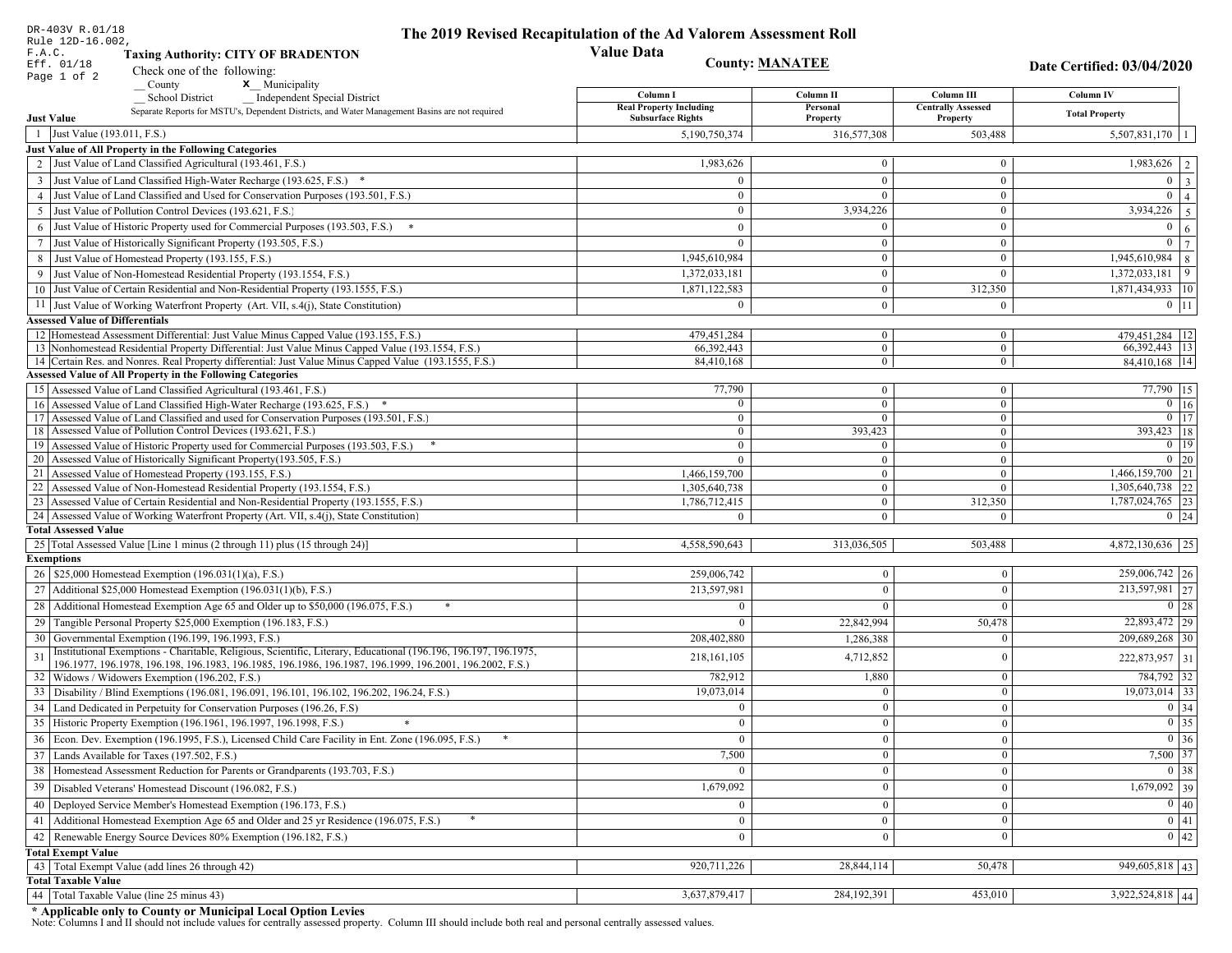**Taxing Authority: CITY OF BRADENTON** 

## Reconciliation of Preliminary and Final Tax Roll

|    | Operating Taxable Value as Shown on Preliminary Tax Roll                                           | 3,921,329,409     |
|----|----------------------------------------------------------------------------------------------------|-------------------|
| 2  | Additions to Operating Taxable Value Resulting from Petitions to the VAB                           | 0                 |
| 3  | Deductions from Operating Taxable Value Resulting from Petitions to the VAB                        | 67,749            |
| 4  | Subtotal $(1 + 2 - 3 = 4)$                                                                         | 3,921,261,660     |
| 5  | Other Additions to Operating Taxable Value                                                         | 24, 489, 125      |
| 6  | Other Deductions from Operating Taxable Value                                                      | 23, 225, 967      |
| 7  | Operating Taxable Value Shown on Final Tax Roll $(4 + 5 - 6 = 7)$                                  | 3,922,524,818     |
|    | <b>Selected Just Values</b>                                                                        | <b>Just Value</b> |
| 8  | Just Value of Subsurface Rights (this amount included in Line 1, Column I, Page One) 193.481, F.S. | 777               |
| 9  | Just Value of Centrally Assessed Railroad Property Value                                           | 399,211           |
| 10 | Just Value of Centrally Assessed Private Car Line Property Value                                   | 104,277           |

Note: Sum of items 9 and 10 should equal centrally assessed just value on page 1, line 1, column III.

## **Homestead Portability**

| - 3<br>---    | $\sim$ $\sim$<br>. Differential<br>ranster o <sup>+</sup><br>. Receiving<br>'omesteao<br>Parcels .<br>' 01<br>nu.<br>. | 22 T |
|---------------|------------------------------------------------------------------------------------------------------------------------|------|
| $\sim$<br>--- | Differentia<br>rans.<br>Homestead<br>terred F<br>alue<br>---------                                                     |      |

| <b>Total Parcels or Accounts</b> |    |                                  | Column 1             | Column 2                 |  |
|----------------------------------|----|----------------------------------|----------------------|--------------------------|--|
|                                  |    |                                  | <b>Real Property</b> | <b>Personal Property</b> |  |
|                                  |    |                                  | Parcels              | Accounts                 |  |
|                                  | 13 | <b>Fotal Parcels or Accounts</b> | 22,493               | つへつ<br>د ں د             |  |

#### **Property with Reduced Assessed Value**

| 14 | Land Classified Agricultural (193.461, F.S.)                                                 |       |  |
|----|----------------------------------------------------------------------------------------------|-------|--|
| 15 | Land Classified High-Water Recharge (193.625, F.S.)                                          |       |  |
| 16 | Land Classified and Used for Conservation Purposes (193.501, F.S.)                           |       |  |
|    | Pollution Control Devices (193.621, F.S.)                                                    |       |  |
| 18 | Historic Property used for Commercial Purposes (193.503, F.S.) *                             |       |  |
| 19 | Historically Significant Property (193.505, F.S.)                                            |       |  |
| 20 | Homestead Property; Parcels with Capped Value (193.155, F.S.)                                | 9,443 |  |
| 21 | Non-Homestead Residential Property; Parcels with Capped Value (193.1554, F.S.)               | 4,670 |  |
| 22 | Certain Residential and Non-Residential Property; Parcels with Capped Value (193.1555, F.S.) | 925   |  |
| 23 | Working Waterfront Property (Art. VII, s.4(j), State Constitution)                           |       |  |

## **Other Reductions in Assessed Value**

| 24    | Lands Available for Taxes (197.502, F.S.)                                  |     |  |
|-------|----------------------------------------------------------------------------|-----|--|
| - - - | Iomestead Assessment Reduction for Parents or Grandparents (193.703, F.S.) |     |  |
| -26   | l Veterans' Homestead Discount (196.082, F.S.)<br>Disabled                 | . . |  |

## \* Applicable only to County or Municipal Local Option Levies

Date Certified: 03/04/2020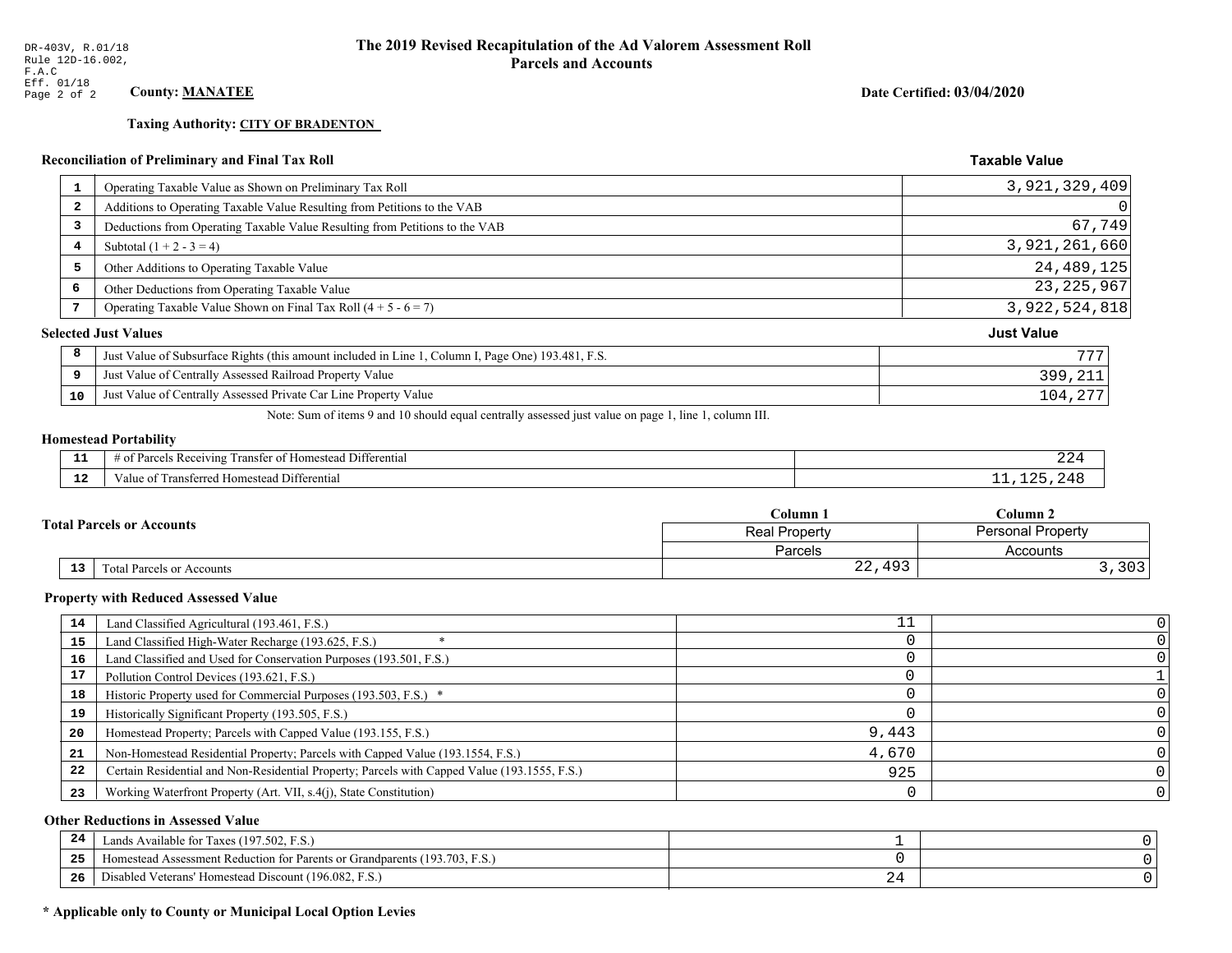| DR-403V R.01/18                        |                                                                                                                                                                                   | The 2019 Revised Recapitulation of the Ad Valorem Assessment Roll |                            |                                       |                                                                       |
|----------------------------------------|-----------------------------------------------------------------------------------------------------------------------------------------------------------------------------------|-------------------------------------------------------------------|----------------------------|---------------------------------------|-----------------------------------------------------------------------|
| Rule 12D-16.002,<br>F.A.C.             | <b>Taxing Authority: CITY OF HOLMES BEACH</b>                                                                                                                                     | <b>Value Data</b>                                                 |                            |                                       |                                                                       |
| Eff. 01/18                             | Check one of the following:                                                                                                                                                       | <b>County: MANATEE</b>                                            |                            |                                       | Date Certified: 03/04/2020                                            |
| Page 1 of 2                            | <b>x</b> Municipality<br>County                                                                                                                                                   |                                                                   |                            |                                       |                                                                       |
|                                        | <b>School District</b><br><b>Independent Special District</b>                                                                                                                     | Column I                                                          | Column II                  | Column III                            | Column IV                                                             |
| <b>Just Value</b>                      | Separate Reports for MSTU's, Dependent Districts, and Water Management Basins are not required                                                                                    | <b>Real Property Including</b><br><b>Subsurface Rights</b>        | Personal<br>Property       | <b>Centrally Assessed</b><br>Property | <b>Total Property</b>                                                 |
| 1 Just Value (193.011, F.S.)           |                                                                                                                                                                                   |                                                                   |                            | $\overline{0}$                        | $2,501,041,741$   1                                                   |
|                                        | Just Value of All Property in the Following Categories                                                                                                                            | 2,483,424,292                                                     | 17,617,449                 |                                       |                                                                       |
|                                        | 2 Just Value of Land Classified Agricultural (193.461, F.S.)                                                                                                                      | $\mathbf{0}$                                                      | $\Omega$                   | $\overline{0}$                        |                                                                       |
|                                        |                                                                                                                                                                                   | $\mathbf{0}$                                                      | $\theta$                   | $\overline{0}$                        | $0 \mid 2 \mid$<br>$\boxed{0}$ $\boxed{3}$                            |
|                                        | 3 Just Value of Land Classified High-Water Recharge (193.625, F.S.) *<br>4 Just Value of Land Classified and Used for Conservation Purposes (193.501, F.S.)                       | $\bf{0}$                                                          | $\mathbf{0}$               | $\overline{0}$                        | $\overline{0}$   4                                                    |
|                                        | 5 Just Value of Pollution Control Devices (193.621, F.S.)                                                                                                                         | $\mathbf{0}$                                                      | $\Omega$                   | $\mathbf{0}$                          | $0 \mid 5 \mid$                                                       |
|                                        | 6 Just Value of Historic Property used for Commercial Purposes (193.503, F.S.)                                                                                                    | $\mathbf{0}$                                                      | $\mathbf{0}$               | $\mathbf{0}$                          | $0 \mid 6 \mid$                                                       |
|                                        |                                                                                                                                                                                   | $\overline{0}$                                                    | $\mathbf{0}$               | $\mathbf{0}$                          | $\overline{0}$                                                        |
|                                        | 7 Just Value of Historically Significant Property (193.505, F.S.)                                                                                                                 | 746,404,034                                                       | $\Omega$                   | $\bf{0}$                              | $\overline{7}$<br>746,404,034 8                                       |
|                                        | 8 Just Value of Homestead Property (193.155, F.S.)<br>9 Just Value of Non-Homestead Residential Property (193.1554, F.S.)                                                         | 1,589,533,748                                                     | $\mathbf{0}$               | $\overline{0}$                        | $1,589,533,748$ 9                                                     |
|                                        | 10 Just Value of Certain Residential and Non-Residential Property (193.1555, F.S.)                                                                                                | 147,486,510                                                       | $\mathbf{0}$               | $\overline{0}$                        |                                                                       |
|                                        |                                                                                                                                                                                   | $\theta$                                                          |                            |                                       | $147,486,510$   10                                                    |
|                                        | 11 Just Value of Working Waterfront Property (Art. VII, s.4(j), State Constitution)                                                                                               |                                                                   | $\mathbf{0}$               | $\overline{0}$                        | $0$   11                                                              |
| <b>Assessed Value of Differentials</b> | 12 Homestead Assessment Differential: Just Value Minus Capped Value (193.155, F.S.)                                                                                               | 244,764,416                                                       | $\overline{0}$             | $\overline{0}$                        | 244,764,416   12                                                      |
|                                        | 13 Nonhomestead Residential Property Differential: Just Value Minus Capped Value (193.1554, F.S.)                                                                                 | 45,902,068                                                        | $\overline{0}$             | $\overline{0}$                        | 45,902,068 13                                                         |
|                                        | 14 Certain Res. and Nonres. Real Property differential: Just Value Minus Capped Value (193.1555, F.S.)                                                                            | 21,472,449                                                        | $\mathbf{0}$               | $\mathbf{0}$                          | 21,472,449 14                                                         |
|                                        | <b>Assessed Value of All Property in the Following Categories</b>                                                                                                                 |                                                                   |                            |                                       |                                                                       |
|                                        | 15 Assessed Value of Land Classified Agricultural (193.461, F.S.)                                                                                                                 | $\bf{0}$                                                          | $\overline{0}$             | $\overline{0}$                        | $0 \t15$                                                              |
|                                        | 16 Assessed Value of Land Classified High-Water Recharge (193.625, F.S.) *                                                                                                        | $\mathbf{0}$                                                      | $\overline{0}$             | $\overline{0}$                        | $\boxed{0}$ 16                                                        |
|                                        | 17 Assessed Value of Land Classified and used for Conservation Purposes (193.501, F.S.)                                                                                           | $\mathbf{0}$                                                      | $\overline{0}$             | $\overline{0}$                        | $0$ 17                                                                |
|                                        | 18 Assessed Value of Pollution Control Devices (193.621, F.S.)                                                                                                                    | $\ddot{\mathbf{0}}$                                               | $\overline{0}$             | $\overline{0}$                        | $0$ 18                                                                |
|                                        | 19 Assessed Value of Historic Property used for Commercial Purposes (193.503, F.S.)                                                                                               | $\mathbf{0}$                                                      | $\mathbf{0}$               | $\mathbf{0}$                          | $0$ 19                                                                |
|                                        | 20 Assessed Value of Historically Significant Property (193.505, F.S.)                                                                                                            | $\overline{0}$                                                    | $\theta$                   | $\overline{0}$                        | $0 \quad 20$                                                          |
|                                        | 21 Assessed Value of Homestead Property (193.155, F.S.)                                                                                                                           | 501,639,618                                                       | $\mathbf{0}$               | $\overline{0}$                        | 501,639,618 21                                                        |
|                                        | 22 Assessed Value of Non-Homestead Residential Property (193.1554, F.S.)                                                                                                          | 1,543,631,680                                                     | $\mathbf{0}$               | $\overline{0}$                        | $1,543,631,680$ 22<br>$126,014,061$ 23                                |
|                                        | 23 Assessed Value of Certain Residential and Non-Residential Property (193.1555, F.S.)<br>24 Assessed Value of Working Waterfront Property (Art. VII, s.4(j), State Constitution) | 126,014,061<br>$\Omega$                                           | $\overline{0}$<br>$\Omega$ | $\overline{0}$<br>$\overline{0}$      | $0 \quad 24$                                                          |
| <b>Total Assessed Value</b>            |                                                                                                                                                                                   |                                                                   |                            |                                       |                                                                       |
|                                        | 25 Total Assessed Value [Line 1 minus (2 through 11) plus (15 through 24)]                                                                                                        | 2,171,285,359                                                     | 17,617,449                 | $\vert 0 \vert$                       | 2,188,902,808 25                                                      |
| <b>Exemptions</b>                      |                                                                                                                                                                                   |                                                                   |                            |                                       |                                                                       |
|                                        | 26   \$25,000 Homestead Exemption (196.031(1)(a), F.S.)                                                                                                                           | 27,900,000                                                        | $\overline{0}$             | $\boldsymbol{0}$                      | $27,900,000$ 26                                                       |
|                                        | 27   Additional \$25,000 Homestead Exemption (196.031(1)(b), F.S.)                                                                                                                | 27,817,506                                                        | $\theta$                   | $\bf{0}$                              | $\overline{27,817,506}$ 27                                            |
| 28                                     | Additional Homestead Exemption Age 65 and Older up to \$50,000 (196.075, F.S.)<br>*                                                                                               | 875,000                                                           | $\overline{0}$             | $\boldsymbol{0}$                      | $875,000$ 28                                                          |
|                                        | 29 Tangible Personal Property \$25,000 Exemption (196.183, F.S.)                                                                                                                  | $\Omega$                                                          | 2,325,115                  | $\boldsymbol{0}$                      | $2,325,115$ 29                                                        |
|                                        | 30 Governmental Exemption (196.199, 196.1993, F.S.)                                                                                                                               | 12,653,286                                                        | $\overline{0}$             | $\boldsymbol{0}$                      | $12,653,286$ 30                                                       |
|                                        | Institutional Exemptions - Charitable, Religious, Scientific, Literary, Educational (196.196, 196.197, 196.1975,                                                                  |                                                                   |                            |                                       |                                                                       |
| 31                                     | 196.1977, 196.1978, 196.198, 196.1983, 196.1985, 196.1986, 196.1987, 196.1999, 196.2001, 196.2002, F.S.)                                                                          | 17,722,763                                                        | $\overline{0}$             | $\boldsymbol{0}$                      | $17,722,763$ 31                                                       |
|                                        | 32   Widows / Widowers Exemption (196.202, F.S.)                                                                                                                                  | 107,000                                                           | $\overline{0}$             | $\boldsymbol{0}$                      | $107,000$ 32                                                          |
| 33                                     | Disability / Blind Exemptions (196.081, 196.091, 196.101, 196.102, 196.202, 196.24, F.S.)                                                                                         | 2,544,623                                                         | $\Omega$                   | $\mathbf{0}$                          | $2,544,623$ 33                                                        |
|                                        | 34 Land Dedicated in Perpetuity for Conservation Purposes (196.26, F.S)                                                                                                           | $\mathbf{0}$                                                      | $\mathbf{0}$               | $\bf{0}$                              | 0 34                                                                  |
|                                        | 35 Historic Property Exemption (196.1961, 196.1997, 196.1998, F.S.)                                                                                                               | $\mathbf{0}$                                                      | $\mathbf{0}$               | $\bf{0}$                              | $\begin{array}{ c c }\n\hline\n0 & 35 \\ \hline\n0 & 36\n\end{array}$ |
|                                        | 36 Econ. Dev. Exemption (196.1995, F.S.), Licensed Child Care Facility in Ent. Zone (196.095, F.S.)                                                                               | $\overline{0}$                                                    | $\overline{0}$             | $\mathbf{0}$                          |                                                                       |
|                                        | 37 Lands Available for Taxes (197.502, F.S.)                                                                                                                                      | $\mathbf{0}$                                                      | $\bf{0}$                   | $\bf{0}$                              | $\boxed{0}$ 37                                                        |
|                                        | 38   Homestead Assessment Reduction for Parents or Grandparents (193.703, F.S.)                                                                                                   | 17,931                                                            | $\overline{0}$             | $\boldsymbol{0}$                      | $17,931$ 38                                                           |
|                                        | 39   Disabled Veterans' Homestead Discount (196.082, F.S.)                                                                                                                        | 531,635                                                           | $\overline{0}$             | $\bf{0}$                              | $531,635$ 39                                                          |
|                                        | 40   Deployed Service Member's Homestead Exemption (196.173, F.S.)                                                                                                                | $\overline{0}$                                                    | $\mathbf{0}$               | $\boldsymbol{0}$                      | 0 40                                                                  |
| 41                                     | Additional Homestead Exemption Age 65 and Older and 25 yr Residence (196.075, F.S.)                                                                                               | $\mathbf{0}$                                                      | $\mathbf{0}$               | $\bf{0}$                              | 0 41                                                                  |
| 42                                     | Renewable Energy Source Devices 80% Exemption (196.182, F.S.)                                                                                                                     | $\overline{0}$                                                    | $\overline{0}$             | $\bf{0}$                              | $0 \mid 42$                                                           |
| <b>Total Exempt Value</b>              |                                                                                                                                                                                   |                                                                   |                            |                                       |                                                                       |
|                                        | 43 Total Exempt Value (add lines 26 through 42)                                                                                                                                   | 90,169,744                                                        | 2,325,115                  | $\overline{0}$                        | $92,494,859$ 43                                                       |
| <b>Total Taxable Value</b>             |                                                                                                                                                                                   |                                                                   |                            |                                       |                                                                       |
|                                        | 44 Total Taxable Value (line 25 minus 43)                                                                                                                                         | 2,081,115,615                                                     | 15,292,334                 | $\bf{0}$                              | $2,096,407,949$ 44                                                    |

DR-403V R.01/18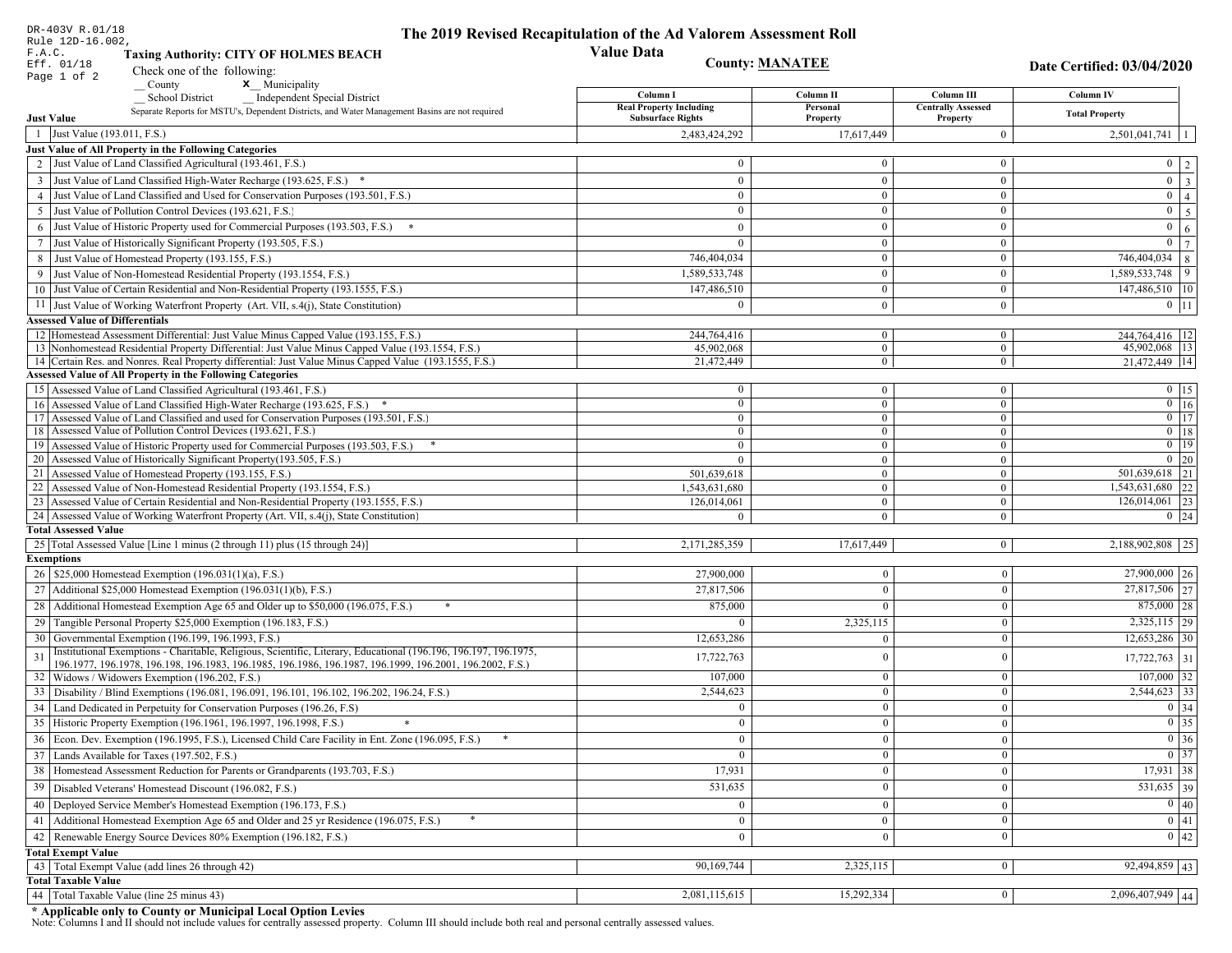**Taxing Authority: CITY OF HOLMES BEACH** 

## Reconciliation of Preliminary and Final Tax Roll

| Operating Taxable Value as Shown on Preliminary Tax Roll<br>1                                           | 2,101,932,610     |
|---------------------------------------------------------------------------------------------------------|-------------------|
| Additions to Operating Taxable Value Resulting from Petitions to the VAB<br>$\overline{\mathbf{2}}$     | 0                 |
| Deductions from Operating Taxable Value Resulting from Petitions to the VAB<br>3                        | $\Omega$          |
| Subtotal $(1 + 2 - 3 = 4)$<br>4                                                                         | 2,101,932,610     |
| 5<br>Other Additions to Operating Taxable Value                                                         | 2,382,019         |
| 6<br>Other Deductions from Operating Taxable Value                                                      | 7,906,680         |
| Operating Taxable Value Shown on Final Tax Roll $(4 + 5 - 6 = 7)$                                       | 2,096,407,949     |
| <b>Selected Just Values</b>                                                                             | <b>Just Value</b> |
| 8<br>Just Value of Subsurface Rights (this amount included in Line 1, Column I, Page One) 193.481, F.S. |                   |
| Just Value of Centrally Assessed Railroad Property Value<br>9                                           |                   |
| Just Value of Centrally Assessed Private Car Line Property Value<br>10                                  |                   |
|                                                                                                         |                   |

Note: Sum of items 9 and 10 should equal centrally assessed just value on page 1, line 1, column III.

## **Homestead Portability**

| - -<br>. .    | $   -$<br>Differential<br>ranster of<br>enving<br>Homestead<br>Parce.<br>-01<br>. |  |
|---------------|-----------------------------------------------------------------------------------|--|
| $\sim$<br>. . | Transferred Homestead Differential<br>∕alue                                       |  |

| <b>Total Parcels or Accounts</b> |                                 | Column .                | $C$ olumn 2              |  |
|----------------------------------|---------------------------------|-------------------------|--------------------------|--|
|                                  |                                 | Real Property           | <b>Personal Property</b> |  |
|                                  |                                 | Parcels                 | Accounts                 |  |
|                                  | 13<br>Total Parcels or Accounts | 1.7 <sub>7</sub><br>--- | $\Omega$<br>ے کے ح       |  |

#### **Property with Reduced Assessed Value**

| 14 | Land Classified Agricultural (193.461, F.S.)                                                 |       |   |
|----|----------------------------------------------------------------------------------------------|-------|---|
| 15 | Land Classified High-Water Recharge (193.625, F.S.)                                          |       |   |
| 16 | Land Classified and Used for Conservation Purposes (193.501, F.S.)                           |       |   |
| 17 | Pollution Control Devices (193.621, F.S.)                                                    |       |   |
| 18 | Historic Property used for Commercial Purposes (193.503, F.S.) *                             |       |   |
| 19 | Historically Significant Property (193.505, F.S.)                                            |       |   |
| 20 | Homestead Property; Parcels with Capped Value (193.155, F.S.)                                | 1,043 |   |
| 21 | Non-Homestead Residential Property; Parcels with Capped Value (193.1554, F.S.)               | 874   |   |
| 22 | Certain Residential and Non-Residential Property; Parcels with Capped Value (193.1555, F.S.) | 46    |   |
| 23 | Working Waterfront Property (Art. VII, s.4(j), State Constitution)                           |       | 0 |

## **Other Reductions in Assessed Value**

| -44 | Available for Taxes (197.502, F.S.)                                          |  |
|-----|------------------------------------------------------------------------------|--|
| 25  | 'omestead Assessment Reduction for Parents or Grandparents $(193.703, F.S.)$ |  |
| 26  | isabled Veterans' Homestead Discount (196.082, F.S.)                         |  |

## \* Applicable only to County or Municipal Local Option Levies

Date Certified: 03/04/2020

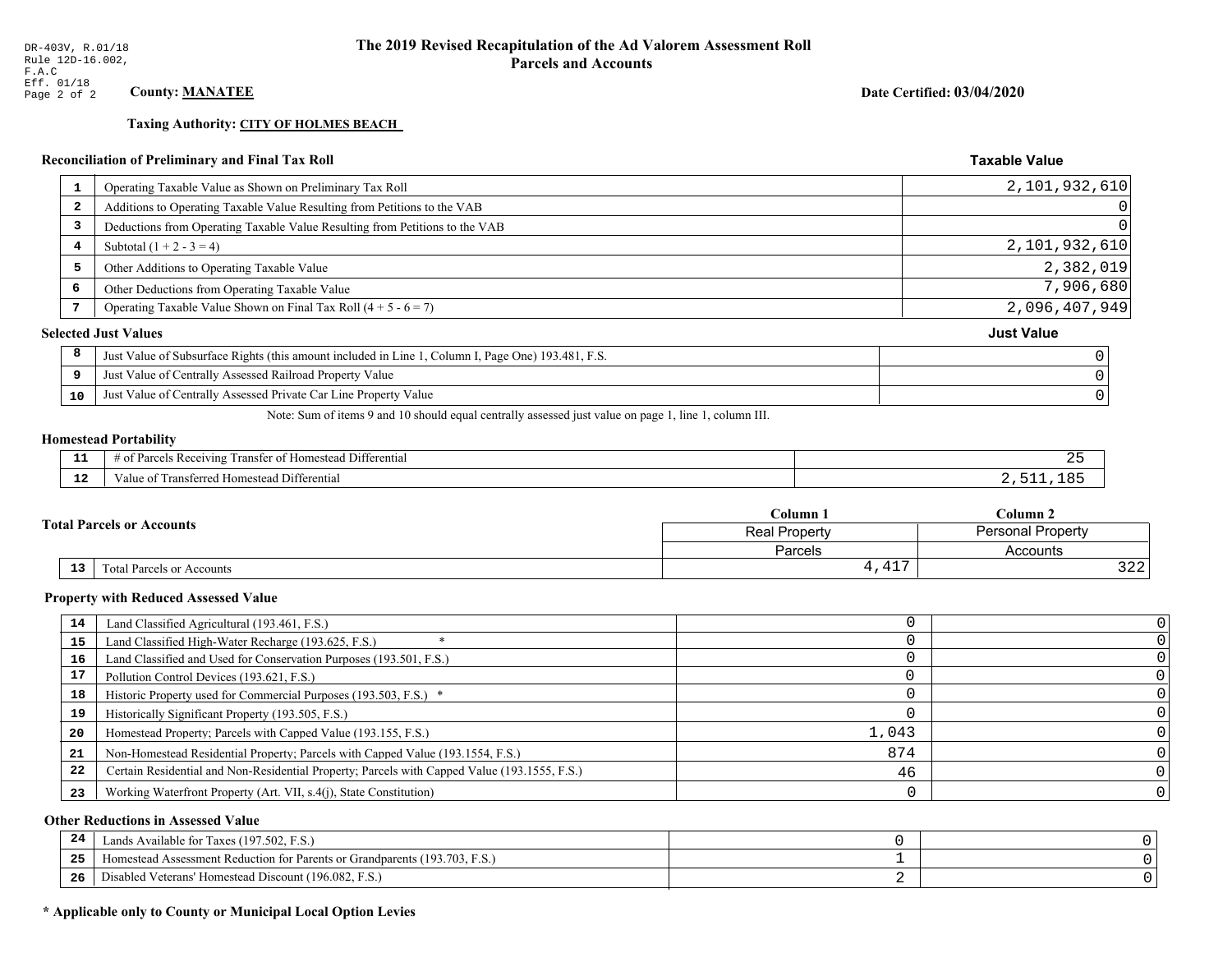| DR-403V R.01/18<br>Rule 12D-16.002,    |                                                                                                                                                                                          | The 2019 Revised Recapitulation of the Ad Valorem Assessment Roll |                             |                                       |                                     |
|----------------------------------------|------------------------------------------------------------------------------------------------------------------------------------------------------------------------------------------|-------------------------------------------------------------------|-----------------------------|---------------------------------------|-------------------------------------|
| F.A.C.                                 | <b>Taxing Authority: TOWN OF LONGBOAT KEY</b>                                                                                                                                            | <b>Value Data</b>                                                 |                             |                                       |                                     |
| Eff. 01/18                             | Check one of the following:                                                                                                                                                              | <b>County: MANATEE</b>                                            |                             |                                       | Date Certified: 03/04/2020          |
| Page 1 of 2                            | x Municipality<br>County                                                                                                                                                                 |                                                                   |                             |                                       |                                     |
|                                        | Independent Special District<br><b>School District</b>                                                                                                                                   | Column I                                                          | Column II                   | Column III                            | Column IV                           |
| <b>Just Value</b>                      | Separate Reports for MSTU's, Dependent Districts, and Water Management Basins are not required                                                                                           | <b>Real Property Including</b><br><b>Subsurface Rights</b>        | Personal<br><b>Property</b> | <b>Centrally Assessed</b><br>Property | <b>Total Property</b>               |
| 1 Just Value (193.011, F.S.)           |                                                                                                                                                                                          | 2,122,174,551                                                     | 15,399,443                  | $\overline{0}$                        | 2,137,573,994                       |
|                                        | Just Value of All Property in the Following Categories                                                                                                                                   |                                                                   |                             |                                       |                                     |
|                                        | 2 Just Value of Land Classified Agricultural (193.461, F.S.)                                                                                                                             | $\theta$                                                          | $\theta$                    | $\bf{0}$                              | $0 \mid 2$                          |
|                                        | 3 Just Value of Land Classified High-Water Recharge (193.625, F.S.) *                                                                                                                    | $\Omega$                                                          | $\overline{0}$              | $\overline{0}$                        | $0 \overline{3}$                    |
|                                        | 4 Just Value of Land Classified and Used for Conservation Purposes (193.501, F.S.)                                                                                                       | $\Omega$                                                          | $\overline{0}$              | $\overline{0}$                        | $\overline{0}$<br>$\vert 4 \vert$   |
|                                        | 5 Just Value of Pollution Control Devices (193.621, F.S.)                                                                                                                                | $\Omega$                                                          | $\Omega$                    | $\bf{0}$                              | $\mathbf{0}$<br>$5\overline{5}$     |
|                                        | 6 Just Value of Historic Property used for Commercial Purposes (193.503, F.S.)                                                                                                           | $\Omega$                                                          | $\Omega$                    | $\mathbf{0}$                          | $\boldsymbol{0}$<br>$6\phantom{.}6$ |
|                                        | 7 Just Value of Historically Significant Property (193.505, F.S.)                                                                                                                        | $\Omega$                                                          | $\bf{0}$                    | $\bf{0}$                              | $\overline{0}$<br>7                 |
|                                        | 8 Just Value of Homestead Property (193.155, F.S.)                                                                                                                                       | 706, 147, 315                                                     | $\overline{0}$              | $\overline{0}$                        | $\overline{706,147,315}$ 8          |
|                                        | 9 Just Value of Non-Homestead Residential Property (193.1554, F.S.)                                                                                                                      | 1,309,230,920                                                     | $\overline{0}$              | $\mathbf{0}$                          | $1,309,230,920$ 9                   |
|                                        | 10 Just Value of Certain Residential and Non-Residential Property (193.1555, F.S.)                                                                                                       | 106,796,316                                                       | $\Omega$                    |                                       |                                     |
|                                        |                                                                                                                                                                                          |                                                                   |                             | $\mathbf{0}$                          | 106,796,316   10                    |
|                                        | 11 Just Value of Working Waterfront Property (Art. VII, s.4(j), State Constitution)                                                                                                      | $\Omega$                                                          | $\overline{0}$              | $\bf{0}$                              | $0$   11                            |
| <b>Assessed Value of Differentials</b> |                                                                                                                                                                                          |                                                                   |                             |                                       |                                     |
|                                        | 12 Homestead Assessment Differential: Just Value Minus Capped Value (193.155, F.S.)<br>13 Nonhomestead Residential Property Differential: Just Value Minus Capped Value (193.1554, F.S.) | 166,965,497<br>24,313,628                                         | $\bf{0}$<br>$\mathbf{0}$    | $\bf{0}$<br>$\overline{0}$            | 166,965,497   12<br>24,313,628 13   |
|                                        | 14 Certain Res. and Nonres. Real Property differential: Just Value Minus Capped Value (193.1555, F.S.)                                                                                   | 11,212,798                                                        | $\overline{0}$              | $\mathbf{0}$                          | 11,212,798 14                       |
|                                        | <b>Assessed Value of All Property in the Following Categories</b>                                                                                                                        |                                                                   |                             |                                       |                                     |
|                                        | 15 Assessed Value of Land Classified Agricultural (193.461, F.S.)                                                                                                                        | $\theta$                                                          | $\bf{0}$                    | $\bf{0}$                              | $0$ 15                              |
|                                        | 16 Assessed Value of Land Classified High-Water Recharge (193.625, F.S.)                                                                                                                 | $\Omega$                                                          | $\overline{0}$              | $\boldsymbol{0}$                      | $\overline{0}$ 16                   |
|                                        | 17 Assessed Value of Land Classified and used for Conservation Purposes (193.501, F.S.)                                                                                                  | $\mathbf{0}$                                                      | $\overline{0}$              | $\boldsymbol{0}$                      | $\overline{0}$   17                 |
|                                        | 18 Assessed Value of Pollution Control Devices (193.621, F.S.)                                                                                                                           | $\mathbf{0}$                                                      | $\overline{0}$              | $\mathbf{0}$                          | $0$ 18                              |
|                                        | 19 Assessed Value of Historic Property used for Commercial Purposes (193.503, F.S.)                                                                                                      | $\overline{0}$                                                    | $\overline{0}$              | $\mathbf{0}$                          | $0 \mid 19$                         |
|                                        | 20 Assessed Value of Historically Significant Property (193.505, F.S.)                                                                                                                   | $\Omega$                                                          | $\overline{0}$              | $\overline{0}$                        | $0 \mid 20$                         |
|                                        | 21 Assessed Value of Homestead Property (193.155, F.S.)                                                                                                                                  | 539,181,818                                                       | $\mathbf{0}$                | $\mathbf{0}$                          | 539, 181, 818 21                    |
|                                        | 22 Assessed Value of Non-Homestead Residential Property (193.1554, F.S.)                                                                                                                 | 1,284,917,292                                                     | $\overline{0}$              | $\overline{0}$                        | 1,284,917,292 22                    |
|                                        | 23 Assessed Value of Certain Residential and Non-Residential Property (193.1555, F.S.)                                                                                                   | 95,583,518                                                        | $\bf{0}$                    | $\bf{0}$                              | 95,583,518 23                       |
|                                        | 24 Assessed Value of Working Waterfront Property (Art. VII, s.4(j), State Constitution)                                                                                                  |                                                                   | $\mathbf{0}$                | $\overline{0}$                        | $0 \mid 24$                         |
| <b>Total Assessed Value</b>            |                                                                                                                                                                                          |                                                                   |                             |                                       |                                     |
|                                        | 25 Total Assessed Value [Line 1 minus (2 through 11) plus (15 through 24)]                                                                                                               | 1,919,682,628                                                     | 15,399,443                  | $\bf{0}$                              | $1,935,082,071$ 25                  |
| <b>Exemptions</b>                      |                                                                                                                                                                                          |                                                                   |                             |                                       |                                     |
|                                        | 26   \$25,000 Homestead Exemption (196.031(1)(a), F.S.)                                                                                                                                  | 23,750,000                                                        | $\boldsymbol{0}$            | $\mathbf{0}$                          | $23,750,000$ 26                     |
|                                        | 27   Additional \$25,000 Homestead Exemption (196.031(1)(b), F.S.)                                                                                                                       | 23,674,715                                                        | $\mathbf{0}$                | $\theta$                              | $23,674,715$ 27                     |
|                                        | 28 Additional Homestead Exemption Age 65 and Older up to \$50,000 (196.075, F.S.)                                                                                                        | 350,000                                                           |                             | $\theta$                              | $350,000$ 28                        |
| 29                                     | Tangible Personal Property \$25,000 Exemption (196.183, F.S.)                                                                                                                            |                                                                   | 1,026,851                   | $\mathbf{0}$                          | $1,026,851$   29                    |
|                                        | 30 Governmental Exemption (196.199, 196.1993, F.S.)                                                                                                                                      | 18,670,993                                                        | $\Omega$                    | $\theta$                              | $18,670,993$ 30                     |
| 31                                     | Institutional Exemptions - Charitable, Religious, Scientific, Literary, Educational (196.196, 196.197, 196.1975,                                                                         | 11,219,199                                                        | $\theta$                    | $\mathbf{0}$                          | $11,219,199$ 31                     |
|                                        | 196.1977, 196.1978, 196.198, 196.1983, 196.1985, 196.1986, 196.1987, 196.1999, 196.2001, 196.2002, F.S.)<br>32   Widows / Widowers Exemption (196.202, F.S.)                             | 96,500                                                            | $\theta$                    | $\mathbf{0}$                          | $96,500$ 32                         |
|                                        | 33 Disability / Blind Exemptions (196.081, 196.091, 196.101, 196.102, 196.202, 196.24, F.S.)                                                                                             | 4,354,452                                                         | $\overline{0}$              | $\mathbf{0}$                          | $4,354,452$ 33                      |
|                                        |                                                                                                                                                                                          | $\Omega$                                                          | $\mathbf{0}$                | $\mathbf{0}$                          | $0 \mid 34$                         |
|                                        | 34 Land Dedicated in Perpetuity for Conservation Purposes (196.26, F.S)<br>35 Historic Property Exemption (196.1961, 196.1997, 196.1998, F.S.)                                           |                                                                   |                             |                                       |                                     |
|                                        |                                                                                                                                                                                          | $\mathbf{0}$                                                      | 0 <sup>1</sup>              | $\vert 0 \vert$                       | $\boxed{0}$ 35                      |
|                                        | 36 Econ. Dev. Exemption (196.1995, F.S.), Licensed Child Care Facility in Ent. Zone (196.095, F.S.)                                                                                      | $\overline{0}$                                                    | $\overline{0}$              | $\mathbf{0}$                          | $\boxed{0}$ 36                      |
|                                        | 37 Lands Available for Taxes (197.502, F.S.)                                                                                                                                             | $\overline{0}$                                                    | $\mathbf{0}$                | $\mathbf{0}$                          | $0 \mid 37$                         |
|                                        | 38   Homestead Assessment Reduction for Parents or Grandparents (193.703, F.S.)                                                                                                          | $\overline{0}$                                                    | $\mathbf{0}$                | $\mathbf{0}$                          | $0 \overline{)38}$                  |
| 39                                     | Disabled Veterans' Homestead Discount (196.082, F.S.)                                                                                                                                    | 410,511                                                           | $\Omega$                    | $\theta$                              | $410,511$ 39                        |
|                                        | 40   Deployed Service Member's Homestead Exemption (196.173, F.S.)                                                                                                                       | $\Omega$                                                          | $\mathbf{0}$                | $\mathbf{0}$                          | $\boxed{0}$ 40                      |
| 41                                     | Additional Homestead Exemption Age 65 and Older and 25 yr Residence (196.075, F.S.)                                                                                                      | 25,690                                                            | $\overline{0}$              | $\boldsymbol{0}$                      | $25,690$ 41                         |
|                                        | 42   Renewable Energy Source Devices 80% Exemption (196.182, F.S.)                                                                                                                       | $\overline{0}$                                                    | $\bf{0}$                    | $\mathbf{0}$                          | 0 42                                |
| <b>Total Exempt Value</b>              |                                                                                                                                                                                          |                                                                   |                             |                                       |                                     |
|                                        | 43 Total Exempt Value (add lines 26 through 42)                                                                                                                                          | 82,552,060                                                        | 1,026,851                   | $\bf{0}$                              | 83,578,911 43                       |
| <b>Total Taxable Value</b>             |                                                                                                                                                                                          |                                                                   |                             |                                       |                                     |
|                                        | 44 Total Taxable Value (line 25 minus 43)                                                                                                                                                | 1,837,130,568                                                     | 14,372,592                  | $\mathbf{0}$                          | $1,851,503,160$ 44                  |

DR-403V R.01/18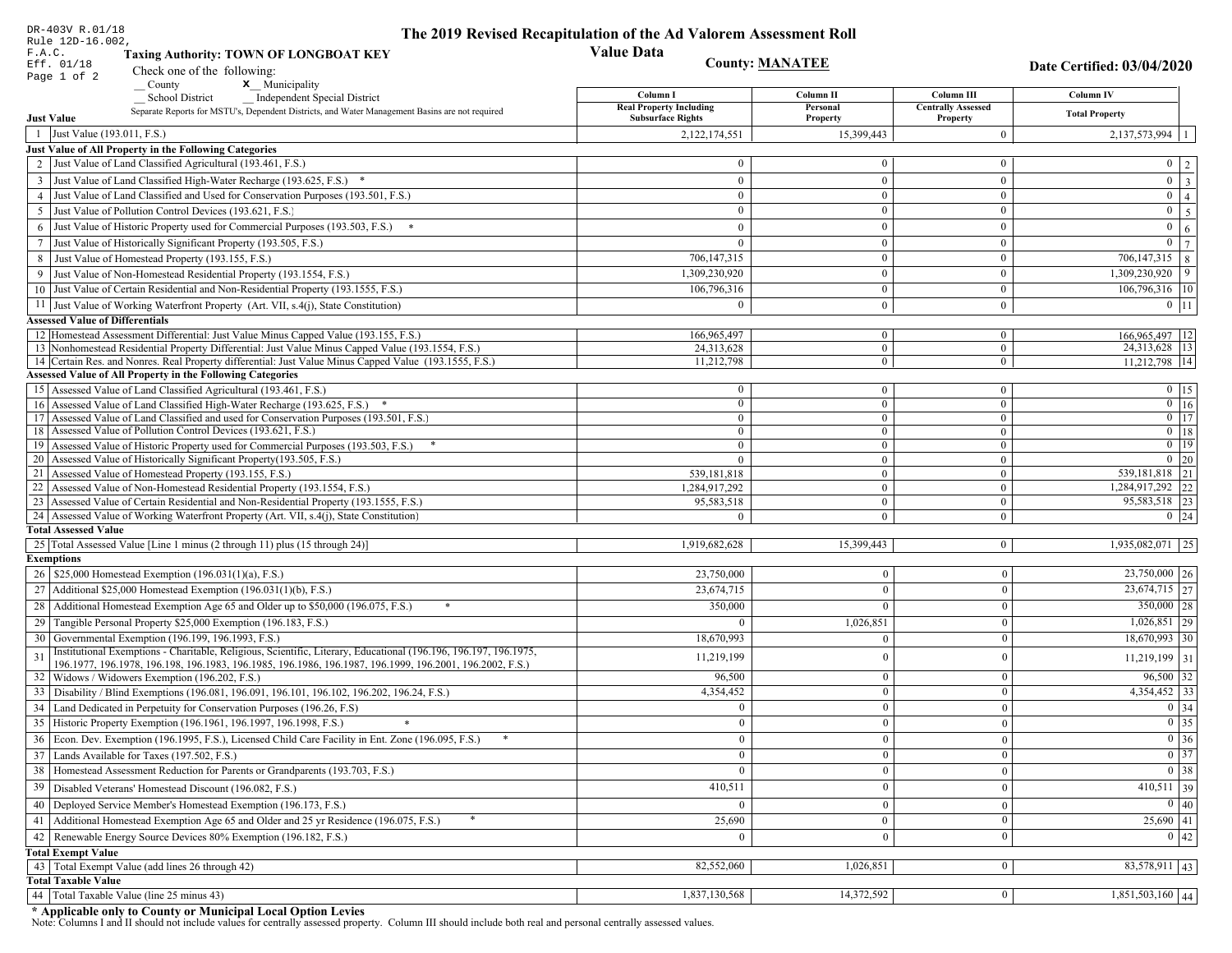**Taxing Authority: TOWN OF LONGBOAT KEY** 

## Reconciliation of Preliminary and Final Tax Roll

| 1  | Operating Taxable Value as Shown on Preliminary Tax Roll                                           | 1,858,963,889     |                |
|----|----------------------------------------------------------------------------------------------------|-------------------|----------------|
| 2  | Additions to Operating Taxable Value Resulting from Petitions to the VAB                           |                   | $\overline{0}$ |
| 3  | Deductions from Operating Taxable Value Resulting from Petitions to the VAB                        |                   | $\overline{0}$ |
| 4  | Subtotal $(1 + 2 - 3 = 4)$                                                                         | 1,858,963,889     |                |
| 5  | Other Additions to Operating Taxable Value                                                         | 2,007,804         |                |
| 6  | Other Deductions from Operating Taxable Value                                                      | 9,468,533         |                |
|    | Operating Taxable Value Shown on Final Tax Roll $(4 + 5 - 6 = 7)$                                  | 1,851,503,160     |                |
|    | <b>Selected Just Values</b>                                                                        | <b>Just Value</b> |                |
| 8  | Just Value of Subsurface Rights (this amount included in Line 1, Column I, Page One) 193.481, F.S. |                   |                |
| 9  | Just Value of Centrally Assessed Railroad Property Value                                           |                   |                |
| 10 | Just Value of Centrally Assessed Private Car Line Property Value                                   |                   |                |
|    |                                                                                                    |                   |                |

Note: Sum of items 9 and 10 should equal centrally assessed just value on page 1, line 1, column III.

#### **Homestead Portability**

| --                   | $ -$<br>. Differential<br>$v_{\text{arce}}$<br>ranster of<br>enving<br>: Homestead<br>OТ<br>, , , , , , | - -       |
|----------------------|---------------------------------------------------------------------------------------------------------|-----------|
| $\sim$ $\sim$<br>. . | Transferred Homestead Differential<br>∕alu                                                              | ח מ<br>ັບ |

| $\mathbb C$ olumn $\;$ .<br><b>Total Parcels or Accounts</b><br><b>Real Property</b> |    |                           |                                  | $C$ olumn 2 |  |
|--------------------------------------------------------------------------------------|----|---------------------------|----------------------------------|-------------|--|
|                                                                                      |    | Personal Property         |                                  |             |  |
|                                                                                      |    |                           | Parcels                          | Accounts    |  |
|                                                                                      | 13 | Fotal Parcels or Accounts | 739<br>ັບ <i>ເ</i><br>. <u>.</u> | 201         |  |

#### **Property with Reduced Assessed Value**

| 14 | Land Classified Agricultural (193.461, F.S.)                                                 |     |  |
|----|----------------------------------------------------------------------------------------------|-----|--|
| 15 | Land Classified High-Water Recharge (193.625, F.S.)                                          |     |  |
| 16 | Land Classified and Used for Conservation Purposes (193.501, F.S.)                           |     |  |
| 17 | Pollution Control Devices (193.621, F.S.)                                                    |     |  |
| 18 | Historic Property used for Commercial Purposes (193.503, F.S.) *                             |     |  |
| 19 | Historically Significant Property (193.505, F.S.)                                            |     |  |
| 20 | Homestead Property; Parcels with Capped Value (193.155, F.S.)                                | 860 |  |
| 21 | Non-Homestead Residential Property; Parcels with Capped Value (193.1554, F.S.)               | 732 |  |
| 22 | Certain Residential and Non-Residential Property; Parcels with Capped Value (193.1555, F.S.) |     |  |
| 23 | Working Waterfront Property (Art. VII, s.4(j), State Constitution)                           |     |  |

## **Other Reductions in Assessed Value**

| -44 | Available for Taxes (197.502, F.S.)                                          |  |
|-----|------------------------------------------------------------------------------|--|
| 25  | 'omestead Assessment Reduction for Parents or Grandparents $(193.703, F.S.)$ |  |
| 26  | isabled Veterans' Homestead Discount (196.082, F.S.)                         |  |

## \* Applicable only to County or Municipal Local Option Levies

Date Certified: 03/04/2020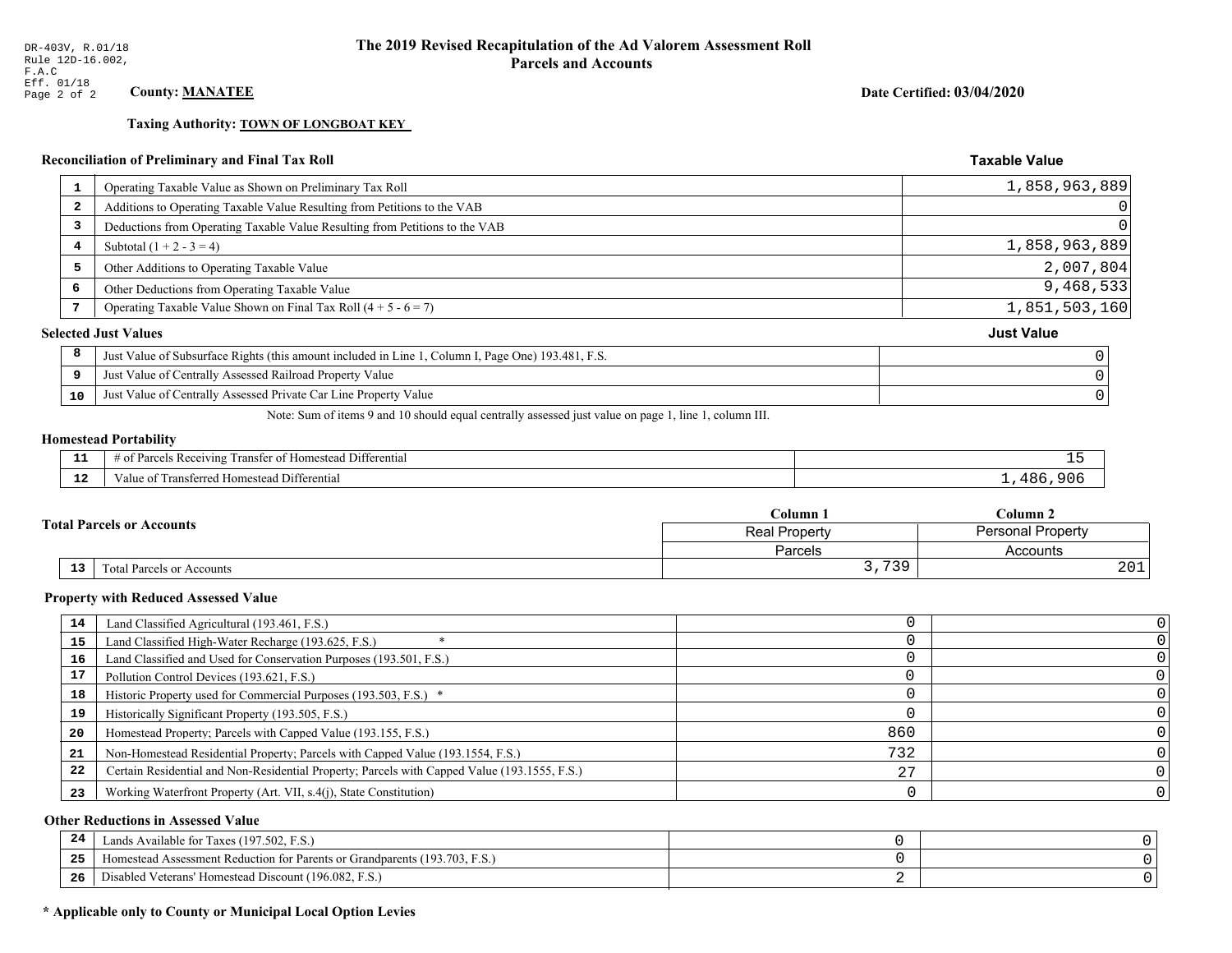| DR-403V R.01/18                                                                                                                                                                      | The 2019 Revised Recapitulation of the Ad Valorem Assessment Roll |                            |                                       |                                   |
|--------------------------------------------------------------------------------------------------------------------------------------------------------------------------------------|-------------------------------------------------------------------|----------------------------|---------------------------------------|-----------------------------------|
| Rule 12D-16.002,<br>F.A.C.<br>Taxing Authority: LONGBOAT KEY BEACH EROSION DIST A<br>Eff. 01/18<br>Check one of the following:                                                       | <b>Value Data</b><br><b>County: MANATEE</b>                       |                            |                                       | <b>Date Certified: 03/04/2020</b> |
| Page 1 of 2<br>$\sqrt{\frac{1}{1}}$ County<br><b>x</b> Municipality                                                                                                                  | Column I                                                          | Column II                  | Column III                            | Column IV                         |
| <b>Independent Special District</b><br><b>School District</b><br>Separate Reports for MSTU's, Dependent Districts, and Water Management Basins are not required<br><b>Just Value</b> | <b>Real Property Including</b><br><b>Subsurface Rights</b>        | Personal<br>Property       | <b>Centrally Assessed</b><br>Property | <b>Total Property</b>             |
| 1 Just Value (193.011, F.S.)                                                                                                                                                         | 1,152,571,231                                                     | 14,789,590                 | $\mathbf{0}$                          |                                   |
| Just Value of All Property in the Following Categories                                                                                                                               |                                                                   |                            |                                       | 1,167,360,821<br>-1               |
| 2 Just Value of Land Classified Agricultural (193.461, F.S.)                                                                                                                         | $\theta$                                                          | $\overline{0}$             | $\bf{0}$                              | $0 \mid 2 \mid$                   |
| 3 Just Value of Land Classified High-Water Recharge (193.625, F.S.) *                                                                                                                | $\mathbf{0}$                                                      | $\bf{0}$                   | $\bf{0}$                              | $\overline{0}$ $\overline{3}$     |
| 4 Just Value of Land Classified and Used for Conservation Purposes (193.501, F.S.)                                                                                                   | $\mathbf{0}$                                                      | $\overline{0}$             | $\bf{0}$                              | $0 \mid 4 \mid$                   |
| 5 Just Value of Pollution Control Devices (193.621, F.S.                                                                                                                             | $\bf{0}$                                                          | $\overline{0}$             | $\overline{0}$                        | $\mathbf{0}$<br>$\overline{5}$    |
| 6 Just Value of Historic Property used for Commercial Purposes (193.503, F.S.) *                                                                                                     | $\Omega$                                                          | $\overline{0}$             | $\mathbf{0}$                          | $\overline{0}$                    |
| 7 Just Value of Historically Significant Property (193.505, F.S.)                                                                                                                    | $\mathbf{0}$                                                      | $\overline{0}$             | $\bf{0}$                              | 6<br> 7 <br>$\overline{0}$        |
|                                                                                                                                                                                      |                                                                   | $\overline{0}$             | $\bf{0}$                              | 286,099,568                       |
| 8 Just Value of Homestead Property (193.155, F.S.)<br>9 Just Value of Non-Homestead Residential Property (193.1554, F.S.)                                                            | 286,099,568<br>784,802,872                                        | $\Omega$                   | $\bf{0}$                              | 8 <sup>1</sup><br>784,802,872 9   |
| 10 Just Value of Certain Residential and Non-Residential Property (193.1555, F.S.)                                                                                                   | 81,668,791                                                        | $\mathbf{0}$               | $\overline{0}$                        | $81,668,791$   10                 |
|                                                                                                                                                                                      | $\Omega$                                                          |                            |                                       |                                   |
| 11 Just Value of Working Waterfront Property (Art. VII, s.4(j), State Constitution)                                                                                                  |                                                                   | $\mathbf{0}$               | $\bf{0}$                              | $0$   11                          |
| <b>Assessed Value of Differentials</b><br>12 Homestead Assessment Differential: Just Value Minus Capped Value (193.155, F.S.)                                                        | 62,870,047                                                        | $\bf{0}$                   | $\bf{0}$                              | 62.870.047   12                   |
| 13 Nonhomestead Residential Property Differential: Just Value Minus Capped Value (193.1554, F.S.)                                                                                    | 13,784,413                                                        | $\overline{0}$             | $\overline{0}$                        | 13,784,413 13                     |
| 14 Certain Res. and Nonres. Real Property differential: Just Value Minus Capped Value (193.1555, F.S.)                                                                               | 5,656,870                                                         | $\overline{0}$             | $\overline{0}$                        | 5,656,870   14                    |
| Assessed Value of All Property in the Following Categories                                                                                                                           |                                                                   |                            |                                       |                                   |
| 15 Assessed Value of Land Classified Agricultural (193.461, F.S.)                                                                                                                    | $\theta$                                                          | $\bf{0}$                   | $\bf{0}$                              | $0$   15                          |
| 16 Assessed Value of Land Classified High-Water Recharge (193.625, F.S.) *                                                                                                           | $\Omega$                                                          | $\overline{0}$             | $\overline{0}$                        | $\boxed{0}$ 16                    |
| 17 Assessed Value of Land Classified and used for Conservation Purposes (193.501, F.S.)                                                                                              | $\mathbf{0}$                                                      | $\overline{0}$             | $\overline{0}$                        | $\overline{0}$ 17                 |
| 18 Assessed Value of Pollution Control Devices (193.621, F.S.)                                                                                                                       | $\Omega$                                                          | $\overline{0}$             | $\mathbf{0}$                          | $0$   18                          |
| 19 Assessed Value of Historic Property used for Commercial Purposes (193.503, F.S.)                                                                                                  | $\theta$                                                          | $\mathbf{0}$               | $\bf{0}$                              | $0$ 19                            |
| 20 Assessed Value of Historically Significant Property (193.505, F.S.)                                                                                                               |                                                                   | $\overline{0}$             | $\boldsymbol{0}$                      | $0 \mid 20$                       |
| 21 Assessed Value of Homestead Property (193.155, F.S.)                                                                                                                              | 223,229,521                                                       | $\mathbf{0}$               | $\mathbf{0}$                          | 223,229,521 21                    |
| 22 Assessed Value of Non-Homestead Residential Property (193.1554, F.S.)                                                                                                             | 771,018,459                                                       | $\overline{0}$             | $\bf{0}$                              | 771,018,459 22                    |
| 23 Assessed Value of Certain Residential and Non-Residential Property (193.1555, F.S.)<br>24 Assessed Value of Working Waterfront Property (Art. VII, s.4(j), State Constitution)    | 76,011,921<br>0                                                   | $\bf{0}$<br>$\overline{0}$ | $\bf{0}$<br>$\overline{0}$            | 76,011,921 23<br>$0 \mid 24$      |
| <b>Total Assessed Value</b>                                                                                                                                                          |                                                                   |                            |                                       |                                   |
| 25 Total Assessed Value [Line 1 minus (2 through 11) plus (15 through 24)]                                                                                                           | 1,070,259,901                                                     | 14,789,590                 | $\mathbf{0}$                          | $1,085,049,491$   25              |
| <b>Exemptions</b>                                                                                                                                                                    |                                                                   |                            |                                       |                                   |
| 26   \$25,000 Homestead Exemption (196.031(1)(a), F.S.)                                                                                                                              | 6,400,000                                                         | $\mathbf{0}$               | $\mathbf{0}$                          | $6,400,000$ 26                    |
| 27 Additional \$25,000 Homestead Exemption $(196.031(1)(b), F.S.)$                                                                                                                   | 6,375,000                                                         | $\theta$                   | $\Omega$                              | $6,375,000$ 27                    |
| 28 Additional Homestead Exemption Age 65 and Older up to \$50,000 (196.075, F.S.)<br>$\ast$                                                                                          | 50,000                                                            | $\Omega$                   | $\mathbf{0}$                          | $50,000$ 28                       |
| 29 Tangible Personal Property \$25,000 Exemption (196.183, F.S.)                                                                                                                     |                                                                   | 832,985                    | $\Omega$                              | 832,985 29                        |
| 30 Governmental Exemption (196.199, 196.1993, F.S.)                                                                                                                                  | 13,633,936                                                        | $\overline{0}$             | $\mathbf{0}$                          | $13,633,936$   30                 |
| Institutional Exemptions - Charitable, Religious, Scientific, Literary, Educational (196.196, 196.197, 196.1975,                                                                     |                                                                   |                            |                                       |                                   |
| 196.1977, 196.1978, 196.198, 196.1983, 196.1985, 196.1986, 196.1987, 196.1999, 196.2001, 196.2002, F.S.)                                                                             | 2,797,215                                                         | $\theta$                   | $\mathbf{0}$                          | $2,797,215$ 31                    |
| 32   Widows / Widowers Exemption (196.202, F.S.)                                                                                                                                     | 28,000                                                            | $\bf{0}$                   | $\mathbf{0}$                          | $28,000$ 32                       |
| 33 Disability / Blind Exemptions (196.081, 196.091, 196.101, 196.102, 196.202, 196.24, F.S.)                                                                                         | 1,463,178                                                         | $\theta$                   | $\mathbf{0}$                          | $1,463,178$ 33                    |
| 34   Land Dedicated in Perpetuity for Conservation Purposes (196.26, F.S)                                                                                                            | $\Omega$                                                          | $\Omega$                   | $\mathbf{0}$                          | 0 34                              |
| 35   Historic Property Exemption (196.1961, 196.1997, 196.1998, F.S.)                                                                                                                | $\bf{0}$                                                          | $\bf{0}$                   | $\mathbf{0}$                          | $\boxed{0}$ 35                    |
| 36 Econ. Dev. Exemption (196.1995, F.S.), Licensed Child Care Facility in Ent. Zone (196.095, F.S.)                                                                                  | $\theta$                                                          | $\mathbf{0}$               | $\mathbf{0}$                          | $\boxed{0}$ 36                    |
| 37 Lands Available for Taxes (197.502, F.S.)                                                                                                                                         | $\mathbf{0}$                                                      | $\overline{0}$             | $\mathbf{0}$                          | $0 \overline{\smash)37}$          |
| 38   Homestead Assessment Reduction for Parents or Grandparents (193.703, F.S.)                                                                                                      | $\mathbf{0}$                                                      | $\theta$                   | $\mathbf{0}$                          | $\boxed{0}$ 38                    |
| 39 Disabled Veterans' Homestead Discount (196.082, F.S.)                                                                                                                             | 314,633                                                           | $\bf{0}$                   | $\boldsymbol{0}$                      | $314,633$ 39                      |
| 40 Deployed Service Member's Homestead Exemption (196.173, F.S.)                                                                                                                     |                                                                   |                            | $\mathbf{0}$                          | 0 40                              |
| 41 Additional Homestead Exemption Age 65 and Older and 25 yr Residence (196.075, F.S.)                                                                                               | $\overline{0}$                                                    | $\mathbf{0}$               | $\mathbf{0}$                          | $\boxed{0}$ 41                    |
| 42 Renewable Energy Source Devices 80% Exemption (196.182, F.S.)                                                                                                                     | $\boldsymbol{0}$                                                  | $\Omega$                   | $\mathbf{0}$                          | 0 42                              |
| <b>Total Exempt Value</b>                                                                                                                                                            |                                                                   |                            |                                       |                                   |
| 43 Total Exempt Value (add lines 26 through 42)                                                                                                                                      | 31,061,962                                                        | 832,985                    | $\boldsymbol{0}$                      | 31,894,947 43                     |
| <b>Total Taxable Value</b>                                                                                                                                                           |                                                                   |                            |                                       |                                   |
| 44 Total Taxable Value (line 25 minus 43)                                                                                                                                            | 1,039,197,939                                                     | 13,956,605                 | $\mathbf{0}$                          | $1,053,154,544$ 44                |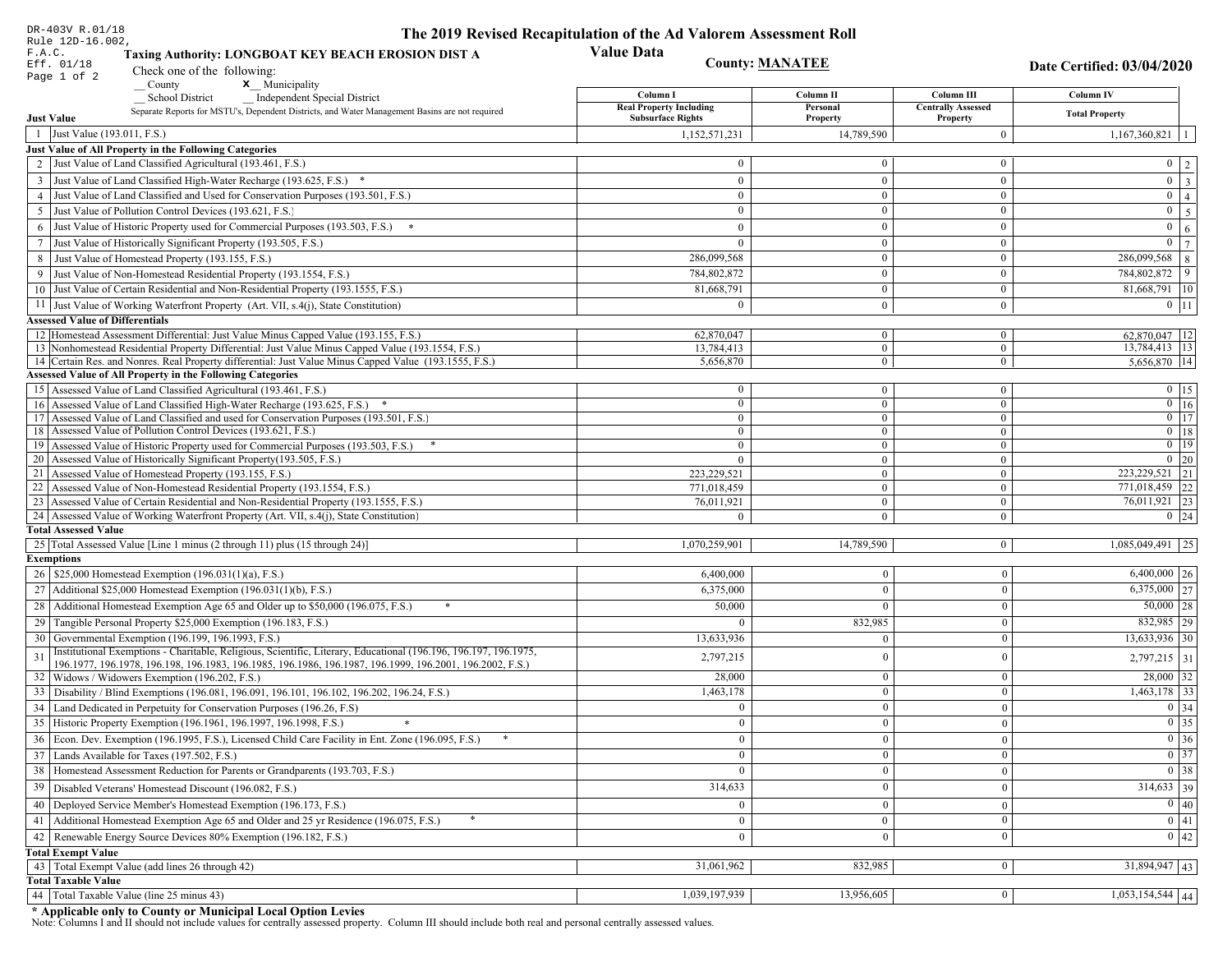## Date Certified: 03/04/2020

**Taxable Value** 

## Taxing Authority: LONGBOAT KEY BEACH EROSION DIST A

## Reconciliation of Preliminary and Final Tax Roll

| $\mathbf{1}$            | Operating Taxable Value as Shown on Preliminary Tax Roll                                           | 1,060,128,467     |
|-------------------------|----------------------------------------------------------------------------------------------------|-------------------|
| $\overline{\mathbf{2}}$ | Additions to Operating Taxable Value Resulting from Petitions to the VAB                           |                   |
| 3                       | Deductions from Operating Taxable Value Resulting from Petitions to the VAB                        |                   |
| 4                       | Subtotal $(1 + 2 - 3 = 4)$                                                                         | 1,060,128,467     |
| 5                       | Other Additions to Operating Taxable Value                                                         | 1,049,991         |
| 6                       | Other Deductions from Operating Taxable Value                                                      | 8,023,914         |
|                         | Operating Taxable Value Shown on Final Tax Roll $(4 + 5 - 6 = 7)$                                  | 1,053,154,544     |
|                         | <b>Selected Just Values</b>                                                                        | <b>Just Value</b> |
| 8                       | Just Value of Subsurface Rights (this amount included in Line 1, Column I, Page One) 193.481, F.S. |                   |
| 9                       | Just Value of Centrally Assessed Railroad Property Value                                           |                   |
| 10                      | Just Value of Centrally Assessed Private Car Line Property Value                                   |                   |

Note: Sum of items 9 and 10 should equal centrally assessed just value on page 1, line 1, column III.

## **Homestead Portability**

|             | $\sim$ $\sim$ $\sim$<br>l Differential<br>s Receiving<br>r of Homestead<br>ranster<br>'arce |     |
|-------------|---------------------------------------------------------------------------------------------|-----|
| $\sim$<br>. | Transferred Homestead Differential<br>Value of                                              | a c |

| $C$ olumn $\Box$                 |                                                  | $C$ olumn 2         |
|----------------------------------|--------------------------------------------------|---------------------|
| <b>Total Parcels or Accounts</b> | <b>Personal Property</b><br><b>Real Property</b> |                     |
|                                  | Parcels                                          | Accounts            |
| 13<br>Total Parcels or Accounts  | $-1$<br>T,0TP                                    | $\sim$<br><b>+4</b> |

#### **Property with Reduced Assessed Value**

| 14 | Land Classified Agricultural (193.461, F.S.)                                                 |     |   |
|----|----------------------------------------------------------------------------------------------|-----|---|
| 15 | Land Classified High-Water Recharge (193.625, F.S.)                                          |     |   |
| 16 | Land Classified and Used for Conservation Purposes (193.501, F.S.)                           |     |   |
|    | Pollution Control Devices (193.621, F.S.)                                                    |     |   |
| 18 | Historic Property used for Commercial Purposes (193.503, F.S.) *                             |     |   |
| 19 | Historically Significant Property (193.505, F.S.)                                            |     |   |
| 20 | Homestead Property; Parcels with Capped Value (193.155, F.S.)                                | 229 |   |
| 21 | Non-Homestead Residential Property; Parcels with Capped Value (193.1554, F.S.)               | 289 |   |
| 22 | Certain Residential and Non-Residential Property; Parcels with Capped Value (193.1555, F.S.) | 20  |   |
| 23 | Working Waterfront Property (Art. VII, s.4(j), State Constitution)                           |     | 0 |

## **Other Reductions in Assessed Value**

| 24    | Lands Available for Taxes (197.502, F.S.)                                  |  |
|-------|----------------------------------------------------------------------------|--|
| - - - | Iomestead Assessment Reduction for Parents or Grandparents (193.703, F.S.) |  |
| -26   | Disabled Veterans' Homestead Discount (196.082, F.S.)                      |  |

## \* Applicable only to County or Municipal Local Option Levies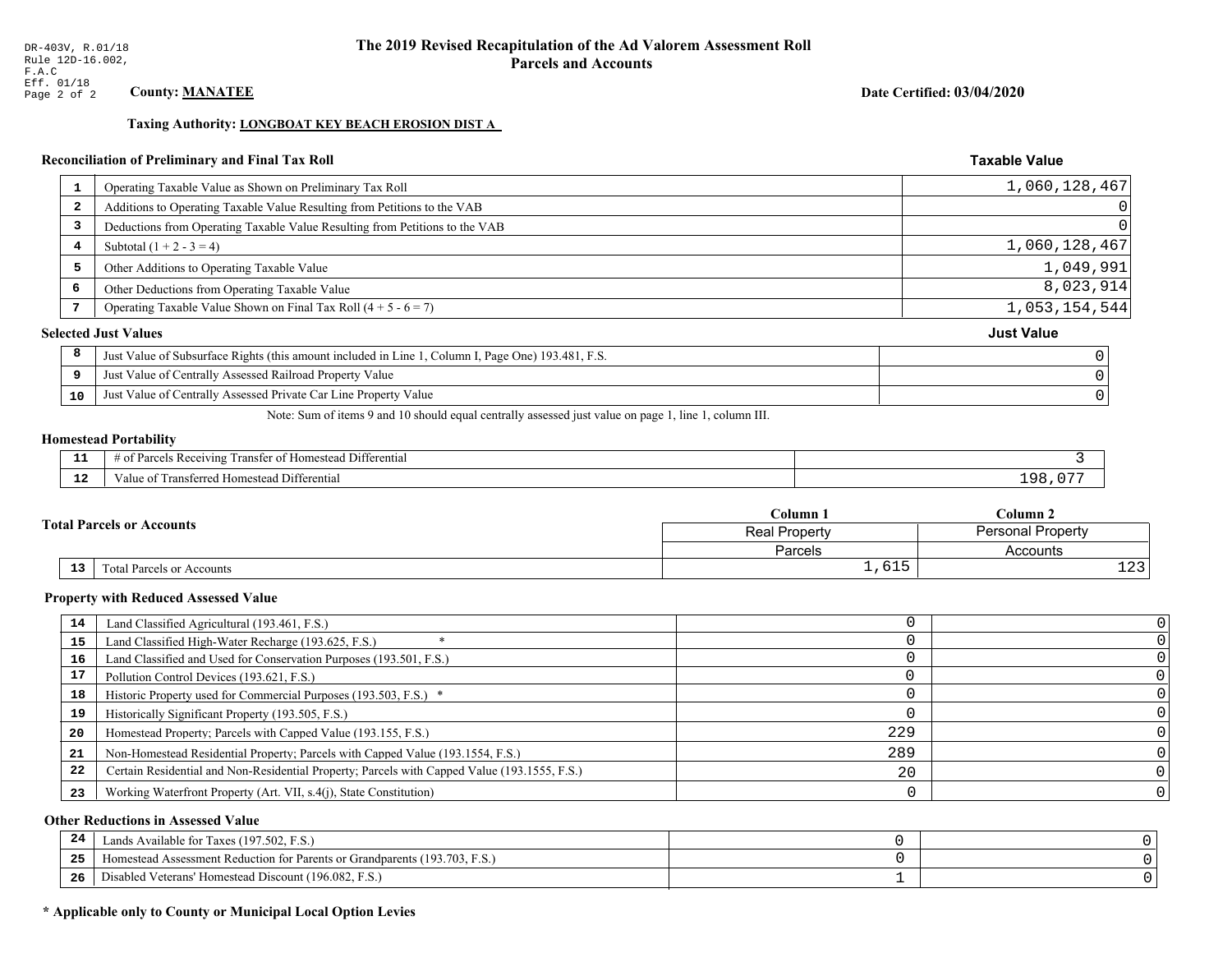| DR-403V R.01/18                                                                                                               | The 2019 Revised Recapitulation of the Ad Valorem Assessment Roll |                        |                                       |                                     |
|-------------------------------------------------------------------------------------------------------------------------------|-------------------------------------------------------------------|------------------------|---------------------------------------|-------------------------------------|
| Rule 12D-16.002,<br>F.A.C.<br>Taxing Authority: LONGBOAT KEY BEACH EROSION DIST B<br>Eff. 01/18                               | <b>Value Data</b>                                                 | <b>County: MANATEE</b> |                                       | Date Certified: 03/04/2020          |
| Check one of the following:<br>Page 1 of 2                                                                                    |                                                                   |                        |                                       |                                     |
| <b>x</b> Municipality<br>County<br><b>School District</b><br><b>Independent Special District</b>                              | Column I                                                          | Column II              | Column III                            | <b>Column IV</b>                    |
| Separate Reports for MSTU's, Dependent Districts, and Water Management Basins are not required<br><b>Just Value</b>           | <b>Real Property Including</b><br><b>Subsurface Rights</b>        | Personal               | <b>Centrally Assessed</b><br>Property | <b>Total Property</b>               |
| 1 Just Value (193.011, F.S.)                                                                                                  | 969,603,320                                                       | Property<br>609,853    | $\bf{0}$                              | $970,213,173$   1                   |
| Just Value of All Property in the Following Categories                                                                        |                                                                   |                        |                                       |                                     |
| 2 Just Value of Land Classified Agricultural (193.461, F.S.)                                                                  | $\mathbf{0}$                                                      | $\bf{0}$               | $\bf{0}$                              | $0 \mid 2 \mid$                     |
| 3 Just Value of Land Classified High-Water Recharge (193.625, F.S.) *                                                         | $\theta$                                                          | $\mathbf{0}$           | $\bf{0}$                              | $\boxed{0}$ $\boxed{3}$             |
| 4 Just Value of Land Classified and Used for Conservation Purposes (193.501, F.S.)                                            | $\mathbf{0}$                                                      | $\overline{0}$         | $\bf{0}$                              | $0 \mid 4$                          |
| 5 Just Value of Pollution Control Devices (193.621, F.S.)                                                                     | $\bf{0}$                                                          | $\mathbf{0}$           | $\bf{0}$                              | $0 \overline{5}$                    |
| 6 Just Value of Historic Property used for Commercial Purposes (193.503, F.S.) *                                              | $\theta$                                                          | $\Omega$               | $\bf{0}$                              | $\overline{0}$<br>6 <sup>1</sup>    |
| 7 Just Value of Historically Significant Property (193.505, F.S.)                                                             | $\overline{0}$                                                    | $\overline{0}$         | $\bf{0}$                              | $\boxed{0}$ $\boxed{7}$             |
|                                                                                                                               | 420,047,747                                                       | $\bf{0}$               | $\overline{0}$                        | $\frac{420,047,747}{8}$             |
| 8 Just Value of Homestead Property (193.155, F.S.)<br>9 Just Value of Non-Homestead Residential Property (193.1554, F.S.)     | 524,428,048                                                       | $\overline{0}$         | $\bf{0}$                              | $524,428,048$ 9                     |
| 10 Just Value of Certain Residential and Non-Residential Property (193.1555, F.S.)                                            | 25,127,525                                                        | $\mathbf{0}$           | $\bf{0}$                              | $25,127,525$   10                   |
|                                                                                                                               |                                                                   |                        |                                       |                                     |
| 11 Just Value of Working Waterfront Property (Art. VII, s.4(j), State Constitution)                                           | $\Omega$                                                          | $\mathbf{0}$           | $\bf{0}$                              | $0$   11                            |
| <b>Assessed Value of Differentials</b><br>12 Homestead Assessment Differential: Just Value Minus Capped Value (193.155, F.S.) |                                                                   | $\bf{0}$               |                                       |                                     |
| 13 Nonhomestead Residential Property Differential: Just Value Minus Capped Value (193.1554, F.S.)                             | 104,095,450<br>10,529,215                                         | $\overline{0}$         | $\mathbf{0}$<br>$\overline{0}$        | 104,095,450   12<br>$10,529,215$ 13 |
| 14 Certain Res. and Nonres. Real Property differential: Just Value Minus Capped Value (193.1555, F.S.)                        | 5,555,928                                                         | $\overline{0}$         | $\mathbf{0}$                          | 5.555.928 14                        |
| <b>Assessed Value of All Property in the Following Categories</b>                                                             |                                                                   |                        |                                       |                                     |
| 15 Assessed Value of Land Classified Agricultural (193.461, F.S.)                                                             | $\bf{0}$                                                          | $\bf{0}$               | $\bf{0}$                              | $0$   15                            |
| 16 Assessed Value of Land Classified High-Water Recharge (193.625, F.S.) *                                                    | $\Omega$                                                          | $\mathbf{0}$           | $\bf{0}$                              | $0$ 16                              |
| Assessed Value of Land Classified and used for Conservation Purposes (193.501, F.S.)<br>17                                    | $\theta$                                                          | $\mathbf{0}$           | $\mathbf{0}$                          | $\overline{0}$ 17                   |
| 18 Assessed Value of Pollution Control Devices (193.621, F.S.)                                                                | $\theta$                                                          | $\mathbf{0}$           | $\mathbf{0}$                          | $0$ 18                              |
| 19 Assessed Value of Historic Property used for Commercial Purposes (193.503, F.S.)                                           | $\bf{0}$                                                          | $\overline{0}$         | $\overline{0}$                        | $0$   19                            |
| 20 Assessed Value of Historically Significant Property (193.505, F.S.)                                                        | $\theta$                                                          | $\overline{0}$         | $\overline{0}$                        | $0 \mid 20$                         |
| 21 Assessed Value of Homestead Property (193.155, F.S.)                                                                       | 315,952,297                                                       | $\overline{0}$         | $\bf{0}$                              | $315,952,297$ 21                    |
| 22 Assessed Value of Non-Homestead Residential Property (193.1554, F.S.)                                                      | 513,898,833                                                       | $\overline{0}$         | $\mathbf{0}$                          | 513,898,833 22                      |
| 23 Assessed Value of Certain Residential and Non-Residential Property (193.1555, F.S.)                                        | 19,571,597                                                        | $\overline{0}$         | $\bf{0}$                              | 19,571,597 23                       |
| 24 Assessed Value of Working Waterfront Property (Art. VII, s.4(j), State Constitution)<br><b>Total Assessed Value</b>        |                                                                   | $\theta$               | $\bf{0}$                              | $0 \mid 24$                         |
| 25 Total Assessed Value [Line 1 minus (2 through 11) plus (15 through 24)]                                                    | 849, 422, 727                                                     | 609,853                | $\mathbf{0}$                          | 850,032,580 25                      |
| <b>Exemptions</b>                                                                                                             |                                                                   |                        |                                       |                                     |
| 26   \$25,000 Homestead Exemption (196.031(1)(a), F.S.)                                                                       | 17,350,000                                                        | $\bf{0}$               | $\boldsymbol{0}$                      | $17,350,000$ 26                     |
| 27   Additional \$25,000 Homestead Exemption (196.031(1)(b), F.S.)                                                            | 17,299,715                                                        | $\Omega$               | $\mathbf{0}$                          | $17,299,715$ 27                     |
| 28 Additional Homestead Exemption Age 65 and Older up to \$50,000 (196.075, F.S.)                                             | 300,000                                                           | $\Omega$               | $\mathbf{0}$                          | $300,000$ 28                        |
| 29 Tangible Personal Property \$25,000 Exemption (196.183, F.S.)                                                              |                                                                   | 193,866                | $\mathbf{0}$                          | 193,866 29                          |
| 30 Governmental Exemption (196.199, 196.1993, F.S.)                                                                           | 5,037,057                                                         |                        | $\mathbf{0}$                          |                                     |
| Institutional Exemptions - Charitable, Religious, Scientific, Literary, Educational (196.196, 196.197, 196.1975,              |                                                                   |                        |                                       | $5,037,057$ 30                      |
| 196.1977, 196.1978, 196.198, 196.1983, 196.1985, 196.1986, 196.1987, 196.1999, 196.2001, 196.2002, F.S.)                      | 8,421,984                                                         |                        | $\mathbf{0}$                          | $8,421,984$ 31                      |
| 32 Widows / Widowers Exemption (196.202, F.S.)                                                                                | 68,500                                                            | $\mathbf{0}$           | $\mathbf{0}$                          | 68,500 32                           |
| 33 Disability / Blind Exemptions (196.081, 196.091, 196.101, 196.102, 196.202, 196.24, F.S.)                                  | 2,891,274                                                         | $\overline{0}$         | $\mathbf{0}$                          | $2,891,274$ 33                      |
| 34 Land Dedicated in Perpetuity for Conservation Purposes (196.26, F.S)                                                       |                                                                   | $\Omega$               | $\Omega$                              | $0 \mid 34$                         |
| 35 Historic Property Exemption (196.1961, 196.1997, 196.1998, F.S.)                                                           | 0                                                                 | $\mathbf{U}$           | $\mathbf{0}$                          | $\boxed{0}$ 35                      |
| 36 Econ. Dev. Exemption (196.1995, F.S.), Licensed Child Care Facility in Ent. Zone (196.095, F.S.)                           | $\Omega$                                                          | $\Omega$               | $\Omega$                              | $\boxed{0}$ 36                      |
| 37 Lands Available for Taxes (197.502, F.S.)                                                                                  | $\theta$                                                          | $\Omega$               | $\mathbf{0}$                          | $0 \mid 37$                         |
| 38   Homestead Assessment Reduction for Parents or Grandparents (193.703, F.S.)                                               | $\bf{0}$                                                          | $\bf{0}$               | $\boldsymbol{0}$                      | $\boxed{0}$ 38                      |
| 39   Disabled Veterans' Homestead Discount (196.082, F.S.)                                                                    | 95,878                                                            |                        | $\mathbf{0}$                          | 95,878 39                           |
| 40   Deployed Service Member's Homestead Exemption (196.173, F.S.)                                                            |                                                                   | $\theta$               | $\mathbf{0}$                          | 0 40                                |
| 41   Additional Homestead Exemption Age 65 and Older and 25 yr Residence (196.075, F.S.)                                      | 25,690                                                            | $\mathbf{0}$           | $\mathbf{0}$                          | $25,690$ 41                         |
| 42   Renewable Energy Source Devices 80% Exemption (196.182, F.S.)                                                            |                                                                   | $\Omega$               | $\mathbf{0}$                          | 0 42                                |
|                                                                                                                               | $\mathbf{0}$                                                      |                        |                                       |                                     |
| <b>Total Exempt Value</b><br>43 Total Exempt Value (add lines 26 through 42)                                                  | 51,490,098                                                        | 193,866                | $\mathbf{0}$                          | 51,683,964   43                     |
| <b>Total Taxable Value</b>                                                                                                    |                                                                   |                        |                                       |                                     |
| 44   Total Taxable Value (line 25 minus 43)                                                                                   | 797,932,629                                                       | 415,987                | $\mathbf{0}$                          | 798,348,616 44                      |
|                                                                                                                               |                                                                   |                        |                                       |                                     |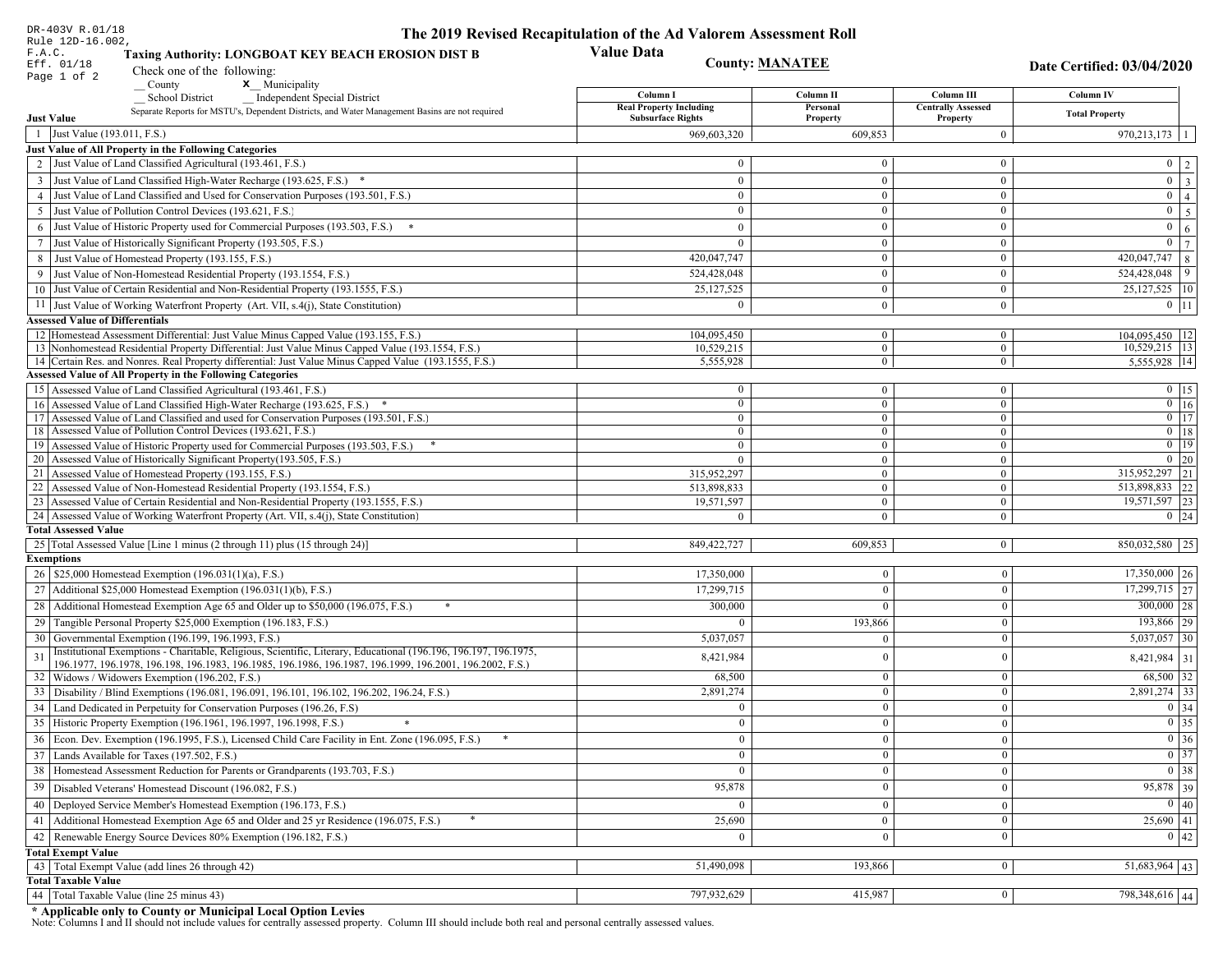## Date Certified: 03/04/2020

**Taxable Value** 

## Taxing Authority: LONGBOAT KEY BEACH EROSION DIST B

## Reconciliation of Preliminary and Final Tax Roll

|    | Operating Taxable Value as Shown on Preliminary Tax Roll                                           | 798,835,422       |
|----|----------------------------------------------------------------------------------------------------|-------------------|
|    | Additions to Operating Taxable Value Resulting from Petitions to the VAB<br>$\overline{2}$         | $\vert 0 \vert$   |
|    | Deductions from Operating Taxable Value Resulting from Petitions to the VAB<br>3                   | 0                 |
|    | Subtotal $(1 + 2 - 3 = 4)$<br>4                                                                    | 798,835,422       |
|    | 5<br>Other Additions to Operating Taxable Value                                                    | 957,813           |
| 6  | Other Deductions from Operating Taxable Value                                                      | 1,444,619         |
|    | Operating Taxable Value Shown on Final Tax Roll $(4 + 5 - 6 = 7)$                                  | 798, 348, 616     |
|    | <b>Selected Just Values</b>                                                                        | <b>Just Value</b> |
| 8  | Just Value of Subsurface Rights (this amount included in Line 1, Column I, Page One) 193.481, F.S. |                   |
| 9  | Just Value of Centrally Assessed Railroad Property Value                                           |                   |
| 10 | Just Value of Centrally Assessed Private Car Line Property Value                                   |                   |
|    |                                                                                                    |                   |

Note: Sum of items 9 and 10 should equal centrally assessed just value on page 1, line 1, column III.

## **Homestead Portability**

l,

| - 3   | $\sim$ $\sim$<br>l Differential<br>els Receiving<br>ranster of<br>f Homestead<br>arce <sup>r</sup><br>ിവ<br>. . | --  |
|-------|-----------------------------------------------------------------------------------------------------------------|-----|
| - - - | Fransferred Homestead Differential                                                                              | ገጸአ |
| -44   | alue                                                                                                            | OZ. |

|                 |                                  | Column 1                                  | $C$ olumn 2 |                 |
|-----------------|----------------------------------|-------------------------------------------|-------------|-----------------|
|                 | <b>Fotal Parcels or Accounts</b> | <b>Personal Property</b><br>Real Property |             |                 |
|                 |                                  | Parcels                                   | Accounts    |                 |
| 13 <sub>1</sub> | Total Parcels or Accounts        | 2,124                                     |             | 78 <sub>1</sub> |

#### **Property with Reduced Assessed Value**

| 14 | Land Classified Agricultural (193.461, F.S.)                                                 |     |  |
|----|----------------------------------------------------------------------------------------------|-----|--|
| 15 | Land Classified High-Water Recharge (193.625, F.S.)                                          |     |  |
| 16 | Land Classified and Used for Conservation Purposes (193.501, F.S.)                           |     |  |
| 17 | Pollution Control Devices (193.621, F.S.)                                                    |     |  |
| 18 | Historic Property used for Commercial Purposes (193.503, F.S.) *                             |     |  |
| 19 | Historically Significant Property (193.505, F.S.)                                            |     |  |
| 20 | Homestead Property; Parcels with Capped Value (193.155, F.S.)                                | 631 |  |
| 21 | Non-Homestead Residential Property; Parcels with Capped Value (193.1554, F.S.)               | 443 |  |
| 22 | Certain Residential and Non-Residential Property; Parcels with Capped Value (193.1555, F.S.) |     |  |
| 23 | Working Waterfront Property (Art. VII, s.4(j), State Constitution)                           |     |  |

## **Other Reductions in Assessed Value**

| 24    | Lands Available for Taxes (197.502, F.S.)                                  |  |
|-------|----------------------------------------------------------------------------|--|
| - - - | Iomestead Assessment Reduction for Parents or Grandparents (193.703, F.S.) |  |
| -26   | Disabled Veterans' Homestead Discount (196.082, F.S.)                      |  |

## \* Applicable only to County or Municipal Local Option Levies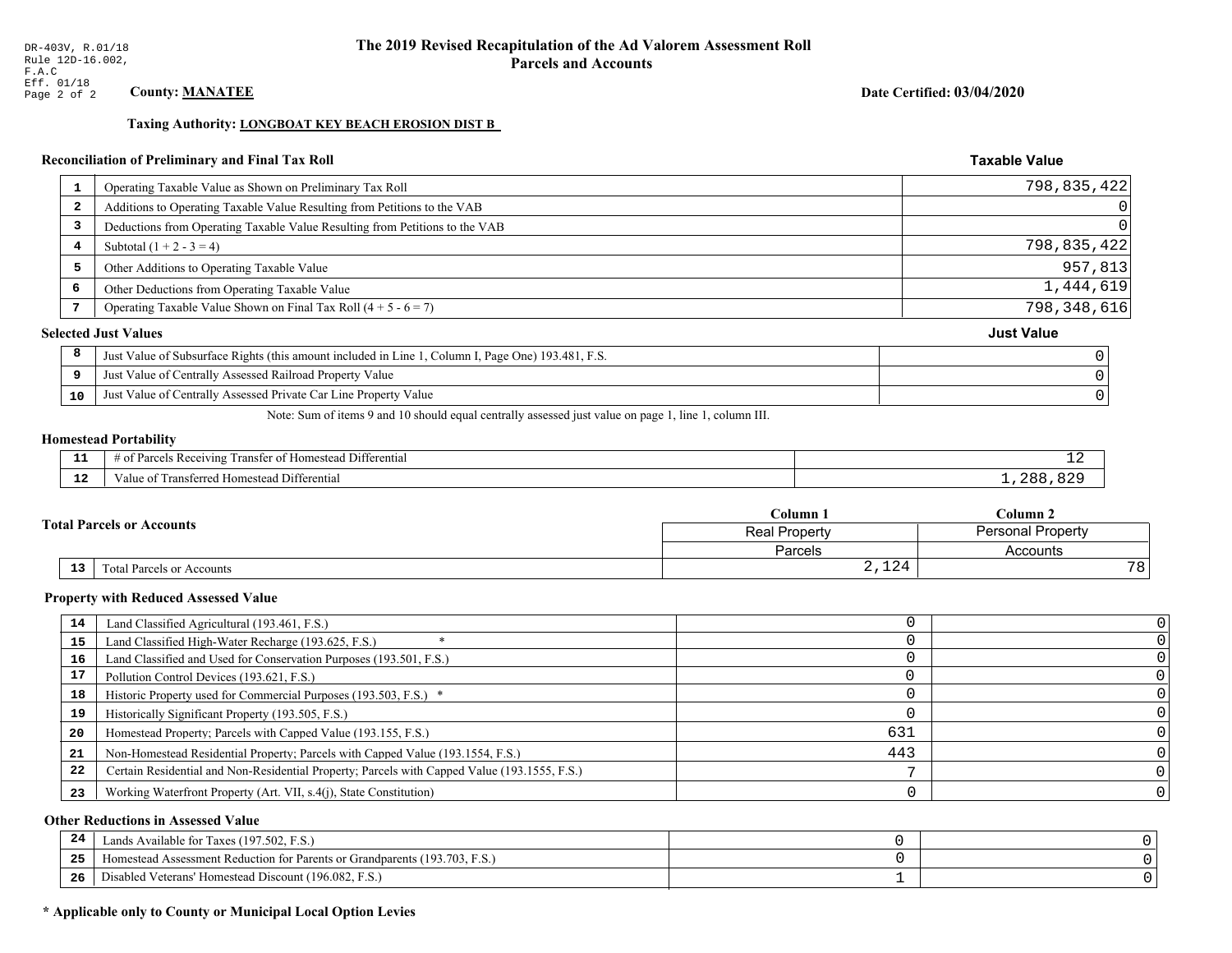| DR-403V R.01/18<br>Rule 12D-16.002,                                                                                                                                               |                                                                                                                  | The 2019 Revised Recapitulation of the Ad Valorem Assessment Roll |                            |                                       |                                                                                                   |
|-----------------------------------------------------------------------------------------------------------------------------------------------------------------------------------|------------------------------------------------------------------------------------------------------------------|-------------------------------------------------------------------|----------------------------|---------------------------------------|---------------------------------------------------------------------------------------------------|
| F.A.C.<br><b>Taxing Authority: CITY OF PALMETTO</b>                                                                                                                               |                                                                                                                  | <b>Value Data</b>                                                 |                            |                                       |                                                                                                   |
| Eff. 01/18<br>Check one of the following:                                                                                                                                         |                                                                                                                  |                                                                   | <b>County: MANATEE</b>     |                                       | Date Certified: 03/04/2020                                                                        |
| Page 1 of 2<br>County                                                                                                                                                             | x Municipality                                                                                                   |                                                                   |                            |                                       |                                                                                                   |
| <b>School District</b>                                                                                                                                                            | <b>Independent Special District</b>                                                                              | Column I                                                          | Column <sub>II</sub>       | Column III                            | Column IV                                                                                         |
| <b>Just Value</b>                                                                                                                                                                 | Separate Reports for MSTU's, Dependent Districts, and Water Management Basins are not required                   | <b>Real Property Including</b><br><b>Subsurface Rights</b>        | Personal<br>Property       | <b>Centrally Assessed</b><br>Property | <b>Total Property</b>                                                                             |
| 1 Just Value (193.011, F.S.)                                                                                                                                                      |                                                                                                                  | 1,324,547,723                                                     | 57.808.084                 | 706,386                               | 1,383,062,193                                                                                     |
| Just Value of All Property in the Following Categories                                                                                                                            |                                                                                                                  |                                                                   |                            |                                       |                                                                                                   |
| 2 Just Value of Land Classified Agricultural (193.461, F.S.)                                                                                                                      |                                                                                                                  | 5,143,720                                                         | $\overline{0}$             | $\bf{0}$                              | 5,143,720<br>2                                                                                    |
| 3 Just Value of Land Classified High-Water Recharge (193.625, F.S.) *                                                                                                             |                                                                                                                  | $\theta$                                                          | $\theta$                   | $\overline{0}$                        | $\overline{0}$<br>$\overline{\mathbf{3}}$                                                         |
| 4 Just Value of Land Classified and Used for Conservation Purposes (193.501, F.S.)                                                                                                |                                                                                                                  | $\Omega$                                                          | $\Omega$                   | $\bf{0}$                              | $\overline{0}$<br>$\overline{4}$                                                                  |
| 5 Just Value of Pollution Control Devices (193.621, F.S.)                                                                                                                         |                                                                                                                  | $\overline{0}$                                                    | 19,130                     | $\bf{0}$                              | 19,130<br>5                                                                                       |
| Just Value of Historic Property used for Commercial Purposes (193.503, F.S.)<br>6                                                                                                 |                                                                                                                  | $\theta$                                                          | $\Omega$                   | $\mathbf{0}$                          | $\overline{0}$<br>6                                                                               |
| Just Value of Historically Significant Property (193.505, F.S.)<br>7                                                                                                              |                                                                                                                  | $\overline{0}$                                                    | $\overline{0}$             | $\boldsymbol{0}$                      | $\mathbf{0}$<br>$\overline{7}$                                                                    |
| 8 Just Value of Homestead Property (193.155, F.S.)                                                                                                                                |                                                                                                                  | 511,564,786                                                       | $\mathbf{0}$               | $\boldsymbol{0}$                      | 511,564,786<br>8                                                                                  |
| Just Value of Non-Homestead Residential Property (193.1554, F.S.)                                                                                                                 |                                                                                                                  | 362,563,030                                                       | $\overline{0}$             | $\theta$                              | 362,563,030<br>9                                                                                  |
| 10 Just Value of Certain Residential and Non-Residential Property (193.1555, F.S.)                                                                                                |                                                                                                                  | 445,276,187                                                       | $\overline{0}$             | 434,832                               | 445,711,019 10                                                                                    |
| 11 Just Value of Working Waterfront Property (Art. VII, s.4(j), State Constitution)                                                                                               |                                                                                                                  | $\Omega$                                                          | $\overline{0}$             | $\mathbf{0}$                          | $0$ 11                                                                                            |
| <b>Assessed Value of Differentials</b>                                                                                                                                            |                                                                                                                  |                                                                   |                            |                                       |                                                                                                   |
| 12 Homestead Assessment Differential: Just Value Minus Capped Value (193.155, F.S.)                                                                                               |                                                                                                                  | 132,307,710                                                       | $\overline{0}$             | $\bf{0}$                              | 132,307,710 12                                                                                    |
| 13 Nonhomestead Residential Property Differential: Just Value Minus Capped Value (193.1554, F.S.)                                                                                 |                                                                                                                  | 35,752,375                                                        | $\overline{0}$             | $\overline{0}$                        | 35, 752, 375   13                                                                                 |
| 14 Certain Res. and Nonres. Real Property differential: Just Value Minus Capped Value (193.1555, F.S.)                                                                            |                                                                                                                  | 21,075,830                                                        | $\overline{0}$             | $\mathbf{0}$                          | 21,075,830   14                                                                                   |
| <b>Assessed Value of All Property in the Following Categories</b>                                                                                                                 |                                                                                                                  |                                                                   |                            |                                       |                                                                                                   |
| 15 Assessed Value of Land Classified Agricultural (193.461, F.S.)                                                                                                                 |                                                                                                                  | 125,541                                                           | $\overline{0}$             | $\bf{0}$                              | $125,541$ 15                                                                                      |
| 16 Assessed Value of Land Classified High-Water Recharge (193.625, F.S.) *                                                                                                        |                                                                                                                  | $\overline{0}$                                                    | $\overline{0}$             | $\overline{0}$                        | $0$ 16                                                                                            |
| 17 Assessed Value of Land Classified and used for Conservation Purposes (193.501, F.S.)                                                                                           |                                                                                                                  | $\overline{0}$                                                    | $\overline{0}$             | $\mathbf{0}$                          | $\boxed{0}$ $\boxed{17}$                                                                          |
| 18 Assessed Value of Pollution Control Devices (193.621, F.S.)                                                                                                                    |                                                                                                                  | $\bf{0}$                                                          | 1,913                      | $\overline{0}$                        | 1,913   18                                                                                        |
| 19 Assessed Value of Historic Property used for Commercial Purposes (193.503, F.S.)                                                                                               |                                                                                                                  | $\bf{0}$                                                          | $\bf{0}$                   | $\bf{0}$                              | $0$   19                                                                                          |
| 20 Assessed Value of Historically Significant Property (193.505, F.S.)                                                                                                            |                                                                                                                  | $\theta$                                                          | $\mathbf{0}$               | $\mathbf{0}$                          | $0\quad20$                                                                                        |
| 21 Assessed Value of Homestead Property (193.155, F.S.)                                                                                                                           |                                                                                                                  | 379,257,076                                                       | $\overline{0}$             | $\mathbf{0}$                          | 379,257,076 21                                                                                    |
| 22 Assessed Value of Non-Homestead Residential Property (193.1554, F.S.)                                                                                                          |                                                                                                                  | 326,810,655                                                       | $\overline{0}$             | $\overline{0}$                        | 326,810,655 22                                                                                    |
| 23 Assessed Value of Certain Residential and Non-Residential Property (193.1555, F.S.)<br>24 Assessed Value of Working Waterfront Property (Art. VII, s.4(j), State Constitution) |                                                                                                                  | 424,200,357<br>$\Omega$                                           | $\overline{0}$<br>$\theta$ | 434,832<br>$\Omega$                   | 424,635,189 23<br>$0 \quad 24$                                                                    |
| <b>Total Assessed Value</b>                                                                                                                                                       |                                                                                                                  |                                                                   |                            |                                       |                                                                                                   |
| 25 Total Assessed Value [Line 1 minus (2 through 11) plus (15 through 24)]                                                                                                        |                                                                                                                  | 1,130,393,629                                                     | 57,790,867                 | 706,386                               | 1,188,890,882 25                                                                                  |
| <b>Exemptions</b>                                                                                                                                                                 |                                                                                                                  |                                                                   |                            |                                       |                                                                                                   |
| 26   \$25,000 Homestead Exemption (196.031(1)(a), F.S.)                                                                                                                           |                                                                                                                  | 60,480,918                                                        | $\bf{0}$                   | $\mathbf{0}$                          | $60,480,918$   26                                                                                 |
| 27   Additional \$25,000 Homestead Exemption $(196.031(1)(b), F.S.)$                                                                                                              |                                                                                                                  | 48,412,659                                                        | $\Omega$                   | $\theta$                              | 48,412,659 27                                                                                     |
| 28 Additional Homestead Exemption Age 65 and Older up to \$50,000 (196.075, F.S.)                                                                                                 |                                                                                                                  | $\Omega$                                                          | $\Omega$                   | $\Omega$                              | 0 28                                                                                              |
|                                                                                                                                                                                   |                                                                                                                  |                                                                   |                            |                                       | $6,643,760$ 29                                                                                    |
| 29 Tangible Personal Property \$25,000 Exemption (196.183, F.S.)                                                                                                                  |                                                                                                                  | $\Omega$                                                          | 6,559,243                  | 84,517                                |                                                                                                   |
| 30 Governmental Exemption (196.199, 196.1993, F.S.)                                                                                                                               | Institutional Exemptions - Charitable, Religious, Scientific, Literary, Educational (196.196, 196.197, 196.1975, | 72,248,180                                                        | $\Omega$                   |                                       | 72,248,180 30                                                                                     |
| 31                                                                                                                                                                                | 196.1977, 196.1978, 196.198, 196.1983, 196.1985, 196.1986, 196.1987, 196.1999, 196.2001, 196.2002, F.S.)         | 79,916,131                                                        | 2,473,530                  | 0                                     | 82,389,661 31                                                                                     |
| 32   Widows / Widowers Exemption (196.202, F.S.)                                                                                                                                  |                                                                                                                  | 177,500                                                           | 1,070                      | $\overline{0}$                        | $178,570$ 32                                                                                      |
| 33 Disability / Blind Exemptions (196.081, 196.091, 196.101, 196.102, 196.202, 196.24, F.S.)                                                                                      |                                                                                                                  | 4,528,448                                                         | 920                        | $\Omega$                              | 4,529,368 33                                                                                      |
| 34 Land Dedicated in Perpetuity for Conservation Purposes (196.26, F.S)                                                                                                           |                                                                                                                  | $\Omega$                                                          | $\Omega$                   | $\theta$                              | $\boxed{0}$ 34                                                                                    |
| 35 Historic Property Exemption (196.1961, 196.1997, 196.1998, F.S.)                                                                                                               |                                                                                                                  | $\cup$                                                            | $\mathbf{0}$               | $\mathbf{0}$                          |                                                                                                   |
| 36 Econ. Dev. Exemption (196.1995, F.S.), Licensed Child Care Facility in Ent. Zone (196.095, F.S.)                                                                               |                                                                                                                  | $\overline{0}$                                                    | $\Omega$                   | $\theta$                              |                                                                                                   |
| 37 Lands Available for Taxes (197.502, F.S.)                                                                                                                                      |                                                                                                                  | $\overline{0}$                                                    | $\theta$                   | $\theta$                              | $\begin{array}{ c c }\n\hline\n0 & 35 \\ \hline\n0 & 36 \\ \hline\n0 & 37 \\ \hline\n\end{array}$ |
| 38   Homestead Assessment Reduction for Parents or Grandparents (193.703, F.S.)                                                                                                   |                                                                                                                  | $\mathbf{0}$                                                      | $\bf{0}$                   | $\mathbf{0}$                          | $\boxed{0}$ 38                                                                                    |
| Disabled Veterans' Homestead Discount (196.082, F.S.)<br>39                                                                                                                       |                                                                                                                  | 593,808                                                           |                            | $\boldsymbol{0}$                      | 593,808 39                                                                                        |
| 40 Deployed Service Member's Homestead Exemption (196.173, F.S.)                                                                                                                  |                                                                                                                  |                                                                   |                            |                                       | $\overline{0}$ 40                                                                                 |
|                                                                                                                                                                                   |                                                                                                                  | $\overline{0}$                                                    | $\Omega$                   | $\theta$                              | $\overline{0}$ 41                                                                                 |
| 41 Additional Homestead Exemption Age 65 and Older and 25 yr Residence (196.075, F.S.)                                                                                            |                                                                                                                  | $\mathbf{0}$                                                      | $\boldsymbol{0}$           | $\mathbf{0}$                          |                                                                                                   |
| Renewable Energy Source Devices 80% Exemption (196.182, F.S.)<br>42                                                                                                               |                                                                                                                  | $\overline{0}$                                                    | $\bf{0}$                   | $\boldsymbol{0}$                      | $\overline{0}$ 42                                                                                 |
| <b>Total Exempt Value</b>                                                                                                                                                         |                                                                                                                  |                                                                   |                            |                                       |                                                                                                   |
| 43 Total Exempt Value (add lines 26 through 42)                                                                                                                                   |                                                                                                                  | 266, 357, 644                                                     | 9,034,763                  | 84,517                                | 275,476,924 43                                                                                    |
| <b>Total Taxable Value</b><br>Total Taxable Value (line 25 minus 43)<br>44                                                                                                        |                                                                                                                  | 864,035,985                                                       | 48,756,104                 | 621,869                               | 913,413,958 44                                                                                    |
|                                                                                                                                                                                   |                                                                                                                  |                                                                   |                            |                                       |                                                                                                   |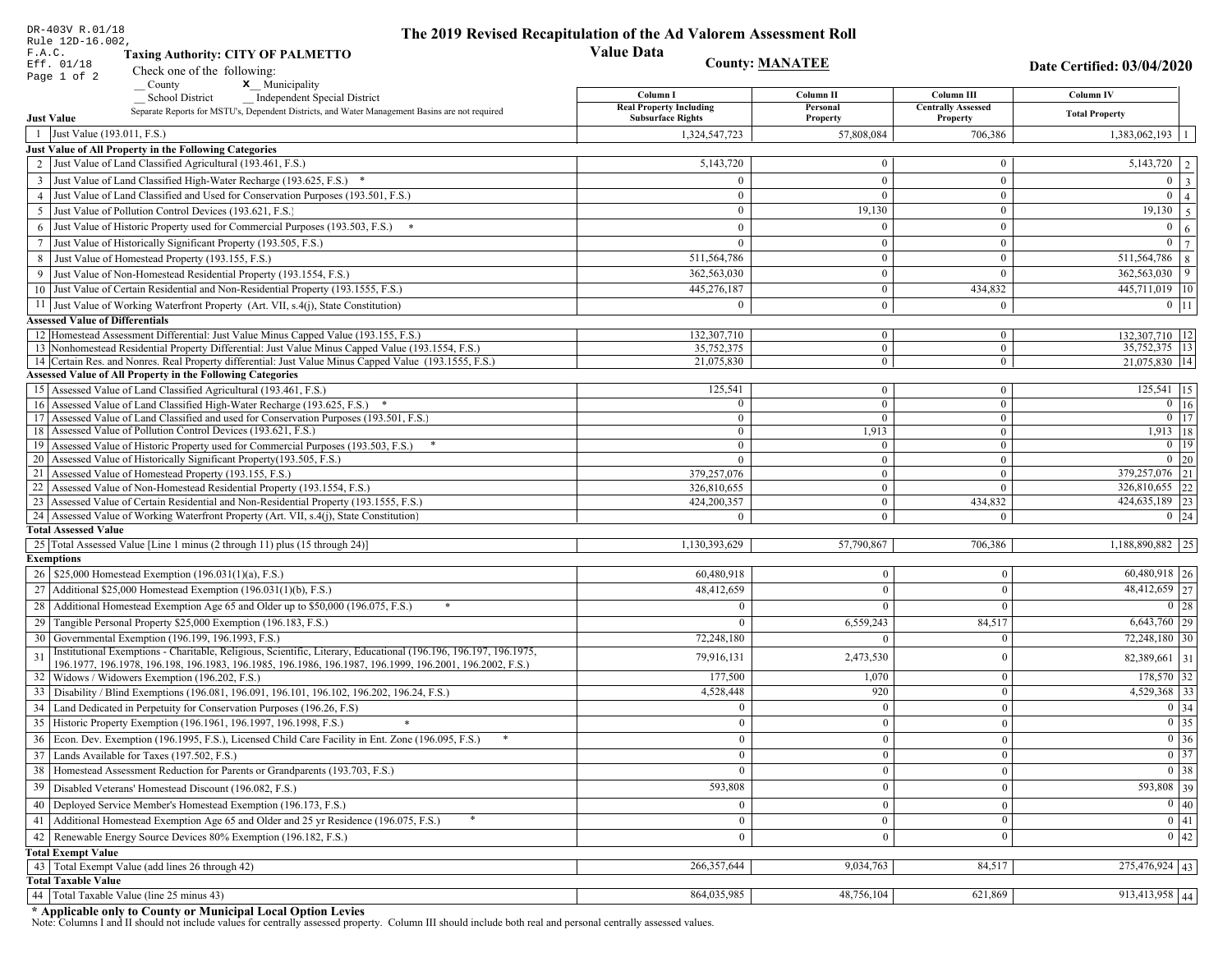**Taxing Authority: CITY OF PALMETTO** 

# **Reconciliation of Preliminary and Final Tax Roll**

|              | <b>Reconciliation of Preliminary and Final Tax Roll</b>                                            | <b>Taxable Value</b> |
|--------------|----------------------------------------------------------------------------------------------------|----------------------|
| 1            | Operating Taxable Value as Shown on Preliminary Tax Roll                                           | 914,066,858          |
| $\mathbf{2}$ | Additions to Operating Taxable Value Resulting from Petitions to the VAB                           |                      |
| 3            | Deductions from Operating Taxable Value Resulting from Petitions to the VAB                        |                      |
| 4            | Subtotal $(1 + 2 - 3 = 4)$                                                                         | 914,066,858          |
| 5            | Other Additions to Operating Taxable Value                                                         | 3,019,344            |
| 6            | Other Deductions from Operating Taxable Value                                                      | 3,672,244            |
| 7            | Operating Taxable Value Shown on Final Tax Roll $(4 + 5 - 6 = 7)$                                  | 913, 413, 958        |
|              | <b>Selected Just Values</b>                                                                        | <b>Just Value</b>    |
| 8            | Just Value of Subsurface Rights (this amount included in Line 1, Column I, Page One) 193.481, F.S. | 35                   |
| 9            | Just Value of Centrally Assessed Railroad Property Value                                           | 530,126              |
| 10           | Just Value of Centrally Assessed Private Car Line Property Value                                   | 176,260              |

Note: Sum of items 9 and 10 should equal centrally assessed just value on page 1, line 1, column III.

# **Homestead Portability**

| $\sim$ | Differential<br>*anste.<br>. Receiving<br>estear.<br>-01<br>- arce -<br>n<br>. . |  |
|--------|----------------------------------------------------------------------------------|--|
| ---    | Differential<br>rane.<br>Homesteau<br>alue                                       |  |

|                                                     | $C$ olumn $\Box$      | Column 2                    |
|-----------------------------------------------------|-----------------------|-----------------------------|
| <b>Total Parcels or Accounts</b>                    | <b>Real Property</b>  | Personal Property           |
|                                                     | Parcels               | Accounts                    |
| $\overline{13}$<br><b>Total Parcels or Accounts</b> | F <sub>1</sub><br>, , | $\sqrt{2}$<br>ັບ<br>$4, +1$ |

#### **Property with Reduced Assessed Value**

| 14 | Land Classified Agricultural (193.461, F.S.)                                                 | 10    |  |
|----|----------------------------------------------------------------------------------------------|-------|--|
| 15 | Land Classified High-Water Recharge (193.625, F.S.)                                          |       |  |
| 16 | Land Classified and Used for Conservation Purposes (193.501, F.S.)                           |       |  |
| 17 | Pollution Control Devices (193.621, F.S.)                                                    |       |  |
| 18 | Historic Property used for Commercial Purposes (193.503, F.S.) *                             |       |  |
| 19 | Historically Significant Property (193.505, F.S.)                                            |       |  |
| 20 | Homestead Property; Parcels with Capped Value (193.155, F.S.)                                | 2,256 |  |
| 21 | Non-Homestead Residential Property; Parcels with Capped Value (193.1554, F.S.)               | 1,566 |  |
| 22 | Certain Residential and Non-Residential Property; Parcels with Capped Value (193.1555, F.S.) | 402   |  |
| 23 | Working Waterfront Property (Art. VII, s.4(j), State Constitution)                           |       |  |

## **Other Reductions in Assessed Value**

| 24    | Lands Available for Taxes (197.502, F.S.)                                  |  |
|-------|----------------------------------------------------------------------------|--|
| - - - | Iomestead Assessment Reduction for Parents or Grandparents (193.703, F.S.) |  |
| -26   | Disabled Veterans' Homestead Discount (196.082, F.S.)                      |  |

## \* Applicable only to County or Municipal Local Option Levies

Date Certified: 03/04/2020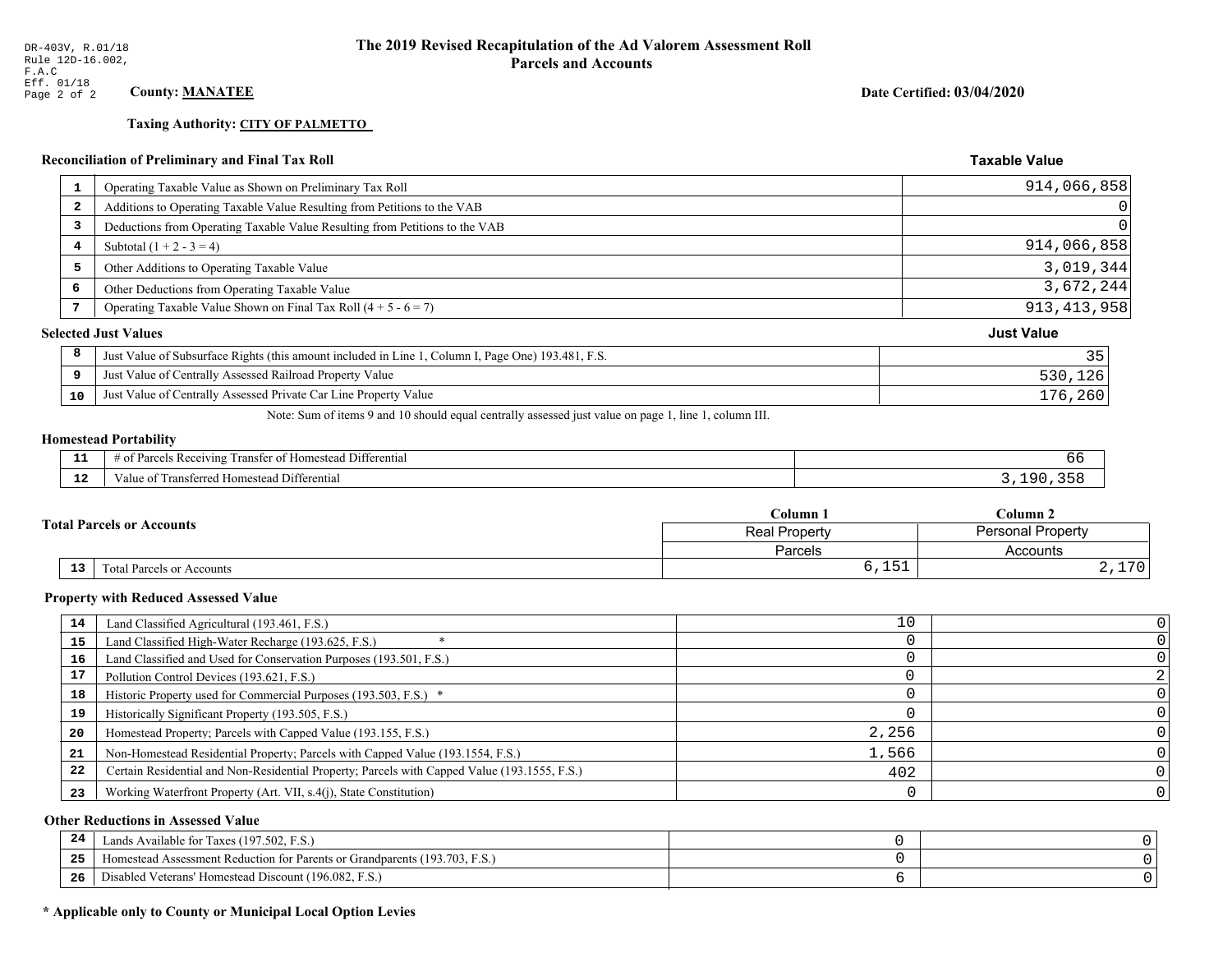| DR-403V R.01/18                                                                                                                                                                   | The 2019 Revised Recapitulation of the Ad Valorem Assessment Roll |                                  |                                       |                                 |
|-----------------------------------------------------------------------------------------------------------------------------------------------------------------------------------|-------------------------------------------------------------------|----------------------------------|---------------------------------------|---------------------------------|
| Rule 12D-16.002,<br>F.A.C.<br><b>Taxing Authority: CEDAR HAMMOCK FIRE RESCUE</b>                                                                                                  | <b>Value Data</b>                                                 |                                  |                                       |                                 |
| Eff. 01/18<br>Check one of the following:                                                                                                                                         | <b>County: MANATEE</b>                                            |                                  |                                       | Date Certified: 03/04/2020      |
| Page 1 of 2<br>County<br>Municipality                                                                                                                                             |                                                                   |                                  |                                       |                                 |
| <b>School District</b><br>X Independent Special District                                                                                                                          | Column I                                                          | Column II                        | Column III                            | <b>Column IV</b>                |
| Separate Reports for MSTU's, Dependent Districts, and Water Management Basins are not required<br><b>Just Value</b>                                                               | <b>Real Property Including</b><br><b>Subsurface Rights</b>        | Personal<br>Property             | <b>Centrally Assessed</b><br>Property | <b>Total Property</b>           |
| 1 Just Value (193.011, F.S.)                                                                                                                                                      | 4,467,178,100                                                     | $\overline{0}$                   | $\boldsymbol{0}$                      | $4,467,178,100$   1             |
| Just Value of All Property in the Following Categories                                                                                                                            |                                                                   |                                  |                                       |                                 |
| 2 Just Value of Land Classified Agricultural (193.461, F.S.)                                                                                                                      | 38,930,027                                                        | $\mathbf{0}$                     | $\bf{0}$                              | $\overline{38,930,027}$   2     |
| 3 Just Value of Land Classified High-Water Recharge (193.625, F.S.) *                                                                                                             | $\Omega$                                                          | $\mathbf{0}$                     | $\bf{0}$                              | $0 \mid 3 \mid$                 |
| 4 Just Value of Land Classified and Used for Conservation Purposes (193.501, F.S.)                                                                                                | $\Omega$                                                          | $\overline{0}$                   | $\bf{0}$                              | $\boxed{0}$ $\boxed{4}$         |
| 5 Just Value of Pollution Control Devices (193.621, F.S.)                                                                                                                         | $\bf{0}$                                                          | $\mathbf{0}$                     | $\bf{0}$                              | $0 \quad 5$                     |
| 6 Just Value of Historic Property used for Commercial Purposes (193.503, F.S.) *                                                                                                  | $\Omega$                                                          | $\theta$                         | $\bf{0}$                              | $\mathbf{0}$<br>6 <sup>1</sup>  |
| 7 Just Value of Historically Significant Property (193.505, F.S.)                                                                                                                 | $\overline{0}$                                                    | $\overline{0}$                   | $\bf{0}$                              | $0 \mid 7 \mid$                 |
| 8 Just Value of Homestead Property (193.155, F.S.)                                                                                                                                | 1,468,321,812                                                     | $\mathbf{0}$                     | $\overline{0}$                        | $1,468,321,812$ 8               |
| 9 Just Value of Non-Homestead Residential Property (193.1554, F.S.)                                                                                                               | 1,386,634,278                                                     | $\overline{0}$                   | $\bf{0}$                              | 1,386,634,278 9                 |
| 10 Just Value of Certain Residential and Non-Residential Property (193.1555, F.S.)                                                                                                | 1,573,291,983                                                     | $\mathbf{0}$                     | $\bf{0}$                              | 1,573,291,983   10              |
| 11 Just Value of Working Waterfront Property (Art. VII, s.4(j), State Constitution)                                                                                               | $\theta$                                                          | $\mathbf{0}$                     | $\bf{0}$                              | $0$   11                        |
| <b>Assessed Value of Differentials</b>                                                                                                                                            |                                                                   |                                  |                                       |                                 |
| 12 Homestead Assessment Differential: Just Value Minus Capped Value (193.155, F.S.)                                                                                               | 415,045,353                                                       | $\bf{0}$                         | $\bf{0}$                              | $415,045,353$ 12                |
| 13 Nonhomestead Residential Property Differential: Just Value Minus Capped Value (193.1554, F.S.)                                                                                 | 120.251.475                                                       | $\overline{0}$                   | $\overline{0}$                        | 120, 251, 475 13                |
| 14 Certain Res. and Nonres. Real Property differential: Just Value Minus Capped Value (193.1555, F.S.)<br>Assessed Value of All Property in the Following Categories              | 44,108,146                                                        | $\overline{0}$                   | $\mathbf{0}$                          | 44, 108, 146   14               |
| 15 Assessed Value of Land Classified Agricultural (193.461, F.S.)                                                                                                                 | 1,036,038                                                         | $\bf{0}$                         | $\bf{0}$                              | 1,036,038 15                    |
| 16 Assessed Value of Land Classified High-Water Recharge (193.625, F.S.) *                                                                                                        | $\Omega$                                                          | $\mathbf{0}$                     | $\bf{0}$                              | $0 \mid 16$                     |
| Assessed Value of Land Classified and used for Conservation Purposes (193.501, F.S.)<br>17                                                                                        | $\theta$                                                          | $\mathbf{0}$                     | $\mathbf{0}$                          | $\boxed{0}$ $\boxed{17}$        |
| 18 Assessed Value of Pollution Control Devices (193.621, F.S.)                                                                                                                    | $\Omega$                                                          | $\mathbf{0}$                     | $\mathbf{0}$                          | $0$ 18                          |
| 19 Assessed Value of Historic Property used for Commercial Purposes (193.503, F.S.)                                                                                               | $\bf{0}$                                                          | $\overline{0}$                   | $\overline{0}$                        | $0$   19                        |
| 20 Assessed Value of Historically Significant Property (193.505, F.S.)                                                                                                            | $\Omega$                                                          | $\overline{0}$                   | $\overline{0}$                        | $0 \mid 20$                     |
| 21 Assessed Value of Homestead Property (193.155, F.S.)                                                                                                                           | 1,053,276,459                                                     | $\overline{0}$                   | $\bf{0}$                              | $1,053,276,459$ 21              |
| 22 Assessed Value of Non-Homestead Residential Property (193.1554, F.S.)                                                                                                          | 1,266,382,803                                                     | $\overline{0}$                   | $\mathbf{0}$                          | $1,266,382,803$ 22              |
| 23 Assessed Value of Certain Residential and Non-Residential Property (193.1555, F.S.)<br>24 Assessed Value of Working Waterfront Property (Art. VII, s.4(j), State Constitution) | 1,529,183,837                                                     | $\overline{0}$<br>$\overline{0}$ | $\bf{0}$<br>$\bf{0}$                  | 1,529,183,837 23<br>$0 \mid 24$ |
| <b>Total Assessed Value</b>                                                                                                                                                       |                                                                   |                                  |                                       |                                 |
| 25 Total Assessed Value [Line 1 minus (2 through 11) plus (15 through 24)]                                                                                                        | 3,849,879,137                                                     | $\overline{0}$                   | $\mathbf{0}$                          | 3,849,879,137 25                |
| <b>Exemptions</b>                                                                                                                                                                 |                                                                   |                                  |                                       |                                 |
| 26   \$25,000 Homestead Exemption (196.031(1)(a), F.S.)                                                                                                                           | 241,457,261                                                       | $\mathbf{0}$                     | $\boldsymbol{0}$                      | 241,457,261 26                  |
| 27   Additional \$25,000 Homestead Exemption (196.031(1)(b), F.S.)                                                                                                                | 159,252,810                                                       | $\Omega$                         | $\mathbf{0}$                          | 159,252,810 27                  |
| 28 Additional Homestead Exemption Age 65 and Older up to \$50,000 (196.075, F.S.)                                                                                                 | $\Omega$                                                          | $\overline{0}$                   | $\mathbf{0}$                          | $\boxed{0}$ 28                  |
| 29 Tangible Personal Property \$25,000 Exemption (196.183, F.S.)                                                                                                                  |                                                                   | $\Omega$                         | $\mathbf{0}$                          | $0$   29                        |
| 30 Governmental Exemption (196.199, 196.1993, F.S.)                                                                                                                               | 229,558,689                                                       | $\mathbf{0}$                     | $\mathbf{0}$                          | 229,558,689 30                  |
| Institutional Exemptions - Charitable, Religious, Scientific, Literary, Educational (196.196, 196.197, 196.1975,                                                                  | 129, 172, 393                                                     | $\theta$                         | $\mathbf{0}$                          | $129, 172, 393$ 31              |
| 196.1977, 196.1978, 196.198, 196.1983, 196.1985, 196.1986, 196.1987, 196.1999, 196.2001, 196.2002, F.S.)                                                                          |                                                                   |                                  |                                       |                                 |
| 32 Widows / Widowers Exemption (196.202, F.S.)                                                                                                                                    | 766,974                                                           | $\mathbf{0}$                     | $\mathbf{0}$                          | 766,974 32                      |
| 33 Disability / Blind Exemptions (196.081, 196.091, 196.101, 196.102, 196.202, 196.24, F.S.)                                                                                      | 13,697,047                                                        | $\overline{0}$                   | $\mathbf{0}$                          | $13,697,047$ 33                 |
| 34 Land Dedicated in Perpetuity for Conservation Purposes (196.26, F.S)                                                                                                           |                                                                   | $\Omega$                         | $\Omega$                              | 0 34                            |
| 35 Historic Property Exemption (196.1961, 196.1997, 196.1998, F.S.)                                                                                                               | 0                                                                 | $\mathbf{U}$                     | $\mathbf{0}$                          | $\boxed{0}$ 35                  |
| 36 Econ. Dev. Exemption (196.1995, F.S.), Licensed Child Care Facility in Ent. Zone (196.095, F.S.)                                                                               |                                                                   | $\Omega$                         | $\Omega$                              | $\boxed{0}$ 36<br>21,474 37     |
| 37 Lands Available for Taxes (197.502, F.S.)                                                                                                                                      | 21,474                                                            | $\Omega$                         | $\mathbf{0}$                          |                                 |
| 38   Homestead Assessment Reduction for Parents or Grandparents (193.703, F.S.)                                                                                                   |                                                                   | $\bf{0}$                         | $\boldsymbol{0}$                      | $0 \mid 38$                     |
| 39   Disabled Veterans' Homestead Discount (196.082, F.S.)                                                                                                                        | 751,383                                                           |                                  | $\mathbf{0}$                          | 751,383 39                      |
| 40 Deployed Service Member's Homestead Exemption (196.173, F.S.)                                                                                                                  |                                                                   | $\theta$                         | $\mathbf{0}$                          | 0 40                            |
| 41   Additional Homestead Exemption Age 65 and Older and 25 yr Residence (196.075, F.S.)                                                                                          | $\mathbf{0}$                                                      | $\mathbf{0}$                     | $\mathbf{0}$                          | $\boxed{0}$ 41                  |
| 42   Renewable Energy Source Devices 80% Exemption (196.182, F.S.)                                                                                                                | $\bf{0}$                                                          | $\mathbf{0}$                     | $\mathbf{0}$                          | $0 \mid 42$                     |
| <b>Total Exempt Value</b>                                                                                                                                                         |                                                                   |                                  |                                       |                                 |
| 43 Total Exempt Value (add lines 26 through 42)<br><b>Total Taxable Value</b>                                                                                                     | 774,678,031                                                       | $\Omega$                         | $\mathbf{0}$                          | 774,678,031 43                  |
| 44   Total Taxable Value (line 25 minus 43)                                                                                                                                       | 3,075,201,106                                                     | 0 <sup>1</sup>                   | $\mathbf{0}$                          | $\overline{3,075,201,106}$ 44   |
|                                                                                                                                                                                   |                                                                   |                                  |                                       |                                 |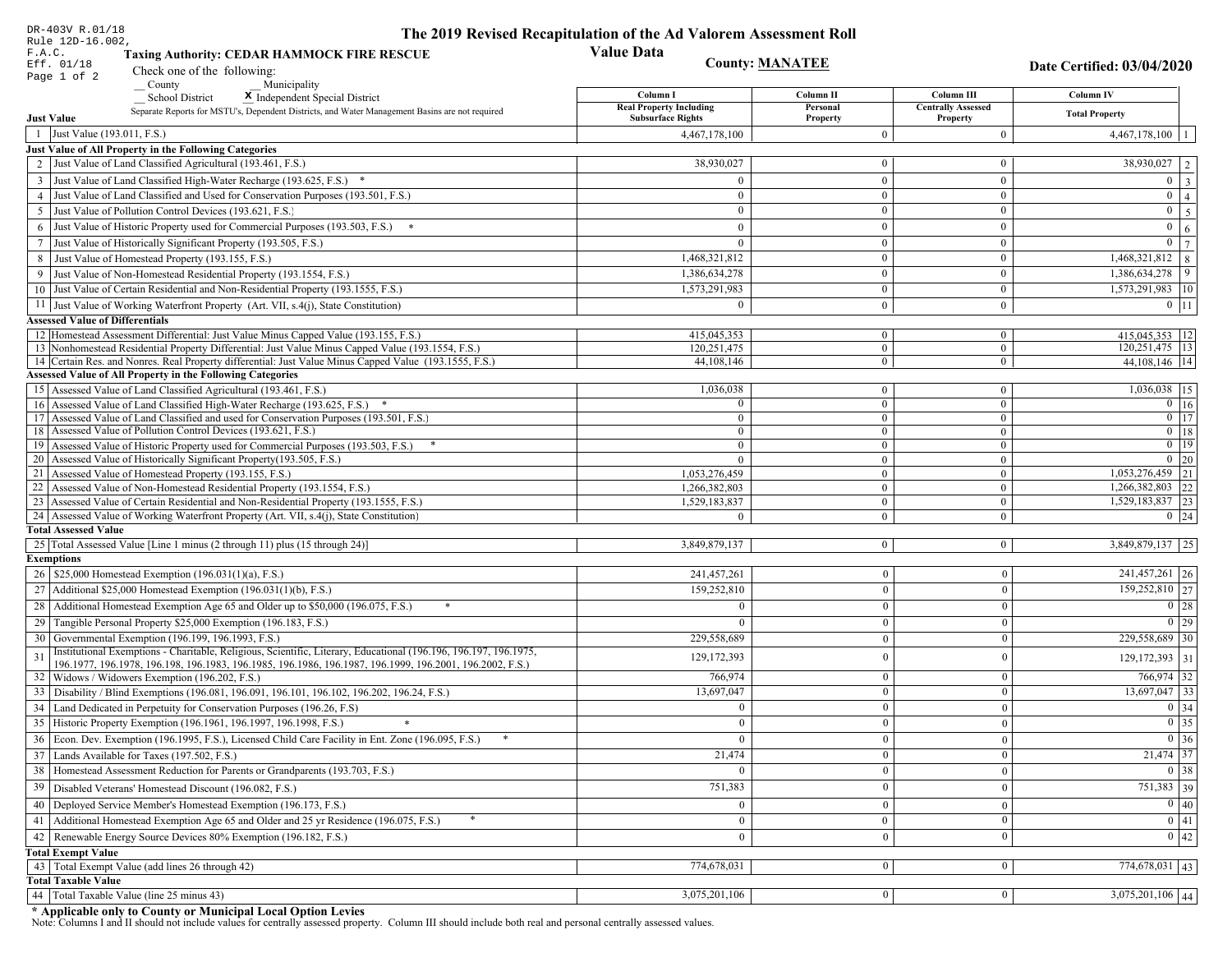**Taxing Authority: CEDAR HAMMOCK FIRE RESCUE** 

## Reconciliation of Preliminary and Final Tax Roll

| 1                       | Operating Taxable Value as Shown on Preliminary Tax Roll                                           | 3,089,564,202     |
|-------------------------|----------------------------------------------------------------------------------------------------|-------------------|
| $\overline{\mathbf{2}}$ | Additions to Operating Taxable Value Resulting from Petitions to the VAB                           |                   |
| 3                       | Deductions from Operating Taxable Value Resulting from Petitions to the VAB                        |                   |
| 4                       | Subtotal $(1 + 2 - 3 = 4)$                                                                         | 3,089,564,202     |
| 5                       | Other Additions to Operating Taxable Value                                                         | 29,016,099        |
| 6                       | Other Deductions from Operating Taxable Value                                                      | 43, 379, 195      |
| 7                       | Operating Taxable Value Shown on Final Tax Roll $(4 + 5 - 6 = 7)$                                  | 3,075,201,106     |
|                         | <b>Selected Just Values</b>                                                                        | <b>Just Value</b> |
| 8                       | Just Value of Subsurface Rights (this amount included in Line 1, Column I, Page One) 193.481, F.S. | 235               |
| 9                       | Just Value of Centrally Assessed Railroad Property Value                                           |                   |
| 10                      | Just Value of Centrally Assessed Private Car Line Property Value                                   |                   |
|                         |                                                                                                    |                   |

Note: Sum of items 9 and 10 should equal centrally assessed just value on page 1, line 1, column III.

#### **Homestead Portability**

| --          | --<br>∵ Rec<br>Differential<br>ranster<br>enving               | 18L |
|-------------|----------------------------------------------------------------|-----|
| $\sim$<br>. | -<br>Jifferential<br>erransterrege :<br>l Homestead<br>aiue of |     |

|                                  | Column 1       | $_{\rm Column~2}$        |  |
|----------------------------------|----------------|--------------------------|--|
| <b>Fotal Parcels or Accounts</b> | Real Property  | <b>Personal Property</b> |  |
|                                  | <b>Parcels</b> | Accounts                 |  |
| 13<br>Total Parcels or Accounts  | 23,827         |                          |  |

#### **Property with Reduced Assessed Value**

| 14 | Land Classified Agricultural (193.461, F.S.)                                                 | 14    |  |
|----|----------------------------------------------------------------------------------------------|-------|--|
| 15 | Land Classified High-Water Recharge (193.625, F.S.)                                          |       |  |
| 16 | Land Classified and Used for Conservation Purposes (193.501, F.S.)                           |       |  |
| 17 | Pollution Control Devices (193.621, F.S.)                                                    |       |  |
| 18 | Historic Property used for Commercial Purposes (193.503, F.S.) *                             |       |  |
| 19 | Historically Significant Property (193.505, F.S.)                                            |       |  |
| 20 | Homestead Property; Parcels with Capped Value (193.155, F.S.)                                | 8,998 |  |
| 21 | Non-Homestead Residential Property; Parcels with Capped Value (193.1554, F.S.)               | 7,222 |  |
| 22 | Certain Residential and Non-Residential Property; Parcels with Capped Value (193.1555, F.S.) | 631   |  |
| 23 | Working Waterfront Property (Art. VII, s.4(j), State Constitution)                           |       |  |

## **Other Reductions in Assessed Value**

| -44 | Available for Taxes (197.502, F.S.)                                          |                          |  |
|-----|------------------------------------------------------------------------------|--------------------------|--|
| 25  | (193.703, F.S.<br>stead Assessment Reduction for Parents or Grandparents (1' |                          |  |
| 26  | isabled Veterans' Homestead Discount (196.082, F.S.)                         | $\overline{\phantom{a}}$ |  |

## \* Applicable only to County or Municipal Local Option Levies

Date Certified: 03/04/2020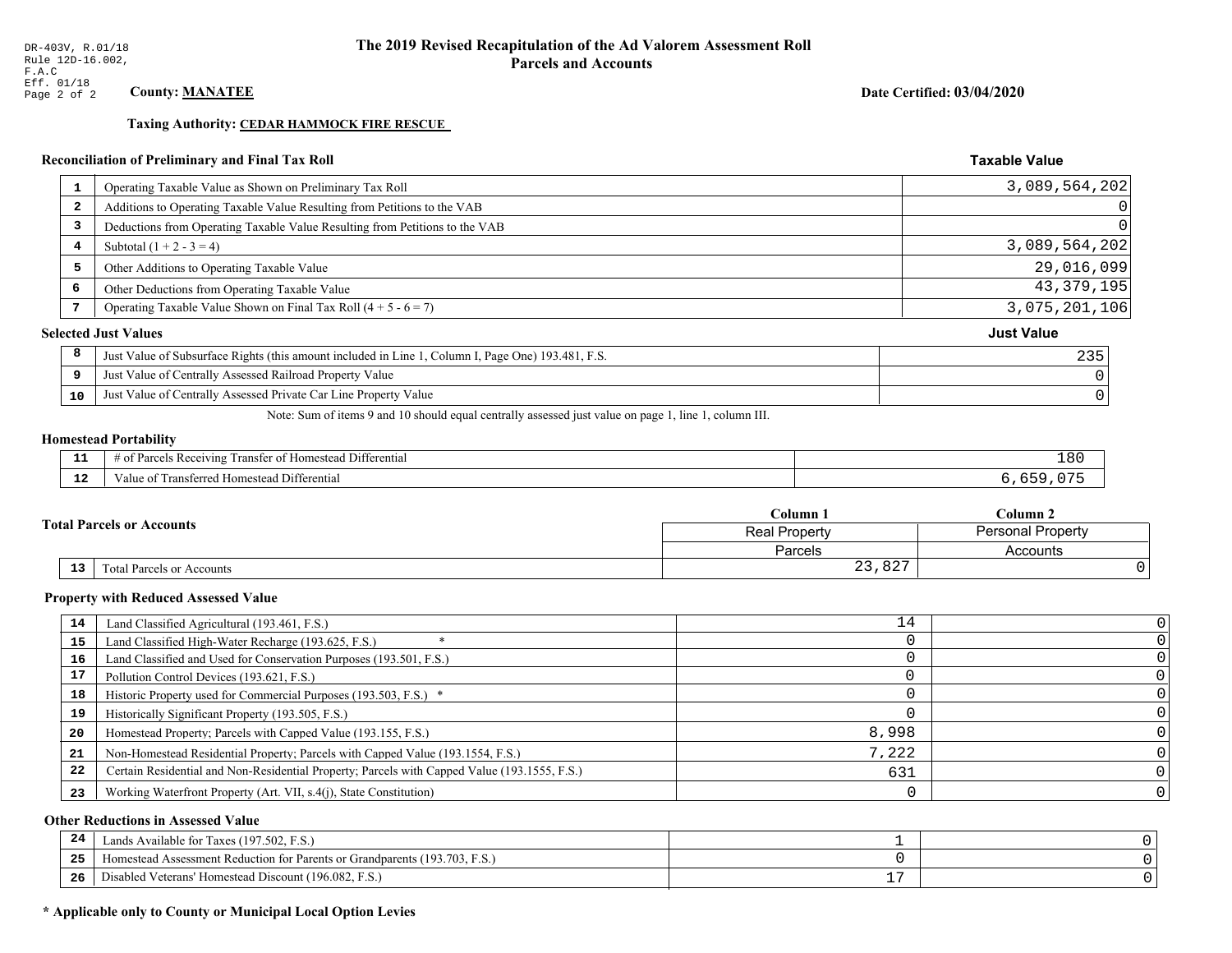| DR-403V R.01/18                                                                                                                                                             | The 2019 Revised Recapitulation of the Ad Valorem Assessment Roll |                              |                                         |                                            |
|-----------------------------------------------------------------------------------------------------------------------------------------------------------------------------|-------------------------------------------------------------------|------------------------------|-----------------------------------------|--------------------------------------------|
| Rule 12D-16.002,<br>F.A.C.<br><b>Taxing Authority: SOUTHERN MAN FIRE RESCUE</b>                                                                                             | <b>Value Data</b>                                                 |                              |                                         |                                            |
| Eff. 01/18<br>Check one of the following:                                                                                                                                   | <b>County: MANATEE</b>                                            |                              |                                         | Date Certified: 03/04/2020                 |
| Page 1 of 2<br>County<br>Municipality                                                                                                                                       |                                                                   |                              |                                         |                                            |
| <b>School District</b><br>X Independent Special District                                                                                                                    | Column I<br><b>Real Property Including</b>                        | Column II<br>Personal        | Column III<br><b>Centrally Assessed</b> | <b>Column IV</b>                           |
| Separate Reports for MSTU's, Dependent Districts, and Water Management Basins are not required<br><b>Just Value</b>                                                         | <b>Subsurface Rights</b>                                          | Property                     | Property                                | <b>Total Property</b>                      |
| 1 Just Value (193.011, F.S.)                                                                                                                                                | 6,968,462,182                                                     | $\Omega$                     | $\boldsymbol{0}$                        | $6,968,462,182$   1                        |
| Just Value of All Property in the Following Categories                                                                                                                      |                                                                   |                              |                                         |                                            |
| 2 Just Value of Land Classified Agricultural (193.461, F.S.)                                                                                                                | 25,633,155                                                        | $\mathbf{0}$                 | $\bf{0}$                                | $25,633,155$   2                           |
| 3 Just Value of Land Classified High-Water Recharge (193.625, F.S.) *                                                                                                       | $\theta$                                                          | $\overline{0}$               | $\bf{0}$                                | $0 \mid 3 \mid$                            |
| 4 Just Value of Land Classified and Used for Conservation Purposes (193.501, F.S.)                                                                                          | $\Omega$                                                          | $\overline{0}$               | $\mathbf{0}$                            | $0 \mid 4 \mid$                            |
| 5 Just Value of Pollution Control Devices (193.621, F.S.)                                                                                                                   | $\overline{0}$                                                    | $\mathbf{0}$                 | $\bf{0}$                                | $0 \quad 5$                                |
| 6 Just Value of Historic Property used for Commercial Purposes (193.503, F.S.) *                                                                                            | $\theta$                                                          | $\theta$                     | $\mathbf{0}$                            | $\mathbf{0}$<br>6 <sup>1</sup>             |
| 7 Just Value of Historically Significant Property (193.505, F.S.)                                                                                                           | $\mathbf{0}$                                                      | $\overline{0}$               | $\mathbf{0}$                            | $0 \mid 7 \mid$                            |
| 8 Just Value of Homestead Property (193.155, F.S.)                                                                                                                          | 3,376,247,301                                                     | $\overline{0}$               | $\overline{0}$                          | $3,376,247,301$ 8                          |
| 9 Just Value of Non-Homestead Residential Property (193.1554, F.S.)                                                                                                         | 1,729,927,079                                                     | $\Omega$                     | $\mathbf{0}$                            | 9 <sup>1</sup><br>1,729,927,079            |
| 10 Just Value of Certain Residential and Non-Residential Property (193.1555, F.S.)                                                                                          | 1,836,654,647                                                     | $\bf{0}$                     | $\bf{0}$                                | $1,836,654,647$   10                       |
| 11 Just Value of Working Waterfront Property (Art. VII, s.4(j), State Constitution)                                                                                         | $\Omega$                                                          | $\bf{0}$                     | $\mathbf{0}$                            | $0 \mid 11$                                |
| <b>Assessed Value of Differentials</b>                                                                                                                                      |                                                                   |                              |                                         |                                            |
| 12 Homestead Assessment Differential: Just Value Minus Capped Value (193.155, F.S.)                                                                                         | 683,771,452                                                       | $\bf{0}$                     | $\overline{0}$                          | 683,771,452 12                             |
| 13 Nonhomestead Residential Property Differential: Just Value Minus Capped Value (193.1554, F.S.)                                                                           | 95,594,650                                                        | $\overline{0}$               | $\overline{0}$<br>$\overline{0}$        | 95,594,650 13                              |
| 14 Certain Res. and Nonres. Real Property differential: Just Value Minus Capped Value (193.1555, F.S.)<br><b>Assessed Value of All Property in the Following Categories</b> | 86,517,596                                                        | $\mathbf{0}$                 |                                         | 86,517,596 14                              |
| 15 Assessed Value of Land Classified Agricultural (193.461, F.S.)                                                                                                           | 456,165                                                           | $\overline{0}$               | $\bf{0}$                                | $456,165$ 15                               |
| 16 Assessed Value of Land Classified High-Water Recharge (193.625, F.S.) *                                                                                                  | $\Omega$                                                          | $\mathbf{0}$                 | $\mathbf{0}$                            | $0 \mid 16$                                |
| 17 Assessed Value of Land Classified and used for Conservation Purposes (193.501, F.S.)                                                                                     | $\Omega$                                                          | $\mathbf{0}$                 | $\overline{0}$                          | $\overline{0}$ $\overline{17}$             |
| 18 Assessed Value of Pollution Control Devices (193.621, F.S.)                                                                                                              | $\Omega$                                                          | $\mathbf{0}$                 | $\mathbf{0}$                            | $0$ 18                                     |
| 19 Assessed Value of Historic Property used for Commercial Purposes (193.503, F.S.)                                                                                         | $\mathbf{0}$                                                      | $\mathbf{0}$                 | $\overline{0}$                          | $0$   19                                   |
| 20 Assessed Value of Historically Significant Property (193.505, F.S.)                                                                                                      | $\Omega$                                                          | $\overline{0}$               | $\overline{0}$                          | $0 \quad 20$                               |
| 21 Assessed Value of Homestead Property (193.155, F.S.)<br>22 Assessed Value of Non-Homestead Residential Property (193.1554, F.S.)                                         | 2,692,475,849<br>1,634,332,429                                    | $\mathbf{0}$<br>$\mathbf{0}$ | $\bf{0}$<br>$\mathbf{0}$                | 2,692,475,849   21  <br>$1,634,332,429$ 22 |
| 23 Assessed Value of Certain Residential and Non-Residential Property (193.1555, F.S.)                                                                                      | 1,750,137,051                                                     | $\mathbf{0}$                 | $\bf{0}$                                | 1,750,137,051 23                           |
| 24 Assessed Value of Working Waterfront Property (Art. VII, s.4(j), State Constitution                                                                                      |                                                                   | $\overline{0}$               | $\bf{0}$                                | $0 \mid 24$                                |
| <b>Total Assessed Value</b>                                                                                                                                                 |                                                                   |                              |                                         |                                            |
| 25 Total Assessed Value [Line 1 minus (2 through 11) plus (15 through 24)]                                                                                                  | 6,077,401,494                                                     | $\overline{0}$               | $\mathbf{0}$                            | $6,077,401,494$   25                       |
| <b>Exemptions</b>                                                                                                                                                           |                                                                   |                              |                                         |                                            |
| 26   \$25,000 Homestead Exemption (196.031(1)(a), F.S.)                                                                                                                     | 388,168,389                                                       | $\mathbf{0}$                 | $\boldsymbol{0}$                        | 388, 168, 389 26                           |
| 27   Additional \$25,000 Homestead Exemption $(196.031(1)(b), F.S.)$                                                                                                        | 333,118,877                                                       | $\overline{0}$               | $\mathbf{0}$                            | 333,118,877 27                             |
| 28 Additional Homestead Exemption Age 65 and Older up to \$50,000 (196.075, F.S.)                                                                                           | $\Omega$                                                          | $\overline{0}$               | $\boldsymbol{0}$                        | $\boxed{0}$ 28                             |
| 29 Tangible Personal Property \$25,000 Exemption (196.183, F.S.)                                                                                                            |                                                                   | $\mathbf{0}$                 | $\boldsymbol{0}$                        | $\boxed{0}$ 29                             |
| 30 Governmental Exemption (196.199, 196.1993, F.S.)                                                                                                                         | 151,963,180                                                       | $\bf{0}$                     | $\mathbf{0}$                            | 151,963,180   30                           |
| Institutional Exemptions - Charitable, Religious, Scientific, Literary, Educational (196.196, 196.197, 196.1975,<br>31                                                      | 99,126,385                                                        | $\mathbf{0}$                 | $\mathbf{0}$                            | $99,126,385$ 31                            |
| 196.1977, 196.1978, 196.198, 196.1983, 196.1985, 196.1986, 196.1987, 196.1999, 196.2001, 196.2002, F.S.)<br>32   Widows / Widowers Exemption (196.202, F.S.)                | 1,066,133                                                         | $\mathbf{0}$                 | $\mathbf{0}$                            | $1,066,133$ 32                             |
| 33<br>Disability / Blind Exemptions (196.081, 196.091, 196.101, 196.102, 196.202, 196.24, F.S.)                                                                             | 30,406,095                                                        | $\overline{0}$               | $\mathbf{0}$                            | $30,406,095$ 33                            |
| Land Dedicated in Perpetuity for Conservation Purposes (196.26, F.S)                                                                                                        | $\Omega$                                                          | $\mathbf{0}$                 | $\theta$                                | 0 34                                       |
| 35 Historic Property Exemption (196.1961, 196.1997, 196.1998, F.S.)                                                                                                         | 0                                                                 | $\mathbf{U}$                 | $\mathbf{0}$                            | $\boxed{0}$ 35                             |
| 36 Econ. Dev. Exemption (196.1995, F.S.), Licensed Child Care Facility in Ent. Zone (196.095, F.S.)                                                                         | $\Omega$                                                          | $\mathbf{0}$                 | $\Omega$                                | $\boxed{0}$ 36                             |
| 37 Lands Available for Taxes (197.502, F.S.)                                                                                                                                | 76,955                                                            | $\mathbf{0}$                 | $\mathbf{0}$                            | 76,955 37                                  |
| 38   Homestead Assessment Reduction for Parents or Grandparents (193.703, F.S.)                                                                                             | 60,554                                                            | $\mathbf{0}$                 | $\boldsymbol{0}$                        | $60,554$ 38                                |
| 39<br>Disabled Veterans' Homestead Discount (196.082, F.S.)                                                                                                                 | 3,352,739                                                         | $\mathbf{0}$                 | $\mathbf{0}$                            | $3,352,739$ 39                             |
| Deployed Service Member's Homestead Exemption (196.173, F.S.)                                                                                                               |                                                                   | $\Omega$                     |                                         | $67,067$ 40                                |
| 40                                                                                                                                                                          | 67,067                                                            |                              | $\mathbf{0}$<br>$\mathbf{0}$            | $\boxed{0}$ 41                             |
| 41   Additional Homestead Exemption Age 65 and Older and 25 yr Residence (196.075, F.S.)                                                                                    | $\mathbf{0}$                                                      | $\overline{0}$               | $\mathbf{0}$                            |                                            |
| 42 Renewable Energy Source Devices 80% Exemption (196.182, F.S.)                                                                                                            | $\mathbf{0}$                                                      | $\mathbf{0}$                 |                                         | 0 42                                       |
| <b>Total Exempt Value</b><br>43 Total Exempt Value (add lines 26 through 42)                                                                                                | 1,007,406,374                                                     | $\mathbf{0}$                 | $\mathbf{0}$                            | $1,007,406,374$ 43                         |
| <b>Total Taxable Value</b>                                                                                                                                                  |                                                                   |                              |                                         |                                            |
| 44   Total Taxable Value (line 25 minus 43)                                                                                                                                 | 5,069,995,120                                                     | 0 <sup>1</sup>               | $\bf{0}$                                | $5,069,995,120$ 44                         |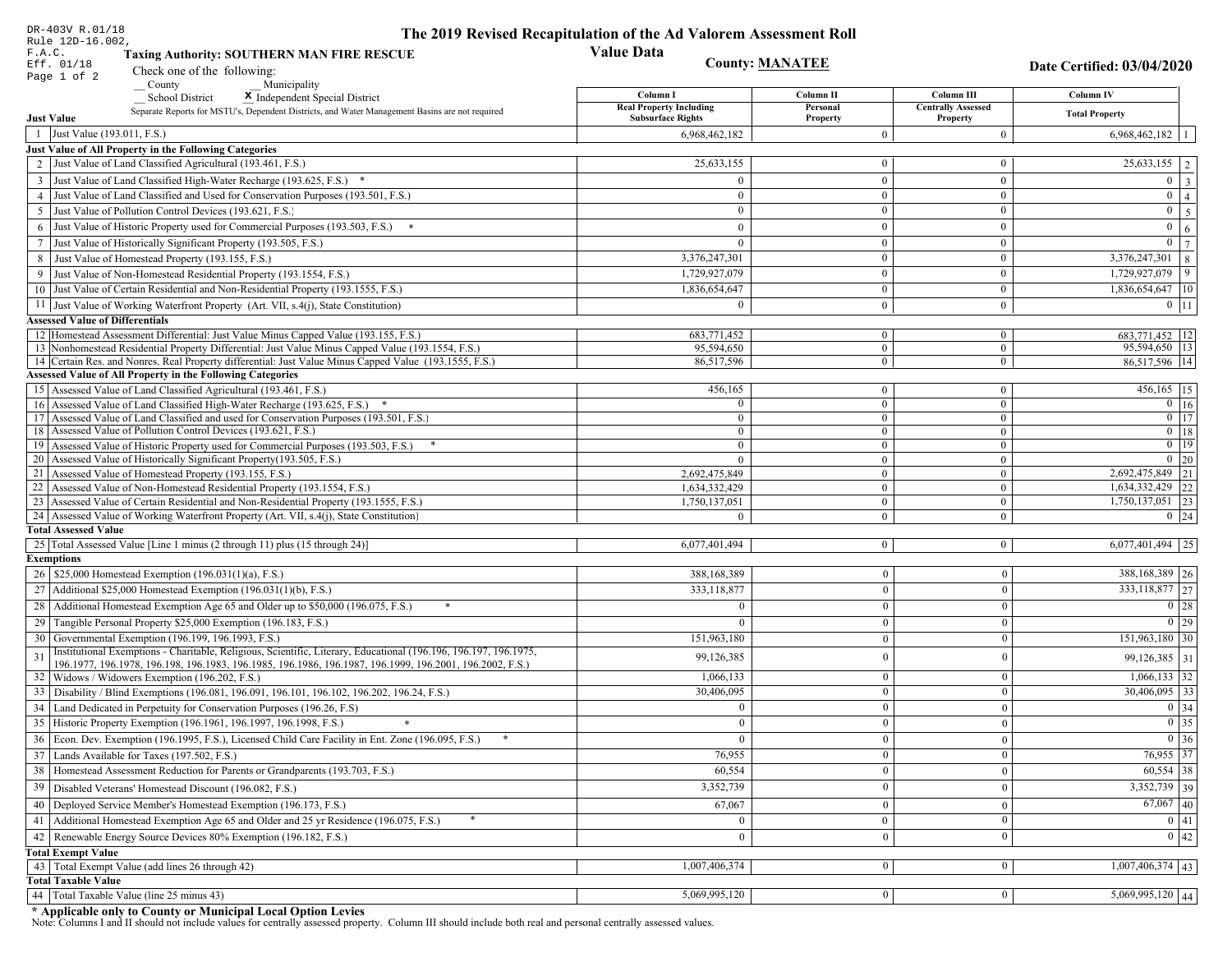**Taxing Authority: SOUTHERN MAN FIRE RESCUE** 

## Reconciliation of Preliminary and Final Tax Roll

| 1                       | Operating Taxable Value as Shown on Preliminary Tax Roll                                           | 5,078,756,415     |
|-------------------------|----------------------------------------------------------------------------------------------------|-------------------|
| $\overline{\mathbf{2}}$ | Additions to Operating Taxable Value Resulting from Petitions to the VAB                           | $\Omega$          |
| 3                       | Deductions from Operating Taxable Value Resulting from Petitions to the VAB                        | $\Omega$          |
| 4                       | Subtotal $(1 + 2 - 3 = 4)$                                                                         | 5,078,756,415     |
| 5                       | Other Additions to Operating Taxable Value                                                         | 5,276,542         |
| 6                       | Other Deductions from Operating Taxable Value                                                      | 14,037,837        |
| 7                       | Operating Taxable Value Shown on Final Tax Roll $(4 + 5 - 6 = 7)$                                  | 5,069,995,120     |
|                         | <b>Selected Just Values</b>                                                                        | <b>Just Value</b> |
| 8                       | Just Value of Subsurface Rights (this amount included in Line 1, Column I, Page One) 193.481, F.S. | 7,464             |
| 9                       | Just Value of Centrally Assessed Railroad Property Value                                           |                   |
| 10                      | Just Value of Centrally Assessed Private Car Line Property Value                                   |                   |
|                         |                                                                                                    |                   |

Note: Sum of items 9 and 10 should equal centrally assessed just value on page 1, line 1, column III.

## **Homestead Portability**

| .           | $\sim$ $\sim$<br>Differential<br>ranster<br>Receiving<br>$-+$<br>estes.<br><b>CHANGE</b><br>' 01<br>arcer-<br>n. | $\sqrt{ }$<br>JU. |
|-------------|------------------------------------------------------------------------------------------------------------------|-------------------|
| $\sim$<br>. | ronc<br>Differential<br>alue<br><b>Homestea</b><br>:11 C O                                                       |                   |

|    |                                  | $\mathbb C$ olumn $\;$ .                  | $C$ olumn 2 |
|----|----------------------------------|-------------------------------------------|-------------|
|    | <b>Total Parcels or Accounts</b> | Personal Property<br><b>Real Property</b> |             |
|    |                                  | Parcels                                   | Accounts    |
| 13 | Fotal Parcels or Accounts        | 31,482                                    |             |

#### **Property with Reduced Assessed Value**

| 14 | Land Classified Agricultural (193.461, F.S.)                                                 | 50     |  |
|----|----------------------------------------------------------------------------------------------|--------|--|
| 15 | Land Classified High-Water Recharge (193.625, F.S.)                                          |        |  |
| 16 | Land Classified and Used for Conservation Purposes (193.501, F.S.)                           |        |  |
| 17 | Pollution Control Devices (193.621, F.S.)                                                    |        |  |
| 18 | Historic Property used for Commercial Purposes (193.503, F.S.) *                             |        |  |
| 19 | Historically Significant Property (193.505, F.S.)                                            |        |  |
| 20 | Homestead Property; Parcels with Capped Value (193.155, F.S.)                                | 13,809 |  |
| 21 | Non-Homestead Residential Property; Parcels with Capped Value (193.1554, F.S.)               | 4,894  |  |
| 22 | Certain Residential and Non-Residential Property; Parcels with Capped Value (193.1555, F.S.) | 1,145  |  |
| 23 | Working Waterfront Property (Art. VII, s.4(j), State Constitution)                           |        |  |

## **Other Reductions in Assessed Value**

| 24    | Lands Available for Taxes (197.502, F.S.)                                  |    |  |
|-------|----------------------------------------------------------------------------|----|--|
| - - - | Iomestead Assessment Reduction for Parents or Grandparents (193.703, F.S.) |    |  |
| -26   | l Veterans' Homestead Discount (196.082, F.S.)<br>Disabled                 | -- |  |

## \* Applicable only to County or Municipal Local Option Levies

Date Certified: 03/04/2020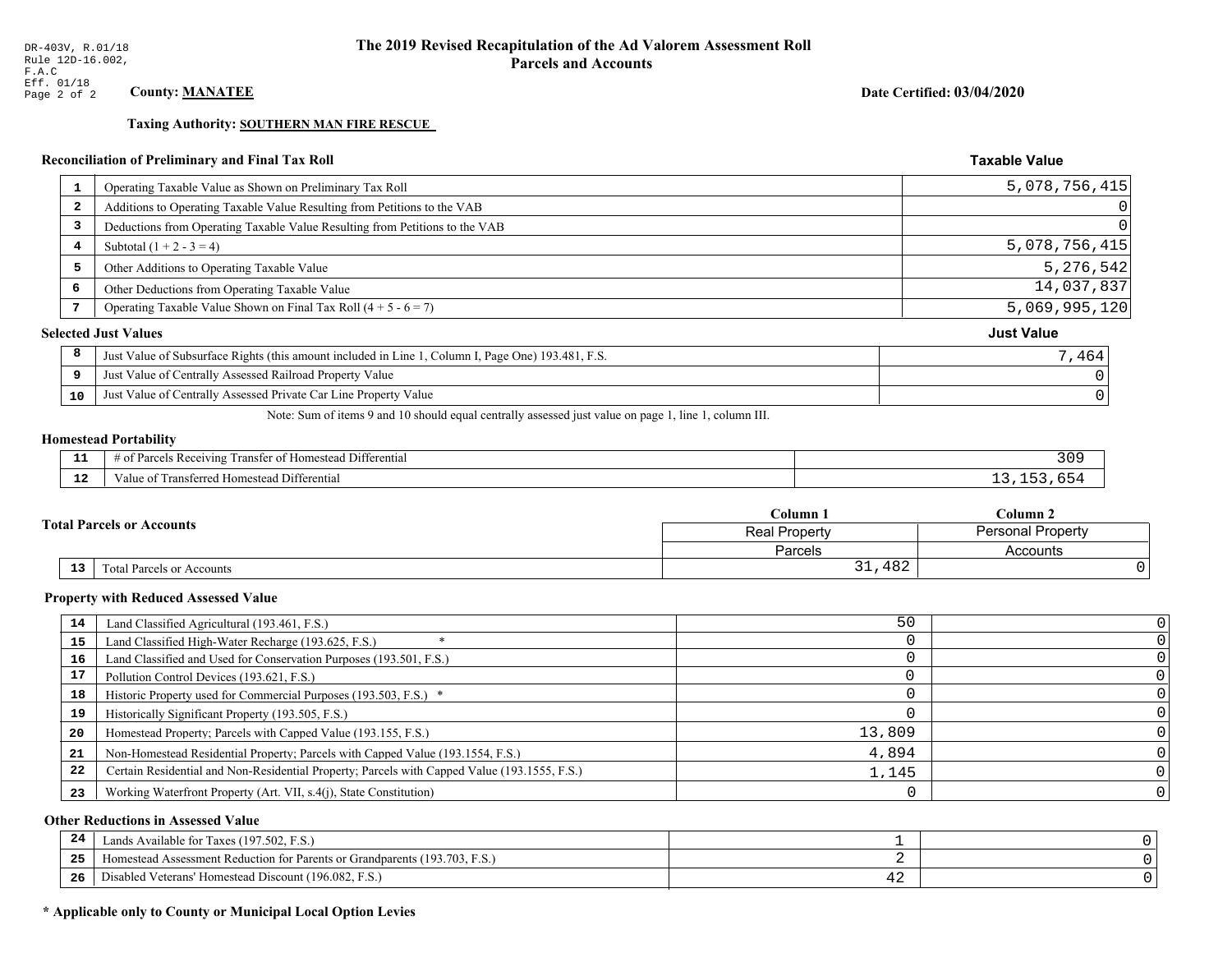|                   | DR-403V R.01/18<br>Rule 12D-16.002,                                                                                                                     | The 2019 Revised Recapitulation of the Ad Valorem Assessment Roll |                                |                                       |                                   |
|-------------------|---------------------------------------------------------------------------------------------------------------------------------------------------------|-------------------------------------------------------------------|--------------------------------|---------------------------------------|-----------------------------------|
| F.A.C.            | <b>Taxing Authority: EAST MANATEE FIRE RESCUE</b>                                                                                                       | <b>Value Data</b>                                                 |                                |                                       |                                   |
|                   | Eff. 01/18<br>Check one of the following:                                                                                                               |                                                                   | <b>County: MANATEE</b>         |                                       |                                   |
|                   | Page 1 of 2<br>County<br>Municipality                                                                                                                   |                                                                   |                                |                                       | Date Certified: 03/04/2020        |
|                   | <b>School District</b><br>X Independent Special District                                                                                                | Column I                                                          | Column II                      | Column III                            | Column IV                         |
| <b>Just Value</b> | Separate Reports for MSTU's, Dependent Districts, and Water Management Basins are not required                                                          | <b>Real Property Including</b><br><b>Subsurface Rights</b>        | Personal<br>Property           | <b>Centrally Assessed</b><br>Property | <b>Total Property</b>             |
|                   | 1 Just Value (193.011, F.S.)                                                                                                                            | 12,885,442,243                                                    | $\Omega$                       | $\theta$                              | 12,885,442,243                    |
|                   | Just Value of All Property in the Following Categories                                                                                                  |                                                                   |                                |                                       |                                   |
|                   | 2 Just Value of Land Classified Agricultural (193.461, F.S.)                                                                                            | 167,505,013                                                       | $\mathbf{0}$                   | $\mathbf{0}$                          | $167,505,013$ 2                   |
| 3                 | Just Value of Land Classified High-Water Recharge (193.625, F.S.) *                                                                                     | $\Omega$                                                          | $\theta$                       | $\theta$                              | $0 \quad 3$                       |
| $\overline{4}$    | Just Value of Land Classified and Used for Conservation Purposes (193.501, F.S.)                                                                        | $\Omega$                                                          | $\mathbf{0}$                   | $\mathbf{0}$                          | $\mathbf{0}$<br>$\overline{4}$    |
| 5                 | Just Value of Pollution Control Devices (193.621, F.S.)                                                                                                 | $\mathbf{0}$                                                      | $\overline{0}$                 | $\mathbf{0}$                          | $\overline{0}$<br>$5\overline{5}$ |
| 6                 | Just Value of Historic Property used for Commercial Purposes (193.503, F.S.) *                                                                          | $\Omega$                                                          | $\theta$                       | $\theta$                              | $\mathbf{0}$<br>6                 |
| 7                 | Just Value of Historically Significant Property (193.505, F.S.)                                                                                         | $\mathbf{0}$                                                      | $\overline{0}$                 | $\overline{0}$                        | $\overline{0}$<br>7               |
| 8                 | Just Value of Homestead Property (193.155, F.S.)                                                                                                        | 7,489,502,848                                                     | $\overline{0}$                 | $\mathbf{0}$                          | 7,489,502,848<br>8                |
|                   | Just Value of Non-Homestead Residential Property (193.1554, F.S.)                                                                                       | 3,288,652,068                                                     | $\mathbf{0}$                   | $\Omega$                              | 9<br>3,288,652,068                |
|                   | 10 Just Value of Certain Residential and Non-Residential Property (193.1555, F.S.)                                                                      | 1,939,782,314                                                     | $\mathbf{0}$                   | $\overline{0}$                        | 1,939,782,314 10                  |
|                   | 11 Just Value of Working Waterfront Property (Art. VII, s.4(j), State Constitution)                                                                     | $\Omega$                                                          | $\mathbf{0}$                   | $\overline{0}$                        | $0 \mid 11$                       |
|                   | <b>Assessed Value of Differentials</b>                                                                                                                  |                                                                   |                                |                                       |                                   |
|                   | 12 Homestead Assessment Differential: Just Value Minus Capped Value (193.155, F.S.)                                                                     | 1,046,125,524                                                     | $\bf{0}$                       | $\mathbf{0}$                          | $1,046,125,524$   12              |
|                   | 13 Nonhomestead Residential Property Differential: Just Value Minus Capped Value (193.1554, F.S.)                                                       | 58.665.708                                                        | $\overline{0}$                 | $\overline{0}$                        | 58,665,708   13                   |
|                   | 14 Certain Res. and Nonres. Real Property differential: Just Value Minus Capped Value (193.1555, F.S.)                                                  | 62,964,693                                                        | $\mathbf{0}$                   | $\overline{0}$                        | 62,964,693 14                     |
|                   | <b>Assessed Value of All Property in the Following Categories</b>                                                                                       |                                                                   |                                |                                       |                                   |
|                   | Assessed Value of Land Classified Agricultural (193.461, F.S.)                                                                                          | 7,147,991                                                         | $\mathbf{0}$                   | $\boldsymbol{0}$                      | $7,147,991$ 15                    |
| 16                | Assessed Value of Land Classified High-Water Recharge (193.625, F.S.) *                                                                                 | $\Omega$                                                          | $\overline{0}$                 | $\Omega$                              | $0$ 16                            |
| 17                | Assessed Value of Land Classified and used for Conservation Purposes (193.501, F.S.)                                                                    | $\Omega$                                                          | $\mathbf{0}$                   | $\mathbf{0}$                          | $\overline{0}$ $\overline{17}$    |
| 18                | Assessed Value of Pollution Control Devices (193.621, F.S.)                                                                                             | $\mathbf{0}$                                                      | $\mathbf{0}$                   | $\theta$                              | $\overline{0}$ 18                 |
| 19                | Assessed Value of Historic Property used for Commercial Purposes (193.503, F.S.)<br>Assessed Value of Historically Significant Property (193.505, F.S.) | $\mathbf{0}$                                                      | $\mathbf{0}$                   | $\mathbf{0}$                          | $0$ 19<br>$0\vert 20$             |
| 20<br>21          | Assessed Value of Homestead Property (193.155, F.S.)                                                                                                    | $\Omega$<br>6,443,377,324                                         | $\overline{0}$<br>$\mathbf{0}$ | $\mathbf{0}$<br>$\boldsymbol{0}$      | $\overline{6,443,377,324}$ 21     |
| 22                | Assessed Value of Non-Homestead Residential Property (193.1554, F.S.)                                                                                   | 3,229,986,360                                                     | $\overline{0}$                 | $\Omega$                              | 3,229,986,360 22                  |
|                   | 23 Assessed Value of Certain Residential and Non-Residential Property (193.1555, F.S.)                                                                  | 1,876,817,621                                                     | $\mathbf{0}$                   | $\mathbf{0}$                          | 1,876,817,621 23                  |
|                   | 24 Assessed Value of Working Waterfront Property (Art. VII, s.4(j), State Constitution                                                                  |                                                                   | $\overline{0}$                 | $\Omega$                              | $0 \mid 24$                       |
|                   | <b>Total Assessed Value</b>                                                                                                                             |                                                                   |                                |                                       |                                   |
|                   | 25 Total Assessed Value [Line 1 minus (2 through 11) plus (15 through 24)]                                                                              | 11,557,329,296                                                    | $\overline{0}$                 | $\mathbf{0}$                          | 11,557,329,296 25                 |
| <b>Exemptions</b> |                                                                                                                                                         |                                                                   |                                |                                       |                                   |
|                   | 26   \$25,000 Homestead Exemption (196.031(1)(a), F.S.)                                                                                                 | 540,724,199                                                       | $\mathbf{0}$                   | $\mathbf{0}$                          | 540,724,199 26                    |
|                   | 27   Additional \$25,000 Homestead Exemption (196.031(1)(b), F.S.)                                                                                      | 534, 381, 265                                                     | $\theta$                       | $\mathbf{0}$                          | 534,381,265 27                    |
|                   | 28 Additional Homestead Exemption Age 65 and Older up to \$50,000 (196.075, F.S.)                                                                       | $\Omega$                                                          | $\theta$                       | $\Omega$                              | $0 \mid 28$                       |
|                   | 29 Tangible Personal Property \$25,000 Exemption (196.183, F.S.)                                                                                        |                                                                   | $\theta$                       | $\mathbf{0}$                          | $\boxed{0}$ 29                    |
|                   | 30 Governmental Exemption (196.199, 196.1993, F.S.)                                                                                                     | 207, 227, 453                                                     |                                | $\mathbf{0}$                          | $\overline{207,227,453}$ 30       |
| 31                | Institutional Exemptions - Charitable, Religious, Scientific, Literary, Educational (196.196, 196.197, 196.1975,                                        | 185,241,013                                                       | $\theta$                       | $\mathbf{0}$                          | $185,241,013$ 31                  |
|                   | 196.1977, 196.1978, 196.198, 196.1983, 196.1985, 196.1986, 196.1987, 196.1999, 196.2001, 196.2002, F.S.)                                                |                                                                   |                                |                                       |                                   |
|                   | 32   Widows / Widowers Exemption (196.202, F.S.)                                                                                                        | 850,500                                                           | $\mathbf{0}$                   | $\mathbf{0}$                          | $850,500$ 32                      |
|                   | 33 Disability / Blind Exemptions (196.081, 196.091, 196.101, 196.102, 196.202, 196.24, F.S.)                                                            | 73,580,694                                                        | $\Omega$                       | $\mathbf{0}$                          | 73,580,694 33                     |
|                   | 34 Land Dedicated in Perpetuity for Conservation Purposes (196.26, F.S)                                                                                 |                                                                   | $\Omega$                       | $\theta$                              | $0 \mid 34$                       |
|                   | 35 Historic Property Exemption (196.1961, 196.1997, 196.1998, F.S.)                                                                                     | 0                                                                 | $\mathbf{0}$                   | $\mathbf{0}$                          | $\boxed{0}$ 35                    |
|                   | 36 Econ. Dev. Exemption (196.1995, F.S.), Licensed Child Care Facility in Ent. Zone (196.095, F.S.)                                                     | $\theta$                                                          | $\theta$                       | $\mathbf{0}$                          | $\boxed{0}$ 36                    |
|                   | 37 Lands Available for Taxes (197.502, F.S.)                                                                                                            |                                                                   | $\theta$                       | $\mathbf{0}$                          | $0 \mid 37$                       |
|                   | 38   Homestead Assessment Reduction for Parents or Grandparents (193.703, F.S.)                                                                         | 308,561                                                           | 0                              | $\boldsymbol{0}$                      | $308,561$ 38                      |
| 39                | Disabled Veterans' Homestead Discount (196.082, F.S.)                                                                                                   | 10,617,236                                                        |                                | $\mathbf{0}$                          | $10,617,236$ 39                   |
| 40                | Deployed Service Member's Homestead Exemption (196.173, F.S.)                                                                                           | 112,729                                                           | $\theta$                       | $\mathbf{0}$                          | $112,729$ 40                      |
|                   | 41 Additional Homestead Exemption Age 65 and Older and 25 yr Residence (196.075, F.S.)                                                                  | $\mathbf{0}$                                                      | $\mathbf{0}$                   | $\boldsymbol{0}$                      | $\boxed{0}$ 41                    |
| 42                | Renewable Energy Source Devices 80% Exemption (196.182, F.S.)                                                                                           | $\mathbf{0}$                                                      | $\mathbf{0}$                   | $\mathbf{0}$                          | 0 42                              |
|                   | <b>Total Exempt Value</b>                                                                                                                               |                                                                   |                                |                                       |                                   |
|                   | 43 Total Exempt Value (add lines 26 through 42)                                                                                                         | 1,553,043,650                                                     | $\Omega$                       | $\overline{0}$                        | $\overline{1,553,043,650}$ 43     |
|                   | <b>Total Taxable Value</b>                                                                                                                              |                                                                   |                                |                                       |                                   |
|                   | 44 Total Taxable Value (line 25 minus 43)                                                                                                               | 10,004,285,646                                                    | $\boldsymbol{0}$               | $\overline{0}$                        | 10,004,285,646 44                 |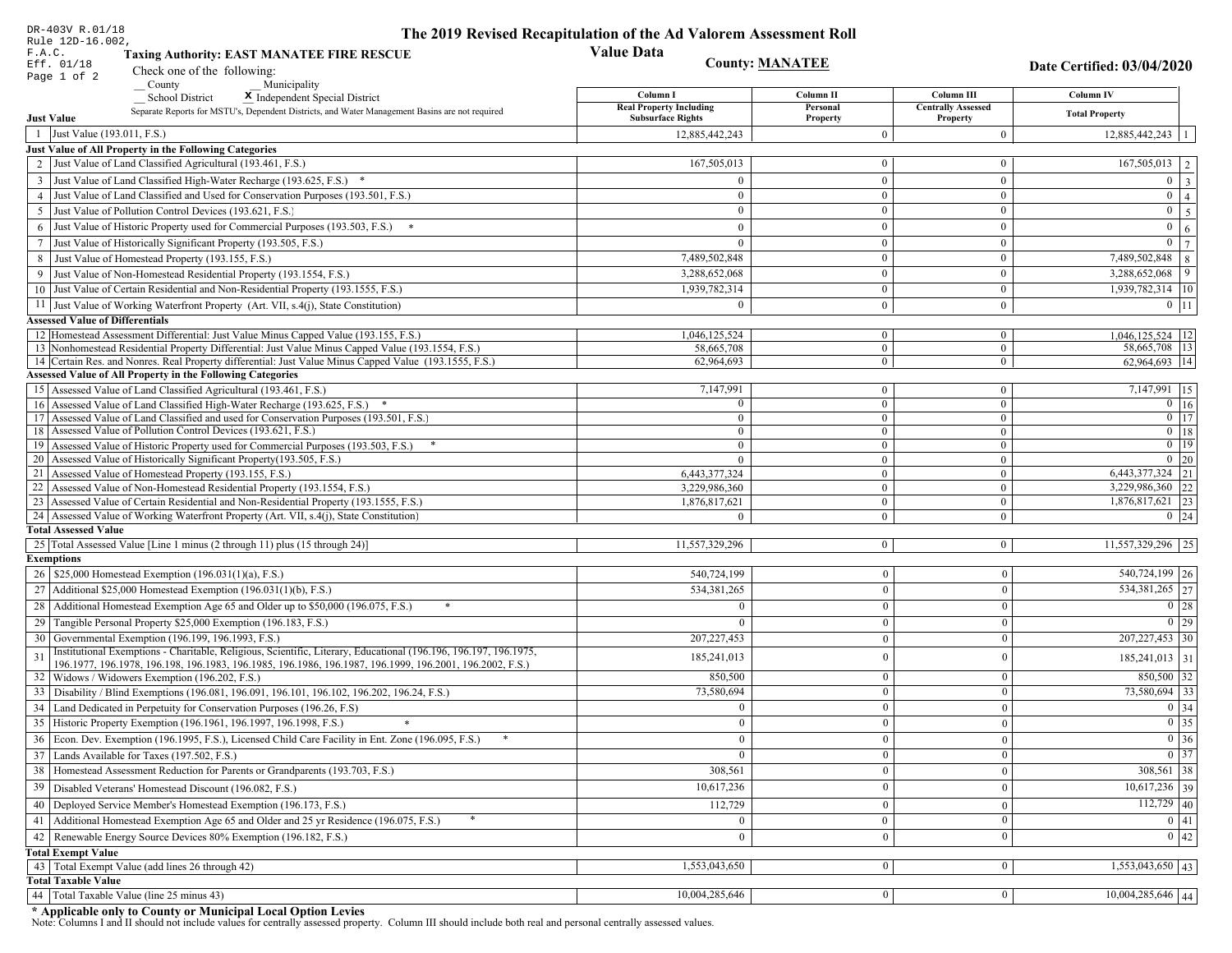**Taxing Authority: EAST MANATEE FIRE RESCUE** 

## Reconciliation of Preliminary and Final Tax Roll

| $\mathbf{1}$            | Operating Taxable Value as Shown on Preliminary Tax Roll                                           | 10,030,907,745    |
|-------------------------|----------------------------------------------------------------------------------------------------|-------------------|
| $\overline{\mathbf{2}}$ | Additions to Operating Taxable Value Resulting from Petitions to the VAB                           | 0                 |
| 3                       | Deductions from Operating Taxable Value Resulting from Petitions to the VAB                        | 50,000            |
| 4                       | Subtotal $(1 + 2 - 3 = 4)$                                                                         | 10,030,857,745    |
| 5                       | Other Additions to Operating Taxable Value                                                         | 39, 354, 200      |
| 6                       | Other Deductions from Operating Taxable Value                                                      | 65,926,299        |
|                         | Operating Taxable Value Shown on Final Tax Roll $(4 + 5 - 6 = 7)$                                  | 10,004,285,646    |
|                         | <b>Selected Just Values</b>                                                                        | <b>Just Value</b> |
| 8                       | Just Value of Subsurface Rights (this amount included in Line 1, Column I, Page One) 193.481, F.S. | 22,126            |
| 9                       | Just Value of Centrally Assessed Railroad Property Value                                           |                   |
| 10                      | Just Value of Centrally Assessed Private Car Line Property Value                                   |                   |
|                         |                                                                                                    |                   |

Note: Sum of items 9 and 10 should equal centrally assessed just value on page 1, line 1, column III.

## **Homestead Portability**

| --            | Differential<br>$\cdot$ D $\circ$<br>ranster<br>enving<br><b>Kt</b> |     |
|---------------|---------------------------------------------------------------------|-----|
| $\sim$<br>. . | <br>Jifferential<br>I ransterred<br><b>Homestead</b><br>'aiue oi    | . . |

|  |                                              | Column 1      | Column 2                 |  |
|--|----------------------------------------------|---------------|--------------------------|--|
|  | <b>Fotal Parcels or Accounts</b>             | Real Property | <b>Personal Property</b> |  |
|  |                                              | Parcels       | Accounts                 |  |
|  | 13 <sub>1</sub><br>Total Parcels or Accounts | 42,387        |                          |  |

#### **Property with Reduced Assessed Value**

| 14 | Land Classified Agricultural (193.461, F.S.)                                                 | 273    |  |
|----|----------------------------------------------------------------------------------------------|--------|--|
| 15 | Land Classified High-Water Recharge (193.625, F.S.)                                          |        |  |
| 16 | Land Classified and Used for Conservation Purposes (193.501, F.S.)                           |        |  |
| 17 | Pollution Control Devices (193.621, F.S.)                                                    |        |  |
| 18 | Historic Property used for Commercial Purposes (193.503, F.S.) *                             |        |  |
| 19 | Historically Significant Property (193.505, F.S.)                                            |        |  |
| 20 | Homestead Property; Parcels with Capped Value (193.155, F.S.)                                | 17,389 |  |
| 21 | Non-Homestead Residential Property; Parcels with Capped Value (193.1554, F.S.)               | 2,056  |  |
| 22 | Certain Residential and Non-Residential Property; Parcels with Capped Value (193.1555, F.S.) | 789    |  |
| 23 | Working Waterfront Property (Art. VII, s.4(j), State Constitution)                           |        |  |

## **Other Reductions in Assessed Value**

| 24    | Lands Available for Taxes (197.502, F.S.)                                  |     |  |
|-------|----------------------------------------------------------------------------|-----|--|
| - - - | Iomestead Assessment Reduction for Parents or Grandparents (193.703, F.S.) |     |  |
| -26   | l Veterans' Homestead Discount (196.082, F.S.)<br>Disabled                 | ৩ ୪ |  |

## \* Applicable only to County or Municipal Local Option Levies

Date Certified: 03/04/2020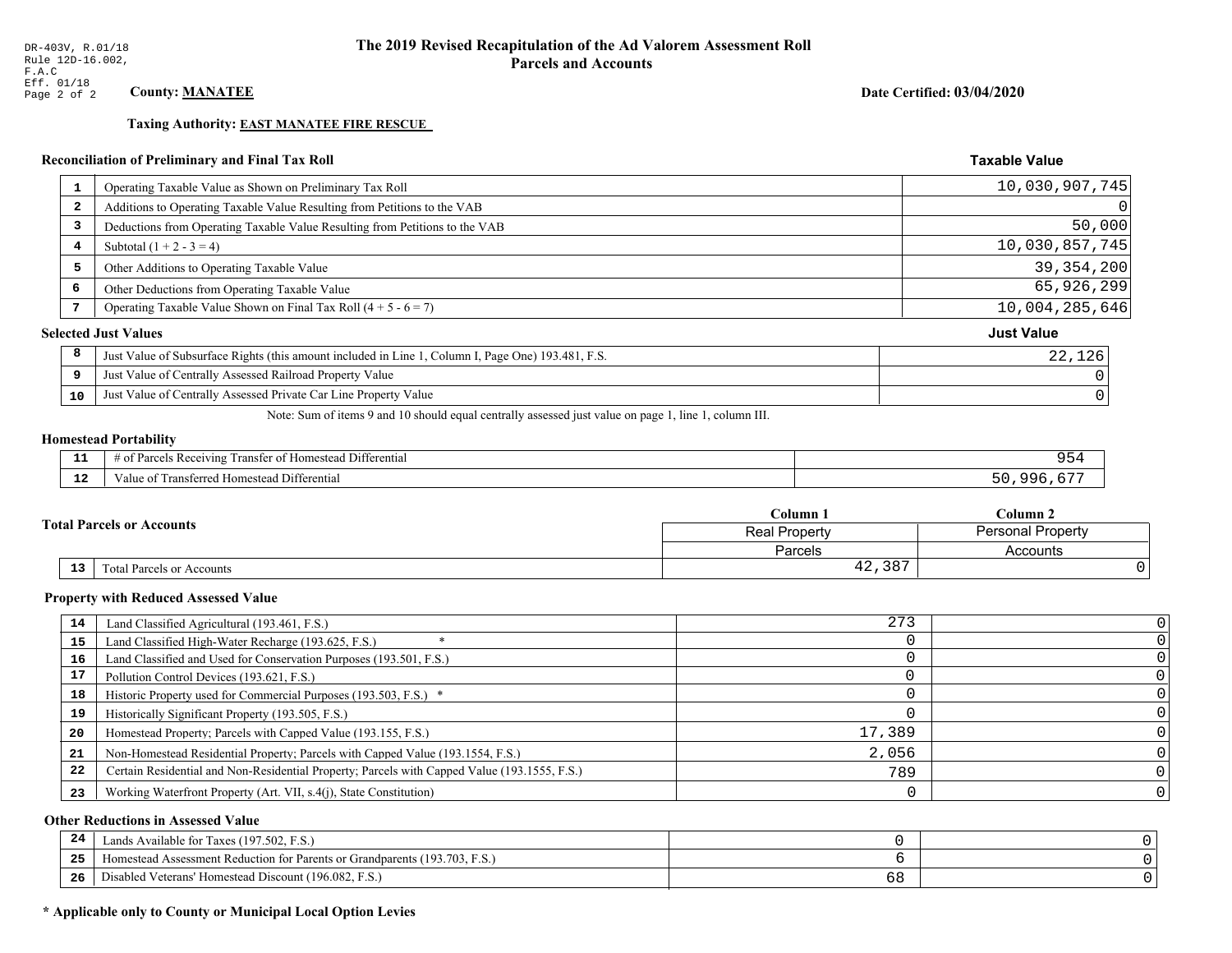| DR-403V R.01/18                                                                                                                                                                                             | The 2019 Revised Recapitulation of the Ad Valorem Assessment Roll |                                  |                                         |                                      |
|-------------------------------------------------------------------------------------------------------------------------------------------------------------------------------------------------------------|-------------------------------------------------------------------|----------------------------------|-----------------------------------------|--------------------------------------|
| Rule 12D-16.002,<br>F.A.C.<br><b>Taxing Authority: MOSQUITO CONTROL DISTRICT</b>                                                                                                                            | <b>Value Data</b>                                                 |                                  |                                         |                                      |
| Eff. 01/18<br>Check one of the following:                                                                                                                                                                   |                                                                   | <b>County: MANATEE</b>           |                                         | Date Certified: 03/04/2020           |
| Page 1 of 2<br>County<br>Municipality                                                                                                                                                                       |                                                                   |                                  |                                         |                                      |
| <b>School District</b><br>X Independent Special District                                                                                                                                                    | Column I<br><b>Real Property Including</b>                        | Column II<br>Personal            | Column III<br><b>Centrally Assessed</b> | Column IV                            |
| Separate Reports for MSTU's, Dependent Districts, and Water Management Basins are not required<br><b>Just Value</b>                                                                                         | <b>Subsurface Rights</b>                                          | Property                         | Property                                | <b>Total Property</b>                |
| 1 Just Value (193.011, F.S.)                                                                                                                                                                                | 49,288,031,401                                                    | 3,540,208,452                    | 9,171,688                               | $52,837,411,541$   1                 |
| Just Value of All Property in the Following Categories                                                                                                                                                      |                                                                   |                                  |                                         |                                      |
| 2 Just Value of Land Classified Agricultural (193.461, F.S.)                                                                                                                                                | 1,063,617,218                                                     | $\bf{0}$                         | $\bf{0}$                                | $1,063,617,218$   2                  |
| 3 Just Value of Land Classified High-Water Recharge (193.625, F.S.) *                                                                                                                                       | $\Omega$                                                          | $\mathbf{0}$                     | $\mathbf{0}$                            | $0 \mid 3$                           |
| 4 Just Value of Land Classified and Used for Conservation Purposes (193.501, F.S.)                                                                                                                          | $\Omega$                                                          | $\Omega$                         | $\boldsymbol{0}$                        | $\overline{0}$<br>$\vert$ 4          |
| 5 Just Value of Pollution Control Devices (193.621, F.S.)                                                                                                                                                   | 331,400                                                           | 264,457,406                      | $\bf{0}$                                | $\overline{264,788,806}$ 5           |
| 6 Just Value of Historic Property used for Commercial Purposes (193.503, F.S.) *                                                                                                                            | $\Omega$                                                          | $\theta$                         | $\boldsymbol{0}$                        | $\overline{0}$<br>6                  |
| 7 Just Value of Historically Significant Property (193.505, F.S.)                                                                                                                                           | $\Omega$                                                          | $\bf{0}$                         | $\bf{0}$                                | $0 \mid 7$                           |
| 8 Just Value of Homestead Property (193.155, F.S.)                                                                                                                                                          | 23,402,385,402                                                    | $\mathbf{0}$                     | $\boldsymbol{0}$                        | $23,402,385,402$ 8                   |
| 9 Just Value of Non-Homestead Residential Property (193.1554, F.S.)                                                                                                                                         | 15,113,105,999                                                    | $\bf{0}$                         | $\theta$                                | $15,113,105,999$ 9                   |
| 10 Just Value of Certain Residential and Non-Residential Property (193.1555, F.S.)                                                                                                                          | 9,708,922,782                                                     | $\mathbf{0}$                     | 5,486,715                               | 9,714,409,497 10                     |
| 11 Just Value of Working Waterfront Property (Art. VII, s.4(j), State Constitution)                                                                                                                         | $\Omega$                                                          | $\bf{0}$                         | $\mathbf{0}$                            | $0$   11                             |
| <b>Assessed Value of Differentials</b>                                                                                                                                                                      |                                                                   |                                  |                                         |                                      |
| 12   Homestead Assessment Differential: Just Value Minus Capped Value (193.155, F.S.)                                                                                                                       | 4,877,429,303                                                     | $\bf{0}$                         | $\bf{0}$                                | 4,877,429,303   12                   |
| 13 Nonhomestead Residential Property Differential: Just Value Minus Capped Value (193.1554, F.S.)<br>14 Certain Res. and Nonres. Real Property differential: Just Value Minus Capped Value (193.1555, F.S.) | 581,654,571<br>440,080,371                                        | $\overline{0}$<br>$\overline{0}$ | $\mathbf{0}$<br>$\overline{0}$          | 581,654,571   13<br>440,080,371   14 |
| <b>Assessed Value of All Property in the Following Categories</b>                                                                                                                                           |                                                                   |                                  |                                         |                                      |
| 15 Assessed Value of Land Classified Agricultural (193.461, F.S.)                                                                                                                                           | 127,502,915                                                       | $\mathbf{0}$                     | $\mathbf{0}$                            | 127,502,915 15                       |
| Assessed Value of Land Classified High-Water Recharge (193.625, F.S.) *                                                                                                                                     | $\Omega$                                                          | $\overline{0}$                   | $\mathbf{0}$                            | $\overline{0}$ 16                    |
| Assessed Value of Land Classified and used for Conservation Purposes (193.501, F.S.)<br>17                                                                                                                  | $\Omega$                                                          | $\overline{0}$                   | $\boldsymbol{0}$                        | $0$   17                             |
| 18 Assessed Value of Pollution Control Devices (193.621, F.S.)                                                                                                                                              | 331,400                                                           | 8,096,845                        | $\mathbf{0}$                            | 8,428,245   18                       |
| 19 Assessed Value of Historic Property used for Commercial Purposes (193.503, F.S.)                                                                                                                         | $\overline{0}$                                                    | $\overline{0}$                   | $\overline{0}$                          | $0 \mid 19$                          |
| 20 Assessed Value of Historically Significant Property (193.505, F.S.)<br>21 Assessed Value of Homestead Property (193.155, F.S.)                                                                           | $\Omega$<br>18,524,956,099                                        | $\overline{0}$                   | $\overline{0}$                          | $0 \mid 20$<br>18,524,956,099 21     |
| 22 Assessed Value of Non-Homestead Residential Property (193.1554, F.S.)                                                                                                                                    | 14,531,451,428                                                    | $\overline{0}$<br>$\overline{0}$ | $\boldsymbol{0}$<br>$\mathbf{0}$        | 14,531,451,428 22                    |
| 23 Assessed Value of Certain Residential and Non-Residential Property (193.1555, F.S.)                                                                                                                      | 9,268,842,411                                                     | $\overline{0}$                   | 5,486,715                               | 9,274,329,126 23                     |
| 24 Assessed Value of Working Waterfront Property (Art. VII, s.4(j), State Constitution)                                                                                                                     | $\Omega$                                                          | $\overline{0}$                   | $\mathbf{0}$                            | $0 \mid 24$                          |
| <b>Total Assessed Value</b>                                                                                                                                                                                 |                                                                   |                                  |                                         |                                      |
| 25 Total Assessed Value [Line 1 minus (2 through 11) plus (15 through 24)]                                                                                                                                  | 42, 452, 752, 853                                                 | 3,283,847,891                    | 9,171,688                               | 45, 745, 772, 432 25                 |
| <b>Exemptions</b>                                                                                                                                                                                           |                                                                   |                                  |                                         |                                      |
| 26   \$25,000 Homestead Exemption (196.031(1)(a), F.S.)                                                                                                                                                     | 2,224,155,904                                                     | $\mathbf{0}$                     | $\mathbf{0}$                            | $2,224,155,904$ 26                   |
| 27   Additional \$25,000 Homestead Exemption $(196.031(1)(b), F.S.)$                                                                                                                                        | 1,963,133,423                                                     | $\Omega$                         | $\Omega$                                | $\overline{1,963,133,423}$ 27        |
| 28 Additional Homestead Exemption Age 65 and Older up to \$50,000 (196.075, F.S.)                                                                                                                           | $\Omega$                                                          | $\Omega$                         | $\Omega$                                | 0 28                                 |
| 29 Tangible Personal Property \$25,000 Exemption (196.183, F.S.)                                                                                                                                            | $\theta$                                                          | 143, 163, 413                    | 950,822                                 | 144, 114, 235 29                     |
| 30 Governmental Exemption (196.199, 196.1993, F.S.)                                                                                                                                                         | 1,275,363,022                                                     | 5,159,740                        | $\Omega$                                | 1,280,522,762 30                     |
| Institutional Exemptions - Charitable, Religious, Scientific, Literary, Educational (196.196, 196.197, 196.1975,                                                                                            | 878,835,992                                                       | 25,883,171                       | $\Omega$                                | $904,719,163$ 31                     |
| 196.1977, 196.1978, 196.198, 196.1983, 196.1985, 196.1986, 196.1987, 196.1999, 196.2001, 196.2002, F.S.)<br>32 Widows / Widowers Exemption (196.202, F.S.)                                                  | 5,315,608                                                         | 35,010                           | $\mathbf{0}$                            | $5,350,618$ 32                       |
| 33 Disability / Blind Exemptions (196.081, 196.091, 196.101, 196.102, 196.202, 196.24, F.S.)                                                                                                                | 241,207,471                                                       | 33,925                           | $\Omega$                                | 241, 241, 396 33                     |
| 34 Land Dedicated in Perpetuity for Conservation Purposes (196.26, F.S)                                                                                                                                     | $\Omega$                                                          | $\mathbf{0}$                     | $\Omega$                                | 0 34                                 |
| 35 Historic Property Exemption (196.1961, 196.1997, 196.1998, F.S.)                                                                                                                                         | 0                                                                 | $\mathbf{0}$                     | $\mathbf{0}$                            | $\boxed{0}$ 35                       |
| 36 Econ. Dev. Exemption (196.1995, F.S.), Licensed Child Care Facility in Ent. Zone (196.095, F.S.)                                                                                                         |                                                                   | $\mathbf{0}$                     | $\Omega$                                | $0 \mid 36$                          |
| 37 Lands Available for Taxes (197.502, F.S.)                                                                                                                                                                | 265,005                                                           | $\mathbf{0}$                     | $\Omega$                                | $265,005$ 37                         |
| 38   Homestead Assessment Reduction for Parents or Grandparents (193.703, F.S.)                                                                                                                             | 787,571                                                           | $\mathbf{0}$                     | $\overline{0}$                          | 787,571 38                           |
| 39   Disabled Veterans' Homestead Discount (196.082, F.S.)                                                                                                                                                  | 24,621,137                                                        | $\mathbf{0}$                     | $\overline{0}$                          | $\overline{24,621,137}$ 39           |
| 40   Deployed Service Member's Homestead Exemption (196.173, F.S.)                                                                                                                                          | 451,160                                                           | $\mathbf{0}$                     | $\Omega$                                | $451,160$ $40$                       |
| 41 Additional Homestead Exemption Age 65 and Older and 25 yr Residence (196.075, F.S.)                                                                                                                      | $\overline{0}$                                                    | $\mathbf{0}$                     | $\mathbf{0}$                            | 0 41                                 |
| 42 Renewable Energy Source Devices 80% Exemption (196.182, F.S.)                                                                                                                                            | $\mathbf{0}$                                                      | $\mathbf{0}$                     | $\Omega$                                | $\boxed{0}$   42                     |
| <b>Total Exempt Value</b>                                                                                                                                                                                   |                                                                   |                                  |                                         |                                      |
| 43 Total Exempt Value (add lines 26 through 42)                                                                                                                                                             | 6,614,136,293                                                     | 174,275,259                      | 950,822                                 | $6,789,362,374$ 43                   |
| <b>Total Taxable Value</b>                                                                                                                                                                                  |                                                                   |                                  |                                         |                                      |
| 44 Total Taxable Value (line 25 minus 43)                                                                                                                                                                   | 35,838,616,560                                                    | 3,109,572,632                    | 8,220,866                               | 38,956,410,058 44                    |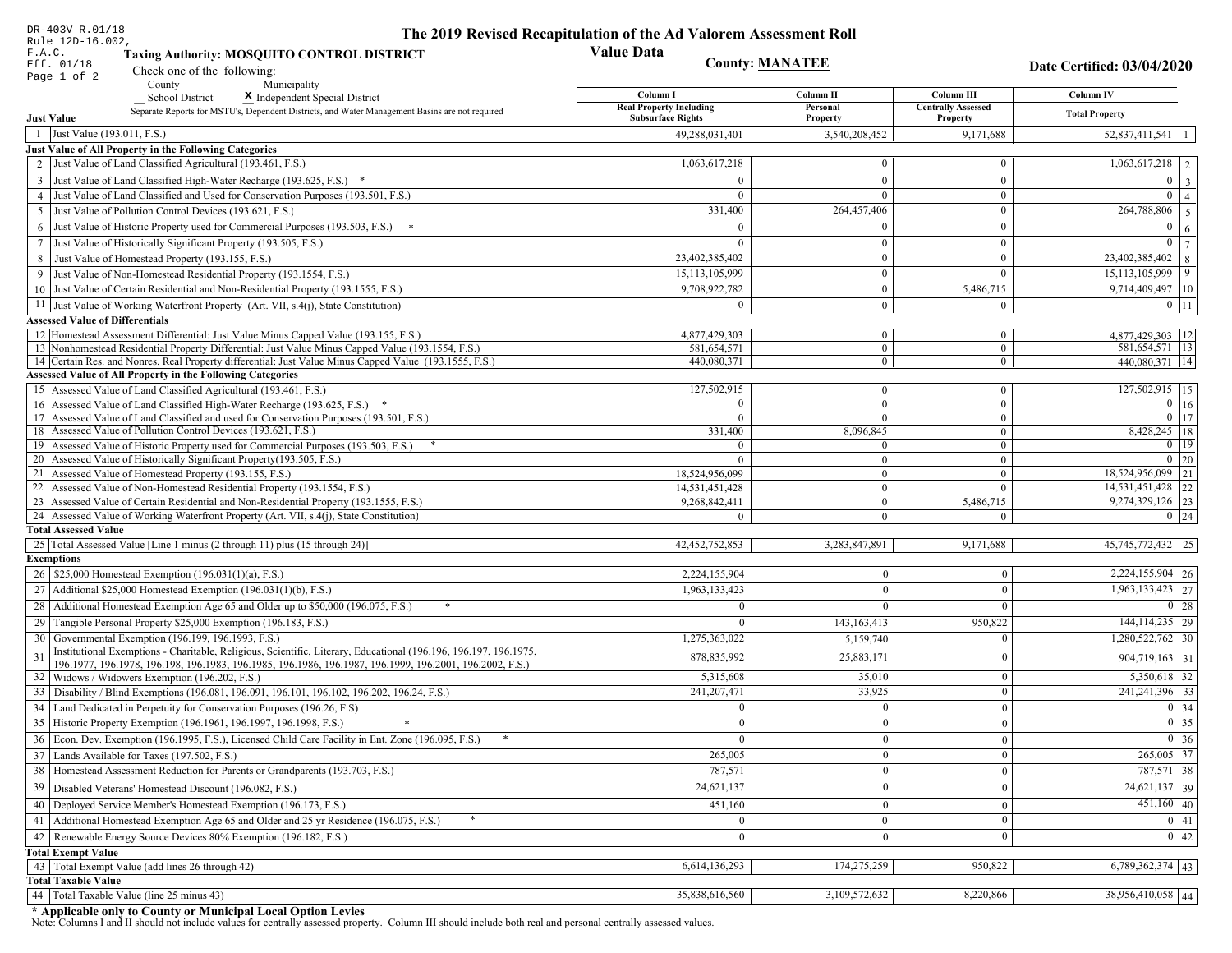Taxing Authority: MOSQUITO CONTROL DISTRICT

## Reconciliation of Preliminary and Final Tax Roll

| $\mathbf{1}$ | Operating Taxable Value as Shown on Preliminary Tax Roll                                           | 38,867,053,517    |
|--------------|----------------------------------------------------------------------------------------------------|-------------------|
| 2            | Additions to Operating Taxable Value Resulting from Petitions to the VAB                           | 0                 |
| 3            | Deductions from Operating Taxable Value Resulting from Petitions to the VAB                        | 321,345           |
| 4            | Subtotal $(1 + 2 - 3 = 4)$                                                                         | 38,866,732,172    |
| 5            | Other Additions to Operating Taxable Value                                                         | 326,846,753       |
| 6            | Other Deductions from Operating Taxable Value                                                      | 237, 168, 867     |
| 7            | Operating Taxable Value Shown on Final Tax Roll $(4 + 5 - 6 = 7)$                                  | 38,956,410,058    |
|              | <b>Selected Just Values</b>                                                                        | <b>Just Value</b> |
| 8            | Just Value of Subsurface Rights (this amount included in Line 1, Column I, Page One) 193.481, F.S. | 982,064           |
| 9            | Just Value of Centrally Assessed Railroad Property Value                                           | 7,140,651         |
| 10           | Just Value of Centrally Assessed Private Car Line Property Value                                   | 2,031,037         |

Note: Sum of items 9 and 10 should equal centrally assessed just value on page 1, line 1, column III.

# **Homestead Portability**

| - -<br>---   | $\cdots$<br>. Differential<br>' Rec<br>enving<br>…er ot P<br>ranster |  |
|--------------|----------------------------------------------------------------------|--|
| $\sim$<br>-- | Differential<br>l ransterred<br>Homestead i<br>Value oi              |  |

|    |                                  | Column 1                           | Column 2                 |  |
|----|----------------------------------|------------------------------------|--------------------------|--|
|    | <b>Total Parcels or Accounts</b> | <b>Real Property</b>               | <b>Personal Property</b> |  |
|    |                                  | Parcels                            | Accounts                 |  |
| 13 | <b>Fotal Parcels or Accounts</b> | $\bigcap$<br>01<br><b>⊥</b> ノ⊥/△△⊥ | $\sim$ $\sim$<br>りうさ     |  |

#### **Property with Reduced Assessed Value**

| 14 | Land Classified Agricultural (193.461, F.S.)                                                 | 2,291  |    |
|----|----------------------------------------------------------------------------------------------|--------|----|
| 15 | Land Classified High-Water Recharge (193.625, F.S.)                                          |        |    |
| 16 | Land Classified and Used for Conservation Purposes (193.501, F.S.)                           |        |    |
|    | Pollution Control Devices (193.621, F.S.)                                                    |        | 22 |
| 18 | Historic Property used for Commercial Purposes (193.503, F.S.) *                             |        |    |
| 19 | Historically Significant Property (193.505, F.S.)                                            |        |    |
| 20 | Homestead Property; Parcels with Capped Value (193.155, F.S.)                                | 78,979 |    |
| 21 | Non-Homestead Residential Property; Parcels with Capped Value (193.1554, F.S.)               | 29,363 |    |
| 22 | Certain Residential and Non-Residential Property; Parcels with Capped Value (193.1555, F.S.) | 5,334  |    |
| 23 | Working Waterfront Property (Art. VII, s.4(j), State Constitution)                           |        |    |

## **Other Reductions in Assessed Value**

| 24    | Lands Available for Taxes (197.502, F.S.)                                  |     |  |
|-------|----------------------------------------------------------------------------|-----|--|
| - - - | Homestead Assessment Reduction for Parents or Grandparents (193.703, F.S.) | - - |  |
| -26   | Disabled Veterans' Homestead Discount (196.082, F.<br>F.S.                 | ے ت |  |

## \* Applicable only to County or Municipal Local Option Levies

Date Certified: 03/04/2020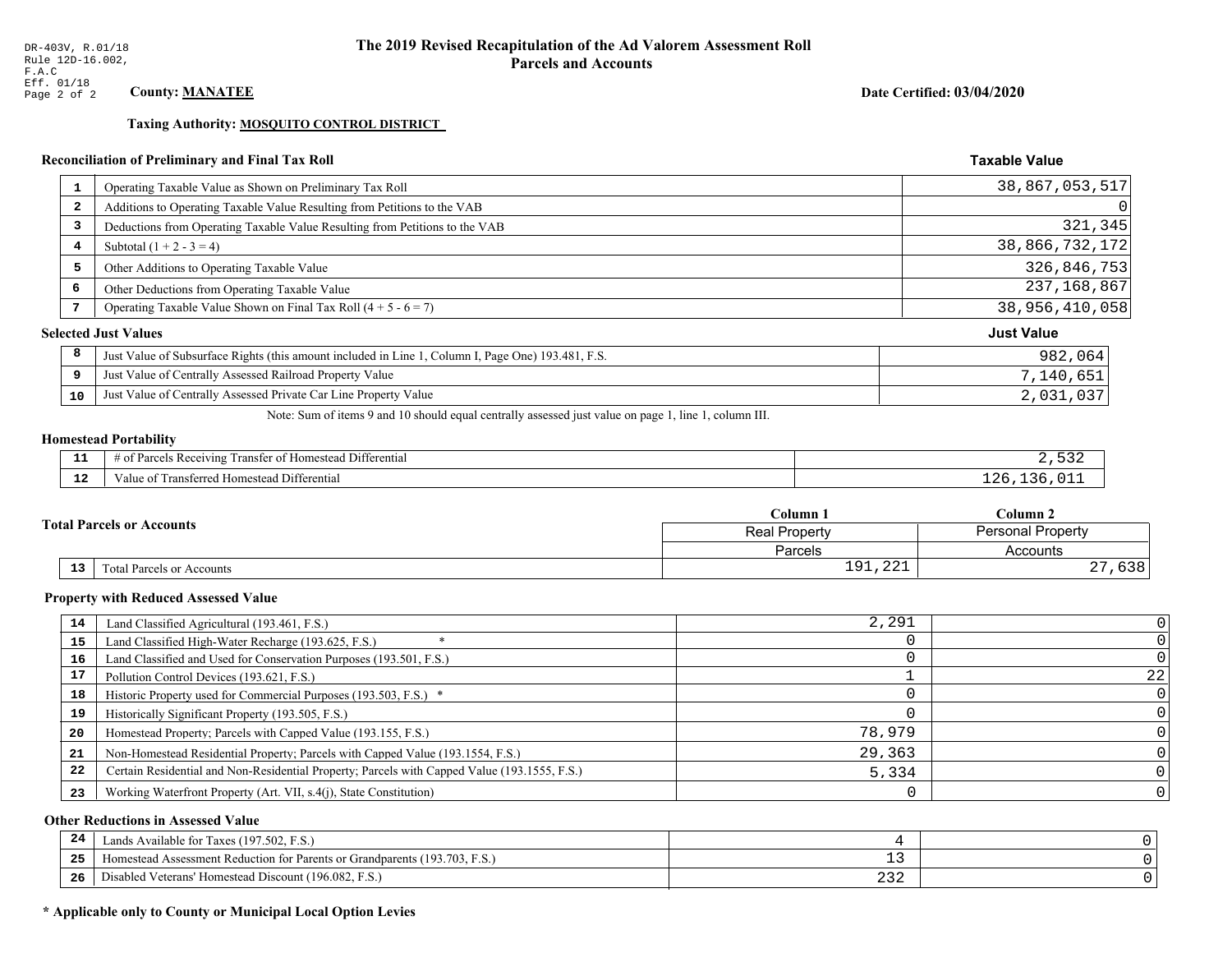| DR-403V R.01/18                                                                                                                                                                                                              | The 2019 Revised Recapitulation of the Ad Valorem Assessment Roll |                                  |                                         |                                          |
|------------------------------------------------------------------------------------------------------------------------------------------------------------------------------------------------------------------------------|-------------------------------------------------------------------|----------------------------------|-----------------------------------------|------------------------------------------|
| Rule 12D-16.002,<br>F.A.C.<br>Taxing Authority: SOUTHWEST FLA WATER MGT DIST                                                                                                                                                 | <b>Value Data</b>                                                 |                                  |                                         |                                          |
| Eff. 01/18<br>Check one of the following:<br>Page 1 of 2                                                                                                                                                                     |                                                                   | <b>County: MANATEE</b>           |                                         | Date Certified: 03/04/2020               |
| County<br>Municipality                                                                                                                                                                                                       |                                                                   |                                  |                                         |                                          |
| <b>School District</b><br>X Independent Special District                                                                                                                                                                     | Column I<br><b>Real Property Including</b>                        | Column II<br>Personal            | Column III<br><b>Centrally Assessed</b> | Column IV                                |
| Separate Reports for MSTU's, Dependent Districts, and Water Management Basins are not required<br><b>Just Value</b>                                                                                                          | <b>Subsurface Rights</b>                                          | Property                         | Property                                | <b>Total Property</b>                    |
| 1 Just Value (193.011, F.S.)                                                                                                                                                                                                 | 49,288,031,401                                                    | 3,540,208,452                    | 9,171,688                               | $52,837,411,541$   1                     |
| Just Value of All Property in the Following Categories                                                                                                                                                                       |                                                                   |                                  |                                         |                                          |
| 2 Just Value of Land Classified Agricultural (193.461, F.S.)                                                                                                                                                                 | 1,063,617,218                                                     | $\bf{0}$                         | $\bf{0}$                                | $1,063,617,218$   2                      |
| 3 Just Value of Land Classified High-Water Recharge (193.625, F.S.) *                                                                                                                                                        | $\Omega$                                                          | $\mathbf{0}$                     | $\boldsymbol{0}$                        | $0 \mid 3$                               |
| 4 Just Value of Land Classified and Used for Conservation Purposes (193.501, F.S.)                                                                                                                                           | $\Omega$                                                          | $\Omega$                         | $\boldsymbol{0}$                        | $\overline{0}$<br>$\vert$ 4              |
| 5 Just Value of Pollution Control Devices (193.621, F.S.)                                                                                                                                                                    | 331,400                                                           | 264,457,406                      | $\bf{0}$                                | $\overline{264,788,806}$ 5               |
| 6 Just Value of Historic Property used for Commercial Purposes (193.503, F.S.) *                                                                                                                                             | $\Omega$                                                          | $\theta$                         | $\boldsymbol{0}$                        | $\overline{0}$<br>6                      |
| 7 Just Value of Historically Significant Property (193.505, F.S.)                                                                                                                                                            | $\Omega$                                                          | $\bf{0}$                         | $\bf{0}$                                | $0 \mid 7$                               |
| 8 Just Value of Homestead Property (193.155, F.S.)                                                                                                                                                                           | 23,402,385,402                                                    | $\mathbf{0}$                     | $\boldsymbol{0}$                        | $23,402,385,402$ 8                       |
| 9 Just Value of Non-Homestead Residential Property (193.1554, F.S.)                                                                                                                                                          | 15,113,105,999                                                    | $\bf{0}$                         | $\theta$                                | $15,113,105,999$ 9                       |
| 10 Just Value of Certain Residential and Non-Residential Property (193.1555, F.S.)                                                                                                                                           | 9,708,922,782                                                     | $\mathbf{0}$                     | 5,486,715                               | 9,714,409,497 10                         |
| 11 Just Value of Working Waterfront Property (Art. VII, s.4(j), State Constitution)                                                                                                                                          | $\Omega$                                                          | $\bf{0}$                         | $\mathbf{0}$                            | $0$   11                                 |
| <b>Assessed Value of Differentials</b>                                                                                                                                                                                       |                                                                   |                                  |                                         |                                          |
| 12   Homestead Assessment Differential: Just Value Minus Capped Value (193.155, F.S.)<br>13 Nonhomestead Residential Property Differential: Just Value Minus Capped Value (193.1554, F.S.)                                   | 4,877,429,303<br>581,654,571                                      | $\bf{0}$<br>$\overline{0}$       | $\bf{0}$<br>$\mathbf{0}$                | 4,877,429,303   12  <br>581,654,571   13 |
| 14 Certain Res. and Nonres. Real Property differential: Just Value Minus Capped Value (193.1555, F.S.)                                                                                                                       | 440,080,371                                                       | $\overline{0}$                   | $\overline{0}$                          | 440,080,371   14                         |
| <b>Assessed Value of All Property in the Following Categories</b>                                                                                                                                                            |                                                                   |                                  |                                         |                                          |
| 15 Assessed Value of Land Classified Agricultural (193.461, F.S.)                                                                                                                                                            | 127,502,915                                                       | $\mathbf{0}$                     | $\mathbf{0}$                            | 127,502,915 15                           |
| Assessed Value of Land Classified High-Water Recharge (193.625, F.S.) *                                                                                                                                                      | $\Omega$                                                          | $\overline{0}$                   | $\mathbf{0}$                            | $\overline{0}$ 16                        |
| Assessed Value of Land Classified and used for Conservation Purposes (193.501, F.S.)<br>17                                                                                                                                   | $\Omega$                                                          | $\overline{0}$                   | $\boldsymbol{0}$                        | $0$   17                                 |
| 18 Assessed Value of Pollution Control Devices (193.621, F.S.)                                                                                                                                                               | 331,400                                                           | 8,096,845                        | $\mathbf{0}$                            | 8,428,245   18<br>$0 \mid 19$            |
| 19 Assessed Value of Historic Property used for Commercial Purposes (193.503, F.S.)<br>20 Assessed Value of Historically Significant Property (193.505, F.S.)                                                                | $\overline{0}$<br>$\Omega$                                        | $\overline{0}$<br>$\overline{0}$ | $\overline{0}$<br>$\overline{0}$        | $0 \mid 20$                              |
| 21 Assessed Value of Homestead Property (193.155, F.S.)                                                                                                                                                                      | 18,524,956,099                                                    | $\overline{0}$                   | $\boldsymbol{0}$                        | 18,524,956,099 21                        |
| 22 Assessed Value of Non-Homestead Residential Property (193.1554, F.S.)                                                                                                                                                     | 14,531,451,428                                                    | $\overline{0}$                   | $\mathbf{0}$                            | 14,531,451,428 22                        |
| 23 Assessed Value of Certain Residential and Non-Residential Property (193.1555, F.S.)                                                                                                                                       | 9,268,842,411                                                     | $\overline{0}$                   | 5,486,715                               | 9,274,329,126 23                         |
| 24 Assessed Value of Working Waterfront Property (Art. VII, s.4(j), State Constitution)                                                                                                                                      | $\Omega$                                                          | $\overline{0}$                   | $\mathbf{0}$                            | $0 \mid 24$                              |
| <b>Total Assessed Value</b>                                                                                                                                                                                                  |                                                                   |                                  |                                         |                                          |
| 25 Total Assessed Value [Line 1 minus (2 through 11) plus (15 through 24)]                                                                                                                                                   | 42, 452, 752, 853                                                 | 3,283,847,891                    | 9,171,688                               | 45, 745, 772, 432 25                     |
| <b>Exemptions</b>                                                                                                                                                                                                            |                                                                   |                                  |                                         |                                          |
| 26   \$25,000 Homestead Exemption (196.031(1)(a), F.S.)                                                                                                                                                                      | 2,224,155,904                                                     | $\mathbf{0}$                     | $\mathbf{0}$                            | $2,224,155,904$ 26                       |
| 27   Additional \$25,000 Homestead Exemption $(196.031(1)(b), F.S.)$                                                                                                                                                         | 1,963,133,423                                                     | $\Omega$                         | $\Omega$                                | $\overline{1,963,133,423}$ 27            |
| 28 Additional Homestead Exemption Age 65 and Older up to \$50,000 (196.075, F.S.)                                                                                                                                            | $\Omega$                                                          | $\Omega$                         | $\Omega$                                | 0 28                                     |
| 29 Tangible Personal Property \$25,000 Exemption (196.183, F.S.)                                                                                                                                                             | $\theta$                                                          | 143, 163, 413                    | 950,822                                 | 144, 114, 235 29                         |
| 30 Governmental Exemption (196.199, 196.1993, F.S.)                                                                                                                                                                          | 1,275,363,022                                                     | 5,159,740                        | $\Omega$                                | 1,280,522,762 30                         |
| Institutional Exemptions - Charitable, Religious, Scientific, Literary, Educational (196.196, 196.197, 196.1975,<br>196.1977, 196.1978, 196.198, 196.1983, 196.1985, 196.1986, 196.1987, 196.1999, 196.2001, 196.2002, F.S.) | 878,835,992                                                       | 25,883,171                       | $\Omega$                                | $904,719,163$ 31                         |
| 32 Widows / Widowers Exemption (196.202, F.S.)                                                                                                                                                                               | 5,315,608                                                         | 35,010                           | $\mathbf{0}$                            | $5,350,618$ 32                           |
| 33 Disability / Blind Exemptions (196.081, 196.091, 196.101, 196.102, 196.202, 196.24, F.S.)                                                                                                                                 | 241,207,471                                                       | 33,925                           | $\Omega$                                | 241, 241, 396 33                         |
| 34 Land Dedicated in Perpetuity for Conservation Purposes (196.26, F.S)                                                                                                                                                      | $\Omega$                                                          | $\mathbf{0}$                     | $\Omega$                                | 0 34                                     |
| 35 Historic Property Exemption (196.1961, 196.1997, 196.1998, F.S.)                                                                                                                                                          | 0                                                                 | $\mathbf{0}$                     | $\mathbf{0}$                            | $\boxed{0}$ 35                           |
| 36 Econ. Dev. Exemption (196.1995, F.S.), Licensed Child Care Facility in Ent. Zone (196.095, F.S.)                                                                                                                          |                                                                   | $\mathbf{0}$                     | $\Omega$                                | $0 \mid 36$                              |
| 37 Lands Available for Taxes (197.502, F.S.)                                                                                                                                                                                 | 265,005                                                           | $\mathbf{0}$                     | $\Omega$                                | $265,005$ 37                             |
| 38   Homestead Assessment Reduction for Parents or Grandparents (193.703, F.S.)                                                                                                                                              | 787,571                                                           | $\mathbf{0}$                     | $\overline{0}$                          | 787,571 38                               |
| 39   Disabled Veterans' Homestead Discount (196.082, F.S.)                                                                                                                                                                   | 24,621,137                                                        | $\mathbf{0}$                     | $\overline{0}$                          | $\overline{24,621,137}$ 39               |
| 40   Deployed Service Member's Homestead Exemption (196.173, F.S.)                                                                                                                                                           | 451,160                                                           | $\mathbf{0}$                     | $\Omega$                                | $451,160$ $40$                           |
| 41 Additional Homestead Exemption Age 65 and Older and 25 yr Residence (196.075, F.S.)                                                                                                                                       | $\overline{0}$                                                    | $\mathbf{0}$                     | $\mathbf{0}$                            | 0 41                                     |
| 42 Renewable Energy Source Devices 80% Exemption (196.182, F.S.)                                                                                                                                                             | $\mathbf{0}$                                                      | $\mathbf{0}$                     | $\Omega$                                | $\boxed{0}$   42                         |
| <b>Total Exempt Value</b>                                                                                                                                                                                                    |                                                                   |                                  |                                         |                                          |
| 43 Total Exempt Value (add lines 26 through 42)                                                                                                                                                                              | 6,614,136,293                                                     | 174,275,259                      | 950,822                                 | $6,789,362,374$ 43                       |
| <b>Total Taxable Value</b>                                                                                                                                                                                                   |                                                                   |                                  |                                         |                                          |
| 44 Total Taxable Value (line 25 minus 43)                                                                                                                                                                                    | 35,838,616,560                                                    | 3,109,572,632                    | 8,220,866                               | 38,956,410,058 44                        |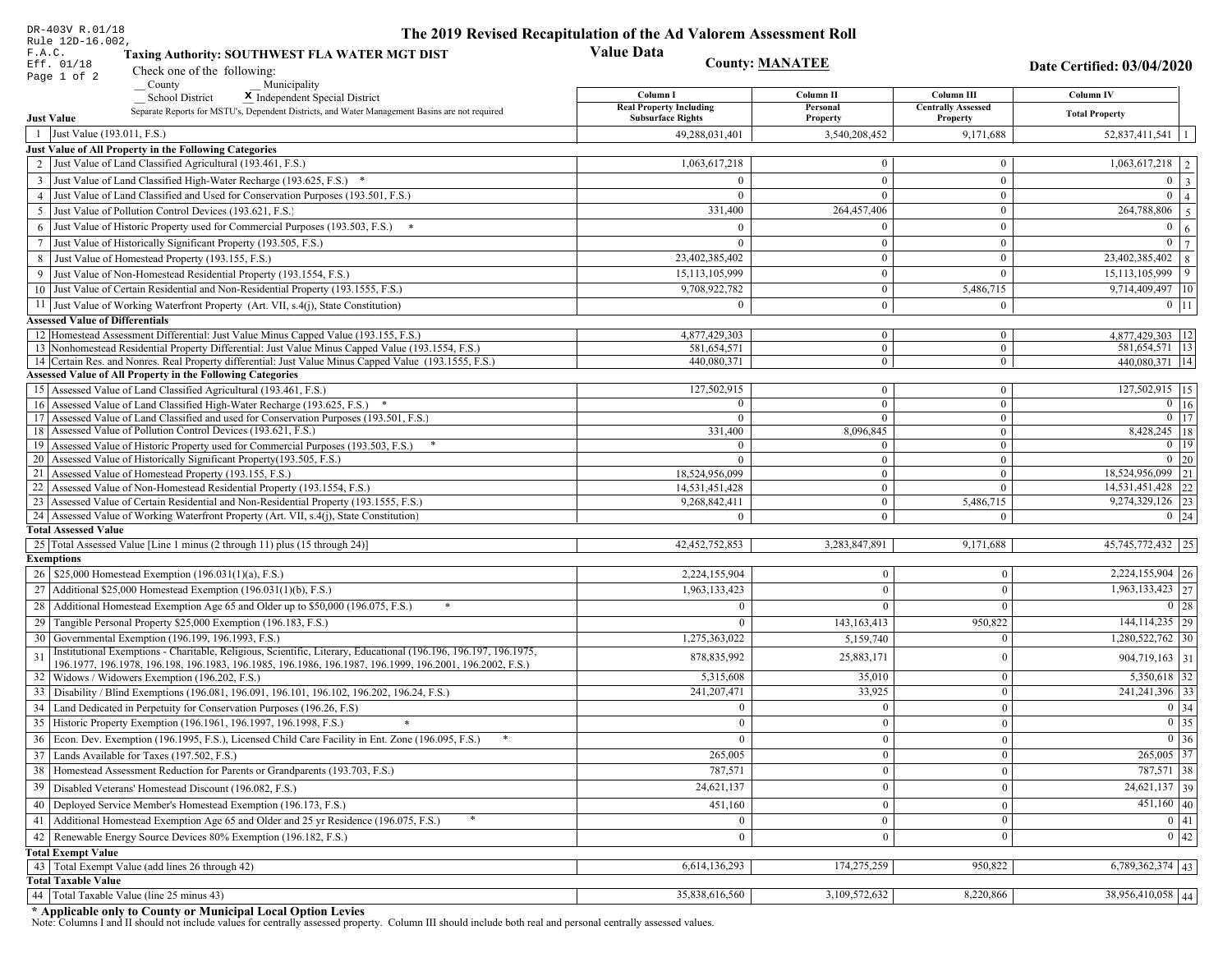## Date Certified: 03/04/2020

**Taxable Value** 

## Taxing Authority: SOUTHWEST FLA WATER MGT DIST

## Reconciliation of Preliminary and Final Tax Roll

| $\mathbf{1}$   | Operating Taxable Value as Shown on Preliminary Tax Roll                                           | 38,867,053,517    |
|----------------|----------------------------------------------------------------------------------------------------|-------------------|
| $\overline{2}$ | Additions to Operating Taxable Value Resulting from Petitions to the VAB                           | 0                 |
| 3              | Deductions from Operating Taxable Value Resulting from Petitions to the VAB                        | 321,345           |
| 4              | Subtotal $(1 + 2 - 3 = 4)$                                                                         | 38,866,732,172    |
| 5              | Other Additions to Operating Taxable Value                                                         | 326,846,753       |
| 6              | Other Deductions from Operating Taxable Value                                                      | 237, 168, 867     |
| 7              | Operating Taxable Value Shown on Final Tax Roll $(4 + 5 - 6 = 7)$                                  | 38,956,410,058    |
|                | <b>Selected Just Values</b>                                                                        | <b>Just Value</b> |
| 8              | Just Value of Subsurface Rights (this amount included in Line 1, Column I, Page One) 193.481, F.S. | 982,064           |
| 9              | Just Value of Centrally Assessed Railroad Property Value                                           | 7,140,651         |
| 10             | Just Value of Centrally Assessed Private Car Line Property Value                                   | 2,031,037         |
|                |                                                                                                    |                   |

Note: Sum of items 9 and 10 should equal centrally assessed just value on page 1, line 1, column III.

# **Homestead Portability**

| - -<br>---  | $\sim$ $-$<br>l Differential<br>--<br>3 Rec<br>ิ∩†<br>eivin<br>ranster<br>,,,,,,<br>$\cdots$ |  |
|-------------|----------------------------------------------------------------------------------------------|--|
| $\sim$<br>. | Transferred Homestead Differential<br>alue oi                                                |  |

|    |                                  | Column 1                           | Column 2                 |  |
|----|----------------------------------|------------------------------------|--------------------------|--|
|    | <b>Total Parcels or Accounts</b> | <b>Real Property</b>               | <b>Personal Property</b> |  |
|    |                                  | Parcels                            | Accounts                 |  |
| 13 | <b>Fotal Parcels or Accounts</b> | $\bigcap$<br>01<br><b>⊥</b> ノ⊥/△△⊥ | $\sim$ $\sim$<br>りうさ     |  |

#### **Property with Reduced Assessed Value**

| 14 | Land Classified Agricultural (193.461, F.S.)                                                 | 2,291  |    |
|----|----------------------------------------------------------------------------------------------|--------|----|
| 15 | Land Classified High-Water Recharge (193.625, F.S.)                                          |        |    |
| 16 | Land Classified and Used for Conservation Purposes (193.501, F.S.)                           |        |    |
| 17 | Pollution Control Devices (193.621, F.S.)                                                    |        | 22 |
| 18 | Historic Property used for Commercial Purposes (193.503, F.S.) *                             |        |    |
| 19 | Historically Significant Property (193.505, F.S.)                                            |        |    |
| 20 | Homestead Property; Parcels with Capped Value (193.155, F.S.)                                | 78,979 |    |
| 21 | Non-Homestead Residential Property; Parcels with Capped Value (193.1554, F.S.)               | 29,363 |    |
| 22 | Certain Residential and Non-Residential Property; Parcels with Capped Value (193.1555, F.S.) | 5,334  |    |
| 23 | Working Waterfront Property (Art. VII, s.4(j), State Constitution)                           |        |    |

## **Other Reductions in Assessed Value**

| 24  | Lands Available for Taxes (197.502, F.S.)                                                  |                              |  |
|-----|--------------------------------------------------------------------------------------------|------------------------------|--|
| -25 | 7103<br>93.703<br>Assessment Reduction for Parents or Grandparents<br>F.S.<br>-Homestead A | - -                          |  |
| -26 | d Veterans' Homestead Discount (196.082, F.S.)<br>Jisabled                                 | $\sim$ $\sim$ $\sim$<br>ے رے |  |

## \* Applicable only to County or Municipal Local Option Levies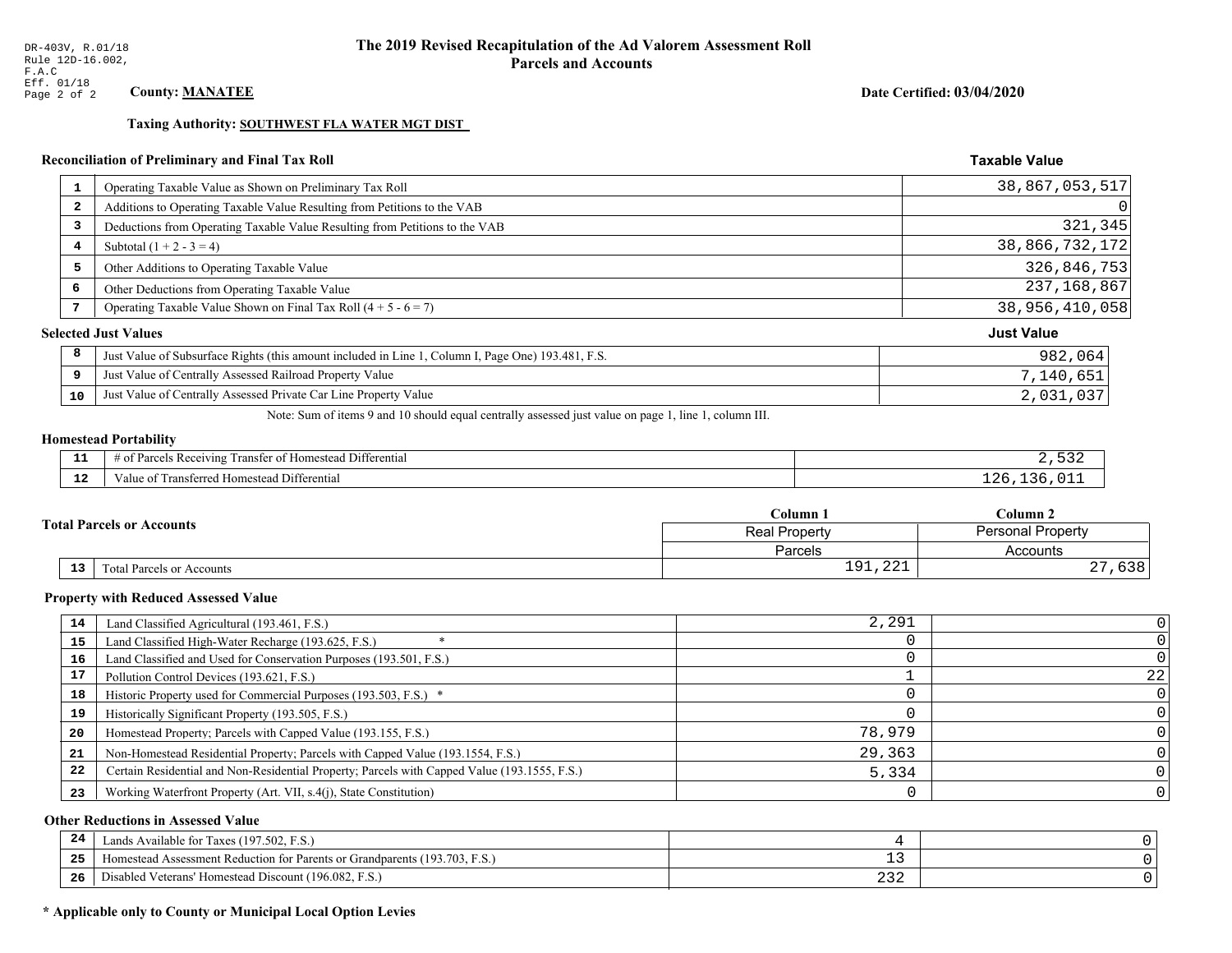| DR-403V R.01/18                                                                                                                                                                          | The 2019 Revised Recapitulation of the Ad Valorem Assessment Roll |                                  |                                  |                                      |  |
|------------------------------------------------------------------------------------------------------------------------------------------------------------------------------------------|-------------------------------------------------------------------|----------------------------------|----------------------------------|--------------------------------------|--|
| Rule 12D-16.002,<br>F.A.C.<br>Taxing Authority: WEST COAST INLAND NAVIGATION DIST<br>Eff. 01/18                                                                                          | <b>Value Data</b><br><b>County: MANATEE</b>                       |                                  |                                  |                                      |  |
| Check one of the following:<br>Page 1 of 2                                                                                                                                               |                                                                   |                                  |                                  | Date Certified: 03/04/2020           |  |
| County<br>Municipality<br><b>School District</b><br>X Independent Special District                                                                                                       | Column I                                                          | Column II                        | Column III                       | Column IV                            |  |
| Separate Reports for MSTU's, Dependent Districts, and Water Management Basins are not required                                                                                           | <b>Real Property Including</b>                                    | Personal                         | <b>Centrally Assessed</b>        | <b>Total Property</b>                |  |
| <b>Just Value</b>                                                                                                                                                                        | <b>Subsurface Rights</b>                                          | Property                         | Property                         |                                      |  |
| 1 Just Value (193.011, F.S.)                                                                                                                                                             | 49,288,031,401                                                    | 3,540,208,452                    | 9,171,688                        | 52,837,411,541                       |  |
| Just Value of All Property in the Following Categories                                                                                                                                   |                                                                   |                                  |                                  |                                      |  |
| 2 Just Value of Land Classified Agricultural (193.461, F.S.)                                                                                                                             | 1,063,617,218                                                     | $\overline{0}$                   | $\overline{0}$                   | $\boxed{1,063,617,218}$   2          |  |
| 3 Just Value of Land Classified High-Water Recharge (193.625, F.S.) *                                                                                                                    |                                                                   | $\overline{0}$                   | $\theta$                         | $0 \quad 3$                          |  |
| 4 Just Value of Land Classified and Used for Conservation Purposes (193.501, F.S.)                                                                                                       | $\Omega$                                                          | $\overline{0}$                   | $\overline{0}$                   | $\overline{0}$<br>$\overline{4}$     |  |
| 5 Just Value of Pollution Control Devices (193.621, F.S.)                                                                                                                                | 331,400                                                           | 264,457,406                      | $\overline{0}$                   | 264,788,806<br>$5\overline{5}$       |  |
| 6 Just Value of Historic Property used for Commercial Purposes (193.503, F.S.) *                                                                                                         | $\Omega$                                                          | $\theta$                         | $\theta$                         | $\mathbf{0}$<br>6                    |  |
| 7 Just Value of Historically Significant Property (193.505, F.S.)                                                                                                                        | $\overline{0}$                                                    | $\overline{0}$                   | $\overline{0}$                   | $\overline{0}$<br>$7^{\circ}$        |  |
| 8 Just Value of Homestead Property (193.155, F.S.)                                                                                                                                       | 23,402,385,402                                                    | $\overline{0}$                   | $\boldsymbol{0}$                 | $\overline{23,402,385,402}$ 8        |  |
| 9 Just Value of Non-Homestead Residential Property (193.1554, F.S.)                                                                                                                      | 15,113,105,999                                                    | $\mathbf{0}$                     | $\Omega$                         | 15, 113, 105, 999<br>9               |  |
| 10 Just Value of Certain Residential and Non-Residential Property (193.1555, F.S.)                                                                                                       | 9,708,922,782                                                     | $\overline{0}$                   | 5,486,715                        | 9,714,409,497   10                   |  |
| 11 Just Value of Working Waterfront Property (Art. VII, s.4(j), State Constitution)                                                                                                      | $\Omega$                                                          | $\overline{0}$                   | $\overline{0}$                   | $0 \mid 11$                          |  |
| <b>Assessed Value of Differentials</b>                                                                                                                                                   |                                                                   |                                  |                                  |                                      |  |
| 12 Homestead Assessment Differential: Just Value Minus Capped Value (193.155, F.S.)<br>13 Nonhomestead Residential Property Differential: Just Value Minus Capped Value (193.1554, F.S.) | 4,877,429,303<br>581,654,571                                      | $\overline{0}$<br>$\overline{0}$ | $\mathbf{0}$<br>$\overline{0}$   | 4,877,429,303 12<br>581,654,571   13 |  |
| 14 Certain Res. and Nonres. Real Property differential: Just Value Minus Capped Value (193.1555, F.S.)                                                                                   | 440,080,371                                                       | $\overline{0}$                   | $\overline{0}$                   | 440,080,371 14                       |  |
| Assessed Value of All Property in the Following Categories                                                                                                                               |                                                                   |                                  |                                  |                                      |  |
| 15 Assessed Value of Land Classified Agricultural (193.461, F.S.)                                                                                                                        | 127,502,915                                                       | $\overline{0}$                   | $\overline{0}$                   | 127,502,915 15                       |  |
| 16 Assessed Value of Land Classified High-Water Recharge (193.625, F.S.) *                                                                                                               | $\Omega$                                                          | $\overline{0}$                   | $\Omega$                         | $\boxed{0}$ 16                       |  |
| Assessed Value of Land Classified and used for Conservation Purposes (193.501, F.S.)<br>17                                                                                               | $\Omega$                                                          | $\mathbf{0}$                     | $\overline{0}$                   | $\overline{0}$ $\overline{17}$       |  |
| 18 Assessed Value of Pollution Control Devices (193.621, F.S.)                                                                                                                           | 331,400                                                           | 8,096,845                        | $\overline{0}$                   | $8,428,245$ 18                       |  |
| 19 Assessed Value of Historic Property used for Commercial Purposes (193.503, F.S.)                                                                                                      | $\Omega$                                                          | $\mathbf{0}$                     | $\overline{0}$                   | $0$ 19                               |  |
| 20 Assessed Value of Historically Significant Property (193.505, F.S.)<br>21 Assessed Value of Homestead Property (193.155, F.S.)                                                        | $\Omega$                                                          | $\overline{0}$<br>$\overline{0}$ | $\overline{0}$<br>$\overline{0}$ | $0\quad20$<br>18,524,956,099 21      |  |
| 22 Assessed Value of Non-Homestead Residential Property (193.1554, F.S.)                                                                                                                 | 18,524,956,099<br>14,531,451,428                                  | $\overline{0}$                   | $\Omega$                         | 14,531,451,428 22                    |  |
| 23 Assessed Value of Certain Residential and Non-Residential Property (193.1555, F.S.)                                                                                                   | 9,268,842,411                                                     | $\overline{0}$                   | 5,486,715                        | 9,274,329,126 23                     |  |
| 24 Assessed Value of Working Waterfront Property (Art. VII, s.4(j), State Constitution)                                                                                                  |                                                                   | $\overline{0}$                   | $\Omega$                         | $0 \mid 24$                          |  |
| <b>Total Assessed Value</b>                                                                                                                                                              |                                                                   |                                  |                                  |                                      |  |
| 25 Total Assessed Value [Line 1 minus (2 through 11) plus (15 through 24)]                                                                                                               | 42, 452, 752, 853                                                 | 3,283,847,891                    | 9,171,688                        | 45,745,772,432 25                    |  |
| <b>Exemptions</b>                                                                                                                                                                        |                                                                   |                                  |                                  |                                      |  |
| 26   \$25,000 Homestead Exemption (196.031(1)(a), F.S.)                                                                                                                                  | 2,224,155,904                                                     | $\bf{0}$                         | $\mathbf{0}$                     | $2,224,155,904$ 26                   |  |
| 27   Additional \$25,000 Homestead Exemption (196.031(1)(b), F.S.)                                                                                                                       | 1,963,133,423                                                     | $\Omega$                         | $\Omega$                         | $1,963,133,423$ 27                   |  |
| 28 Additional Homestead Exemption Age 65 and Older up to \$50,000 (196.075, F.S.)                                                                                                        | $\Omega$                                                          | $\Omega$                         | $\Omega$                         | $0 \mid 28$                          |  |
| 29 Tangible Personal Property \$25,000 Exemption (196.183, F.S.)                                                                                                                         | $\theta$                                                          | 143, 163, 413                    | 950,822                          | $144, 114, 235$ 29                   |  |
| 30 Governmental Exemption (196.199, 196.1993, F.S.)                                                                                                                                      | 1,275,363,022                                                     | 5,159,740                        | $\mathbf{0}$                     | $1,280,522,762$ 30                   |  |
| Institutional Exemptions - Charitable, Religious, Scientific, Literary, Educational (196.196, 196.197, 196.1975,                                                                         | 878,835,992                                                       | 25,883,171                       | $\Omega$                         | $904,719,163$ 31                     |  |
| 196.1977, 196.1978, 196.198, 196.1983, 196.1985, 196.1986, 196.1987, 196.1999, 196.2001, 196.2002, F.S.)                                                                                 |                                                                   |                                  |                                  |                                      |  |
| 32 Widows / Widowers Exemption (196.202, F.S.)                                                                                                                                           | 5,315,608                                                         | 35,010                           | $\bf{0}$                         | $5,350,618$ 32                       |  |
| 33 Disability / Blind Exemptions (196.081, 196.091, 196.101, 196.102, 196.202, 196.24, F.S.)                                                                                             | 241,207,471                                                       | 33,925                           | $\mathbf{0}$                     | 241, 241, 396 33                     |  |
| 34 Land Dedicated in Perpetuity for Conservation Purposes (196.26, F.S)                                                                                                                  | $\Omega$                                                          | $\overline{0}$                   | $\theta$                         | $0 \mid 34$                          |  |
| 35 Historic Property Exemption (196.1961, 196.1997, 196.1998, F.S.)                                                                                                                      | 0                                                                 | $\mathbf{0}$                     | $\mathbf{0}$                     | $\boxed{0}$ 35                       |  |
| 36 Econ. Dev. Exemption (196.1995, F.S.), Licensed Child Care Facility in Ent. Zone (196.095, F.S.)                                                                                      | $\Omega$                                                          | $\boldsymbol{0}$                 | $\mathbf{0}$                     | $\boxed{0}$ 36                       |  |
| 37 Lands Available for Taxes (197.502, F.S.)                                                                                                                                             | 265,005                                                           | $\mathbf{0}$                     | $\mathbf{0}$                     | 265,005 37                           |  |
| 38   Homestead Assessment Reduction for Parents or Grandparents (193.703, F.S.)                                                                                                          | 787,571                                                           | $\bf{0}$                         | $\bf{0}$                         | 787,571 38                           |  |
| 39   Disabled Veterans' Homestead Discount (196.082, F.S.)                                                                                                                               | 24,621,137                                                        | $\mathbf{0}$                     | $\mathbf{0}$                     | $24,621,137$ 39                      |  |
| 40   Deployed Service Member's Homestead Exemption (196.173, F.S.)                                                                                                                       | 451,160                                                           | $\overline{0}$                   | $\mathbf{0}$                     | $\overline{451,160}$ 40              |  |
| 41 Additional Homestead Exemption Age 65 and Older and 25 yr Residence (196.075, F.S.)                                                                                                   | $\bf{0}$                                                          | $\mathbf{0}$                     | $\boldsymbol{0}$                 | $\boxed{0}$ 41                       |  |
| 42 Renewable Energy Source Devices 80% Exemption (196.182, F.S.)                                                                                                                         | $\mathbf{0}$                                                      | $\boldsymbol{0}$                 | $\mathbf{0}$                     | 0 42                                 |  |
| <b>Total Exempt Value</b>                                                                                                                                                                |                                                                   |                                  |                                  |                                      |  |
| 43 Total Exempt Value (add lines 26 through 42)                                                                                                                                          | 6,614,136,293                                                     | 174,275,259                      | 950,822                          | $6,789,362,374$ 43                   |  |
| <b>Total Taxable Value</b>                                                                                                                                                               |                                                                   |                                  |                                  |                                      |  |
| 44   Total Taxable Value (line 25 minus 43)                                                                                                                                              | 35,838,616,560                                                    | 3,109,572,632                    | 8,220,866                        | 38,956,410,058 44                    |  |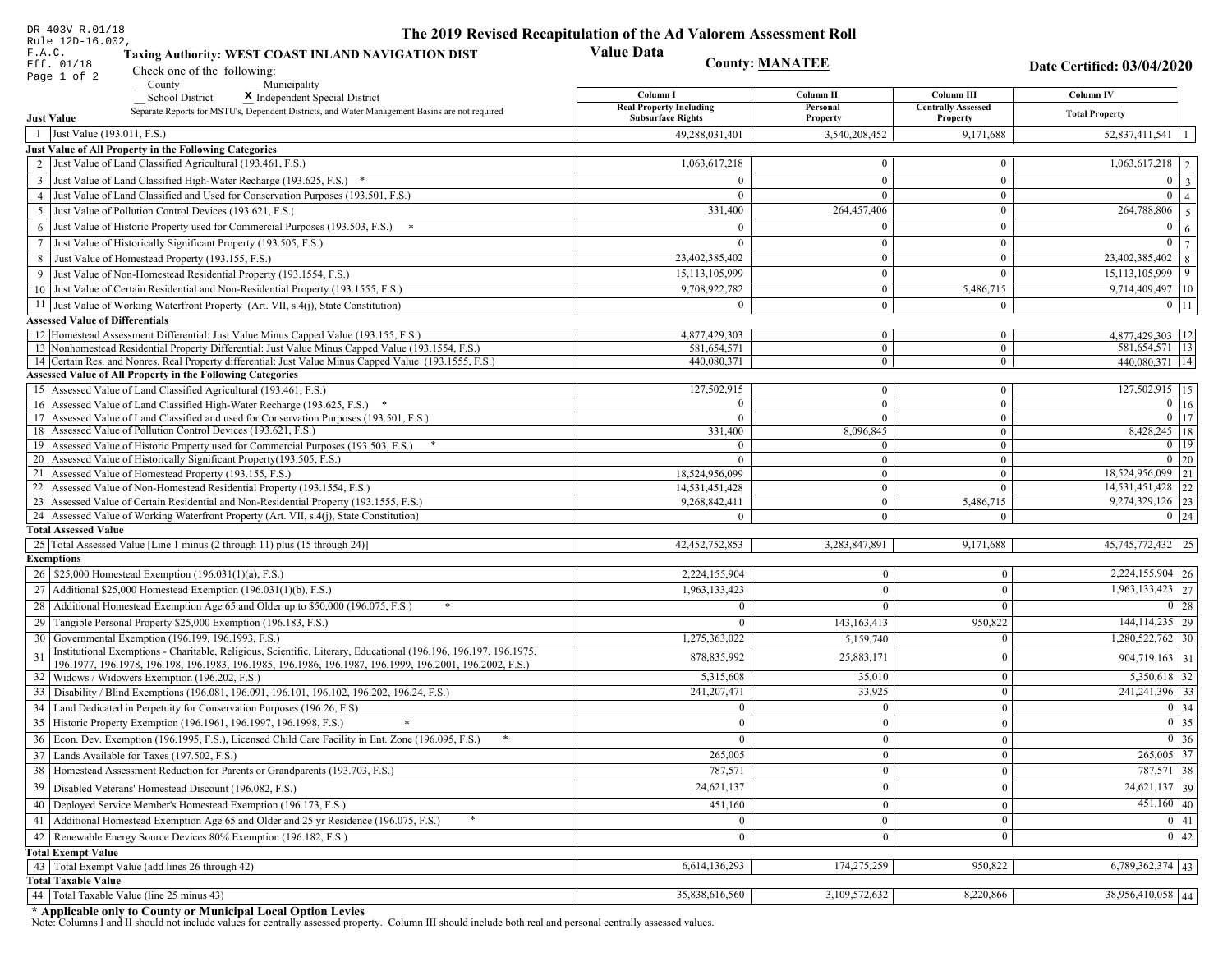## Date Certified: 03/04/2020

**Taxable Value** 

## Taxing Authority: WEST COAST INLAND NAVIGATION DIST

#### **Reconciliation of Preliminary and Final Tax Roll**

| $\mathbf{1}$ | Operating Taxable Value as Shown on Preliminary Tax Roll                                           | 38,867,053,517    |
|--------------|----------------------------------------------------------------------------------------------------|-------------------|
| 2            | Additions to Operating Taxable Value Resulting from Petitions to the VAB                           | 0                 |
| 3            | Deductions from Operating Taxable Value Resulting from Petitions to the VAB                        | 321,345           |
| 4            | Subtotal $(1 + 2 - 3 = 4)$                                                                         | 38,866,732,172    |
| 5            | Other Additions to Operating Taxable Value                                                         | 326,846,753       |
| 6            | Other Deductions from Operating Taxable Value                                                      | 237,168,867       |
| 7            | Operating Taxable Value Shown on Final Tax Roll $(4 + 5 - 6 = 7)$                                  | 38,956,410,058    |
|              | <b>Selected Just Values</b>                                                                        | <b>Just Value</b> |
| 8            | Just Value of Subsurface Rights (this amount included in Line 1, Column I, Page One) 193.481, F.S. | 982,064           |
| 9            | Just Value of Centrally Assessed Railroad Property Value                                           | 7,140,651         |
| 10           | Just Value of Centrally Assessed Private Car Line Property Value                                   | 2,031,037         |
|              |                                                                                                    |                   |

Note: Sum of items 9 and 10 should equal centrally assessed just value on page 1, line 1, column III.

# **Homestead Portability**

| ---         | $\cdots$<br>$\sim$ $-$<br>. .<br>Differential<br>; Rec<br>ranster<br>$\sim$<br>enving<br>$\cdots$ |  |
|-------------|---------------------------------------------------------------------------------------------------|--|
| $\sim$<br>. | <br>Transferred Homestead Differential<br>alue oi                                                 |  |

|    |                                  | Column 1                                         | Column 2             |  |
|----|----------------------------------|--------------------------------------------------|----------------------|--|
|    | <b>Total Parcels or Accounts</b> | <b>Personal Property</b><br><b>Real Property</b> |                      |  |
|    |                                  | Parcels                                          | Accounts             |  |
| 13 | <b>Fotal Parcels or Accounts</b> | $\bigcap$<br>01<br><b>⊥</b> ノ⊥/△△⊥               | $\sim$ $\sim$<br>りうさ |  |

#### **Property with Reduced Assessed Value**

| 14 | Land Classified Agricultural (193.461, F.S.)                                                 | 2,291  |    |
|----|----------------------------------------------------------------------------------------------|--------|----|
| 15 | Land Classified High-Water Recharge (193.625, F.S.)                                          |        |    |
| 16 | Land Classified and Used for Conservation Purposes (193.501, F.S.)                           |        |    |
| 17 | Pollution Control Devices (193.621, F.S.)                                                    |        | 22 |
| 18 | Historic Property used for Commercial Purposes (193.503, F.S.) *                             |        |    |
| 19 | Historically Significant Property (193.505, F.S.)                                            |        |    |
| 20 | Homestead Property; Parcels with Capped Value (193.155, F.S.)                                | 78,979 |    |
| 21 | Non-Homestead Residential Property; Parcels with Capped Value (193.1554, F.S.)               | 29,363 |    |
| 22 | Certain Residential and Non-Residential Property; Parcels with Capped Value (193.1555, F.S.) | 5,334  |    |
| 23 | Working Waterfront Property (Art. VII, s.4(j), State Constitution)                           |        |    |

## **Other Reductions in Assessed Value**

| 24  | Lands Available for Taxes (197.502, F.S.)                                                  |                              |  |
|-----|--------------------------------------------------------------------------------------------|------------------------------|--|
| -25 | 7103<br>93.703<br>Assessment Reduction for Parents or Grandparents<br>F.S.<br>-Homestead A | - -                          |  |
| -26 | d Veterans' Homestead Discount (196.082, F.S.)<br>Jisabled                                 | $\sim$ $\sim$ $\sim$<br>ے رے |  |

## \* Applicable only to County or Municipal Local Option Levies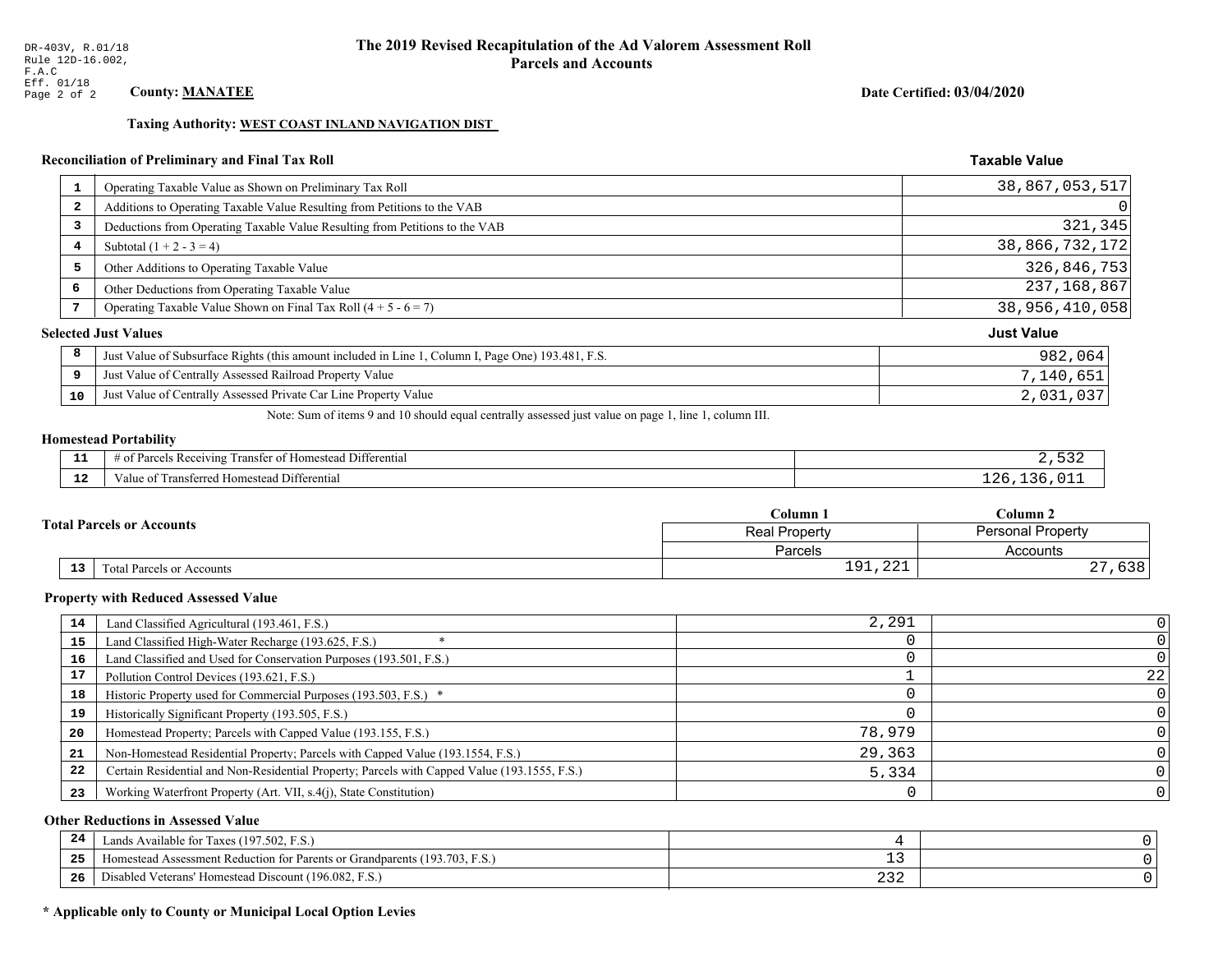| DR-403V R.01/18                                                                                                                                                                                             | The 2019 Revised Recapitulation of the Ad Valorem Assessment Roll |                                  |                           |                                    |
|-------------------------------------------------------------------------------------------------------------------------------------------------------------------------------------------------------------|-------------------------------------------------------------------|----------------------------------|---------------------------|------------------------------------|
| Rule 12D-16.002,<br>F.A.C.<br><b>Taxing Authority: MANATEE COUNTY SCHOOL BOARD</b>                                                                                                                          | <b>Value Data</b>                                                 |                                  |                           |                                    |
| Eff. 01/18<br>Check one of the following:<br>Page 1 of 2                                                                                                                                                    | <b>County: MANATEE</b>                                            |                                  |                           | Date Certified: 03/04/2020         |
| County<br>Municipality                                                                                                                                                                                      | Column I                                                          | Column II                        | Column III                | <b>Column IV</b>                   |
| <sup>x</sup> School District<br>Independent Special District<br>Separate Reports for MSTU's, Dependent Districts, and Water Management Basins are not required                                              | <b>Real Property Including</b>                                    | Personal                         | <b>Centrally Assessed</b> |                                    |
| <b>Just Value</b>                                                                                                                                                                                           | <b>Subsurface Rights</b>                                          | Property                         | Property                  | <b>Total Property</b>              |
| 1 Just Value (193.011, F.S.)                                                                                                                                                                                | 49,288,031,401                                                    | 3,540,208,452                    | 9,171,688                 | $52,837,411,541$   1               |
| Just Value of All Property in the Following Categories                                                                                                                                                      |                                                                   |                                  |                           |                                    |
| 2 Just Value of Land Classified Agricultural (193.461, F.S.)                                                                                                                                                | 1,063,617,218                                                     | $\bf{0}$                         | $\bf{0}$                  | $1,063,617,218$   2                |
| 3 Just Value of Land Classified High-Water Recharge (193.625, F.S.) *                                                                                                                                       |                                                                   | $\mathbf{0}$                     | $\theta$                  | $0 \quad 3$                        |
| 4 Just Value of Land Classified and Used for Conservation Purposes (193.501, F.S.)                                                                                                                          | $\Omega$                                                          | $\theta$                         | $\boldsymbol{0}$          | $\overline{0}$<br>$\overline{4}$   |
| 5 Just Value of Pollution Control Devices (193.621, F.S.)                                                                                                                                                   | 331,400                                                           | 264,457,406                      | $\bf{0}$                  | $\overline{264,788,806}$ 5         |
| 6 Just Value of Historic Property used for Commercial Purposes (193.503, F.S.) *                                                                                                                            |                                                                   | $\theta$                         | $\mathbf{0}$              | $\boldsymbol{0}$<br><sup>6</sup>   |
| 7 Just Value of Historically Significant Property (193.505, F.S.)                                                                                                                                           | $\Omega$                                                          | $\bf{0}$                         | $\overline{0}$            | $0 \overline{7}$                   |
| 8 Just Value of Homestead Property (193.155, F.S.)                                                                                                                                                          | 23,402,385,402                                                    | $\bf{0}$                         | $\boldsymbol{0}$          | $23,402,385,402$ 8                 |
| 9 Just Value of Non-Homestead Residential Property (193.1554, F.S.)                                                                                                                                         | 15,113,105,999                                                    | $\bf{0}$                         | $\Omega$                  | $ 9\rangle$<br>15, 113, 105, 999   |
| 10 Just Value of Certain Residential and Non-Residential Property (193.1555, F.S.)                                                                                                                          | 9,708,922,782                                                     | $\mathbf{0}$                     | 5,486,715                 | 9,714,409,497 10                   |
| 11 Just Value of Working Waterfront Property (Art. VII, s.4(j), State Constitution)                                                                                                                         | $\Omega$                                                          | $\mathbf{0}$                     | $\bf{0}$                  | $0$   11                           |
| <b>Assessed Value of Differentials</b>                                                                                                                                                                      |                                                                   |                                  |                           |                                    |
| 12 Homestead Assessment Differential: Just Value Minus Capped Value (193.155, F.S.)                                                                                                                         | 4,877,429,303<br>$\Omega$                                         | $\bf{0}$<br>$\overline{0}$       | $\bf{0}$<br>$\mathbf{0}$  | 4,877,429,303   12                 |
| 13 Nonhomestead Residential Property Differential: Just Value Minus Capped Value (193.1554, F.S.)<br>14 Certain Res. and Nonres. Real Property differential: Just Value Minus Capped Value (193.1555, F.S.) | $\overline{0}$                                                    | $\overline{0}$                   | $\overline{0}$            | $0$   13 <br>$0$   14              |
| <b>Assessed Value of All Property in the Following Categories</b>                                                                                                                                           |                                                                   |                                  |                           |                                    |
| 15 Assessed Value of Land Classified Agricultural (193.461, F.S.)                                                                                                                                           | 127,502,915                                                       | $\mathbf{0}$                     | $\bf{0}$                  | 127,502,915 15                     |
| 16 Assessed Value of Land Classified High-Water Recharge (193.625, F.S.) *                                                                                                                                  | $\Omega$                                                          | $\overline{0}$                   | $\mathbf{0}$              | $\overline{0}$ 16                  |
| 17 Assessed Value of Land Classified and used for Conservation Purposes (193.501, F.S.)                                                                                                                     | $\Omega$                                                          | $\mathbf{0}$                     | $\bf{0}$                  | $0$   17                           |
| 18 Assessed Value of Pollution Control Devices (193.621, F.S.)                                                                                                                                              | 331,400                                                           | 8,096,845                        | $\mathbf{0}$              | 8,428,245   18                     |
| 19 Assessed Value of Historic Property used for Commercial Purposes (193.503, F.S.)                                                                                                                         | $\Omega$                                                          | $\mathbf{0}$                     | $\bf{0}$                  | $0 \mid 19$                        |
| 20 Assessed Value of Historically Significant Property (193.505, F.S.)<br>21 Assessed Value of Homestead Property (193.155, F.S.)                                                                           | $\Omega$                                                          | $\overline{0}$<br>$\mathbf{0}$   | $\mathbf{0}$<br>$\bf{0}$  | $0\vert 20$<br>18,524,956,099 21   |
| 22 Assessed Value of Non-Homestead Residential Property (193.1554, F.S.)                                                                                                                                    | 18,524,956,099<br>15, 113, 105, 999                               | $\overline{0}$                   | $\mathbf{0}$              | 15,113,105,999 22                  |
| 23 Assessed Value of Certain Residential and Non-Residential Property (193.1555, F.S.)                                                                                                                      | 9,708,922,782                                                     | $\overline{0}$                   | 5,486,715                 | 9,714,409,497 23                   |
| 24 Assessed Value of Working Waterfront Property (Art. VII, s.4(j), State Constitution)                                                                                                                     |                                                                   | $\overline{0}$                   | $\mathbf{0}$              | $0 \mid 24$                        |
| <b>Total Assessed Value</b>                                                                                                                                                                                 |                                                                   |                                  |                           |                                    |
| 25 Total Assessed Value [Line 1 minus (2 through 11) plus (15 through 24)]                                                                                                                                  | 43,474,487,795                                                    | 3,283,847,891                    | 9,171,688                 | 46, 767, 507, 374 25               |
| <b>Exemptions</b>                                                                                                                                                                                           |                                                                   |                                  |                           |                                    |
| 26   \$25,000 Homestead Exemption (196.031(1)(a), F.S.)                                                                                                                                                     | 2,224,155,904                                                     | $\bf{0}$                         | $\mathbf{0}$              | $2,224,155,904$ 26                 |
| 27   Additional \$25,000 Homestead Exemption (196.031(1)(b), F.S.)                                                                                                                                          | $\Omega$                                                          | $\Omega$                         | $\Omega$                  | $\boxed{0}$ 27                     |
| 28 Additional Homestead Exemption Age 65 and Older up to \$50,000 (196.075, F.S.)                                                                                                                           | $\Omega$                                                          | $\mathbf{0}$                     | $\Omega$                  | $\boxed{0}$ 28                     |
| 29 Tangible Personal Property \$25,000 Exemption (196.183, F.S.)                                                                                                                                            | $\theta$                                                          | 143, 163, 413                    | 950,822                   | $144, 114, 235$ 29                 |
| 30 Governmental Exemption (196.199, 196.1993, F.S.)                                                                                                                                                         | 1,395,504,206                                                     | 5,159,740                        | $\Omega$                  | $1,400,663,946$ 30                 |
| Institutional Exemptions - Charitable, Religious, Scientific, Literary, Educational (196.196, 196.197, 196.1975,<br>31                                                                                      | 916,002,161                                                       | 25,883,171                       | $\Omega$                  | 941,885,332 31                     |
| 196.1977, 196.1978, 196.198, 196.1983, 196.1985, 196.1986, 196.1987, 196.1999, 196.2001, 196.2002, F.S.)                                                                                                    | 5,315,608                                                         | 35,010                           | $\mathbf{0}$              |                                    |
| 32   Widows / Widowers Exemption (196.202, F.S.)<br>33<br>Disability / Blind Exemptions (196.081, 196.091, 196.101, 196.102, 196.202, 196.24, F.S.)                                                         | 241,207,471                                                       | 33,925                           | $\Omega$                  | $5,350,618$ 32<br>241, 241, 396 33 |
| Land Dedicated in Perpetuity for Conservation Purposes (196.26, F.S)                                                                                                                                        | $\Omega$                                                          | $\mathbf{0}$                     | $\Omega$                  | 0 34                               |
| 35 Historic Property Exemption (196.1961, 196.1997, 196.1998, F.S.)                                                                                                                                         |                                                                   |                                  |                           | $\boxed{0}$ 35                     |
| 36 Econ. Dev. Exemption (196.1995, F.S.), Licensed Child Care Facility in Ent. Zone (196.095, F.S.)                                                                                                         | 0.<br>$\Omega$                                                    | $\mathbf{0}$<br>$\boldsymbol{0}$ | $\mathbf{0}$<br>$\Omega$  | $0 \mid 36$                        |
| $37$ Lands Available for Taxes (197.502, F.S.)                                                                                                                                                              | 265,005                                                           | $\mathbf{0}$                     | $\Omega$                  | 265,005 37                         |
| 38   Homestead Assessment Reduction for Parents or Grandparents (193.703, F.S.)                                                                                                                             |                                                                   |                                  |                           | 787,571 38                         |
|                                                                                                                                                                                                             | 787,571                                                           | $\bf{0}$                         | $\mathbf{0}$              | 27,990,182 39                      |
| 39<br>Disabled Veterans' Homestead Discount (196.082, F.S.)                                                                                                                                                 | 27,990,182                                                        | $\mathbf{0}$                     | $\overline{0}$            |                                    |
| Deployed Service Member's Homestead Exemption (196.173, F.S.)<br>40                                                                                                                                         | 509,660                                                           | $\mathbf{0}$                     | $\Omega$                  | $\overline{509,660}$ 40            |
| 41   Additional Homestead Exemption Age 65 and Older and 25 yr Residence (196.075, F.S.)                                                                                                                    | $\overline{0}$                                                    | $\overline{0}$                   | $\mathbf{0}$              | 0 41                               |
| 42 Renewable Energy Source Devices 80% Exemption (196.182, F.S.)                                                                                                                                            | $\mathbf{0}$                                                      | $\mathbf{0}$                     | $\Omega$                  | $\boxed{0}$ 42                     |
| <b>Total Exempt Value</b>                                                                                                                                                                                   | 4,811,737,768                                                     | 174,275,259                      | 950,822                   |                                    |
| 43 Total Exempt Value (add lines 26 through 42)<br><b>Total Taxable Value</b>                                                                                                                               |                                                                   |                                  |                           | $4,986,963,849$ 43                 |
| 44   Total Taxable Value (line 25 minus 43)                                                                                                                                                                 | 38,662,750,027                                                    | 3,109,572,632                    | 8,220,866                 | 41,780,543,525 44                  |
|                                                                                                                                                                                                             |                                                                   |                                  |                           |                                    |